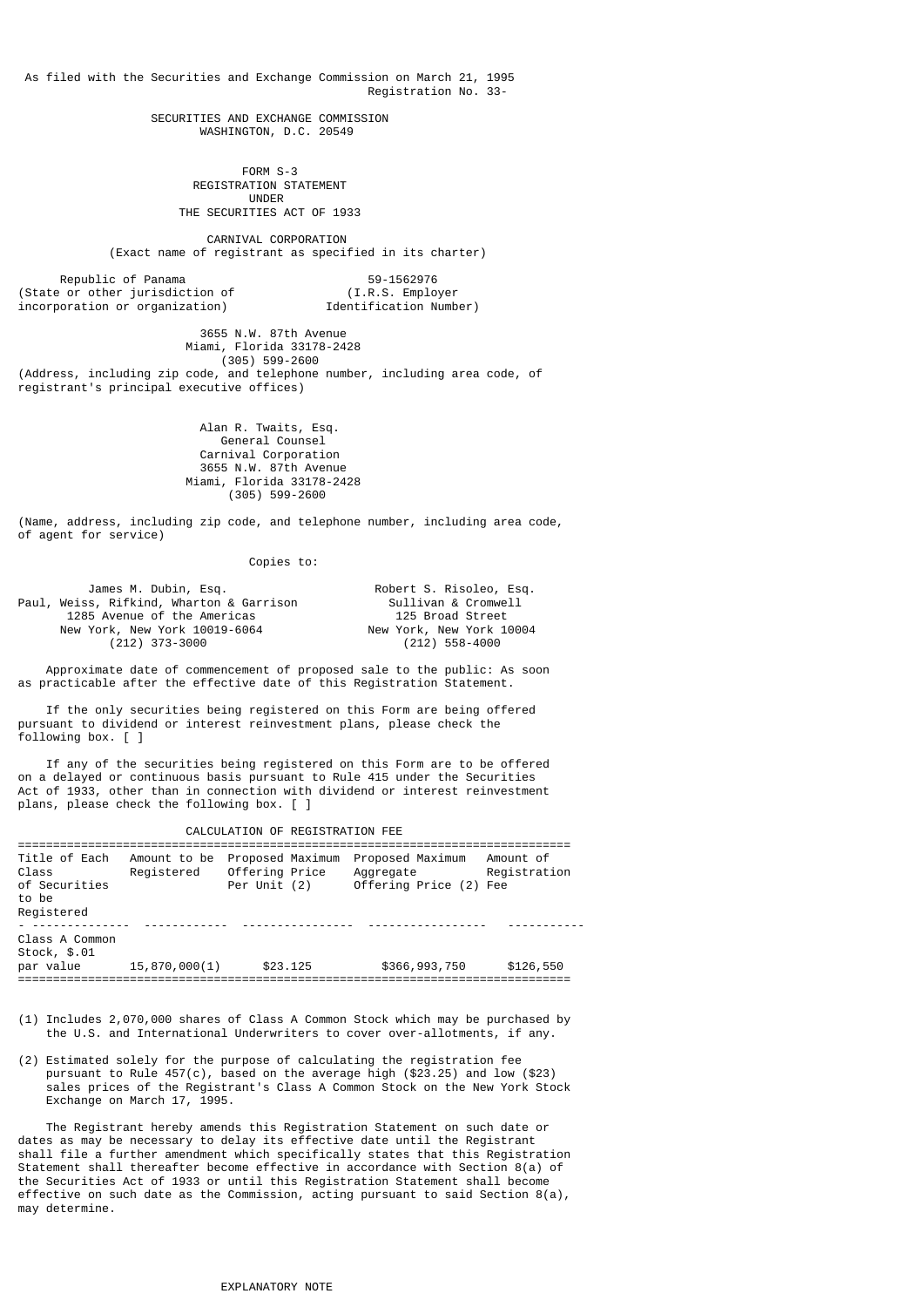The prospectus relating to the Class A Common Stock being registered hereby to be used in connection with a United States offering (the "U.S. Prospectus") is set forth following this page. The prospectus to be used in a concurrent international offering (the "International Prospectus") will consist of alternate pages set forth following the U.S. Prospectus and the balance of the pages included in the U.S. Prospectus for which no alternate is provided. The U.S. Prospectus and the International Prospectus are identical except that they contain different front cover and back cover pages and different descriptions of certain tax consequences to shareholders and the plan of distribution (contained under the captions "Taxation" and "Underwriting" in both the U.S. Prospectus and the International Prospectus).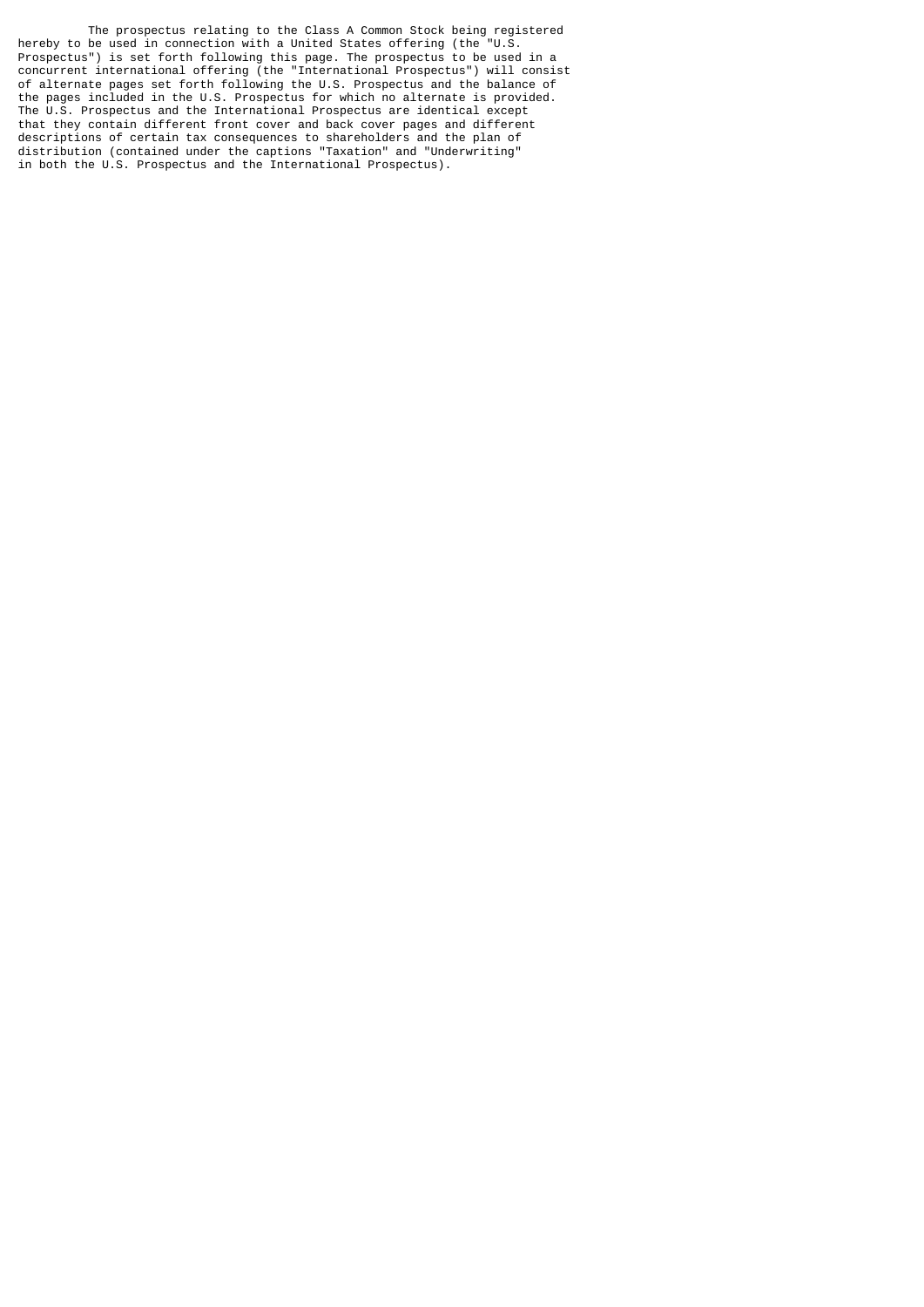Information contained herein is subject to completion or amendment. A registration statement relating to these securities has been filed with the Securities and Exchange Commission. These securities may not be sold nor may offers to buy be accepted prior to the time the registration statement becomes effective. This prospectus shall not constitute an offer to sell or the solicitation of an offer to buy nor shall there be any sale of these securities in any State in which such offer, solicitation or sale would be unlawful prior to registration or qualification under the securities laws of any such State.

SUBJECT TO COMPLETION, DATED MARCH 21, 1995

# 13,800,000 Shares

[LOGO] Carnival

# Corporation

 Class A Common Stock (par value \$.01 per share)

 Of the 13,800,000 shares of Class A Common Stock offered, 11,040,000 shares are being offered hereby in the United States and 2,760,000 shares are being offered in a concurrent international offering outside the United States. The initial public offering price and the aggregate underwriting discount per share will be identical for both offerings. See "Underwriting".

 All of the 13,800,000 shares of Class A Common Stock offered are being sold by certain shareholders of the Company. See "Selling Shareholders". The Company will not receive any of the proceeds from the sale of the shares being sold by the Selling Shareholders. The Class A Common Stock is listed on the New York Stock Exchange under the symbol "CCL". The last reported sale price of the Class A Common Stock on the New York Stock Exchange on March 20, 1995 was \$23.125 per share. See "Price Range of Class A Common Stock and Dividends".

THESE SECURITIES HAVE NOT BEEN APPROVED OR DISAPPROVED BY THE SECURITIES AND EXCHANGE COMMISSION OR ANY STATE SECURITIES COMMISSION NOR HAS THE SECURITIES AND EXCHANGE COMMISSION OR ANY STATE SECURITIES COMMISSION PASSED UPON THE ACCURACY OR ADEQUACY OF THIS PROSPECTUS. ANY REPRESENTATION TO THE CONTRARY IS A CRIMINAL OFFENSE.

|               |  |  | Initial Public Underwriting<br>Offering Price Discount(1) |    | Proceeds to Selling<br>Shareholders(2)(3) |
|---------------|--|--|-----------------------------------------------------------|----|-------------------------------------------|
| Per Share \$  |  |  |                                                           | £. | . ዌ                                       |
| $Total(3)$ \$ |  |  |                                                           |    | £.                                        |

\_\_\_\_\_\_\_\_\_\_\_\_\_\_\_\_\_ (1) The Company and the Selling Shareholders have agreed to indemnify the Underwriters against certain liabilities, including liabilities under the Securities Act of 1933.<br>(2) Before deducting estimated expenses of \$payable by (2) Before deducting estimated expenses of  $$$ the Company and \$ payable by the Selling Shareholders. (3) The Company has granted the U.S. Underwriters an option for 30 days to purchase up to an additional 1,656,000 shares at the initial public offering price per share, less the underwriting discount, solely to cover over-allotments. Additionally, an over-allotment option on 414,000 shares has been granted by the Company as part of the International Offering. If such options are exercised in full, the total initial public offering price, underwriting discount and proceeds to Company  $will be$  \$ respectively. See "Underwriting".

 The shares offered hereby are offered severally by the U.S. Underwriters, as specified herein, subject to receipt and acceptance by them and subject to their right to reject any order in whole or in part. It is expected that certificates for the shares will be ready for delivery in New York, New York, on or about , 1995.

Goldman, Sachs & Co.

Bear, Stearns & Co. Inc.

Merrill Lynch & Co.

The date of this Prospectus is , 1995.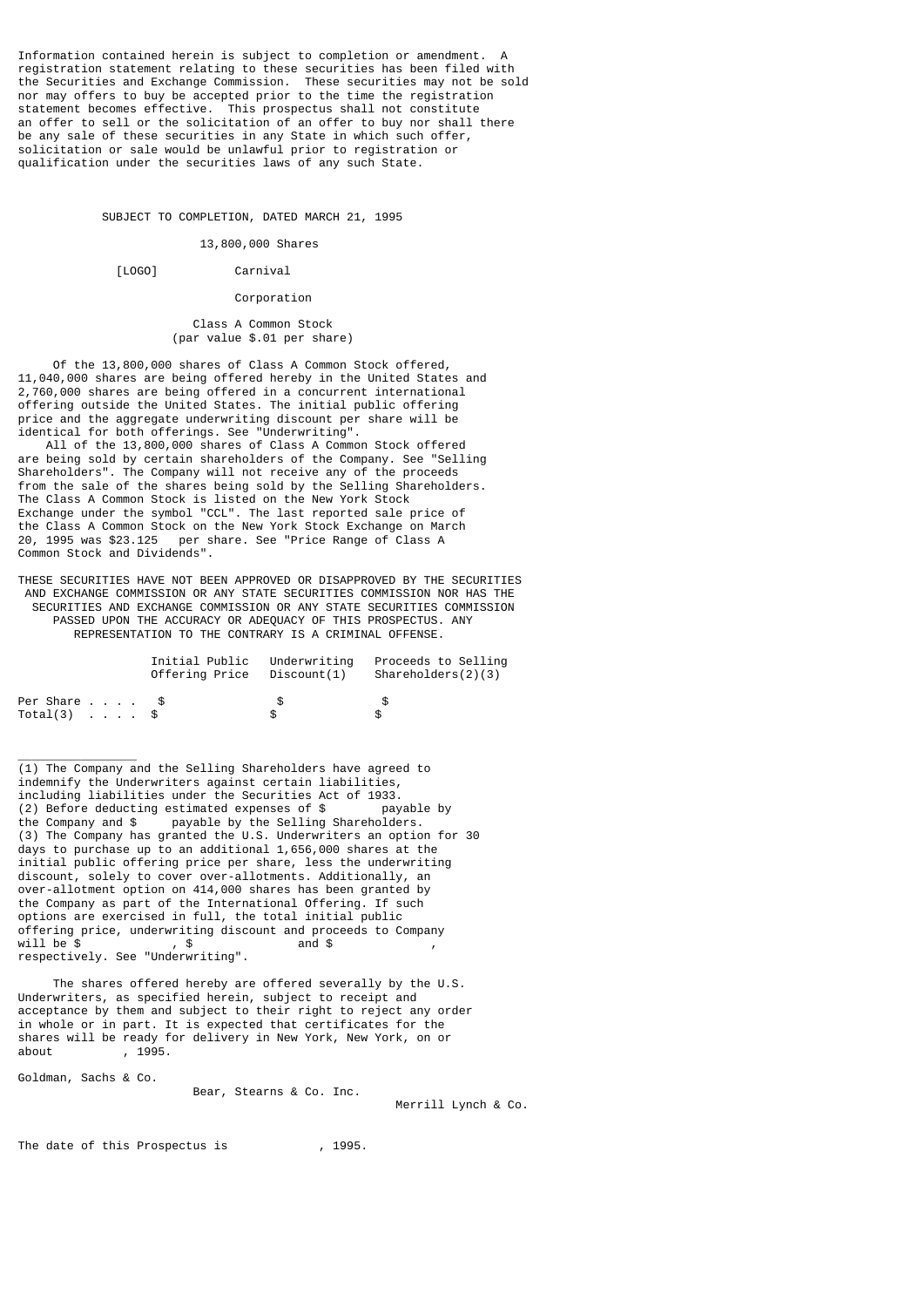IN CONNECTION WITH THIS OFFERING, THE UNDERWRITERS MAY OVER-ALLOT OR EFFECT TRANSACTIONS WHICH STABILIZE OR MAINTAIN THE MARKET PRICE OF THE CLASS A COMMON STOCK AT A LEVEL ABOVE THAT WHICH MIGHT OTHERWISE PREVAIL IN THE OPEN MARKET. SUCH TRANSACTIONS MAY BE EFFECTED ON THE NEW YORK STOCK EXCHANGE, IN THE OVER-THE-COUNTER MARKET OR OTHERWISE. SUCH STOCK EXCHANGE, IN THE OVER-THE-COUNTER MARKET OR OTHERWISE. SUCH STABILIZING, IF COMMENCED, MAY BE DISCONTINUED AT ANY TIME.

### AVATI ABLE TNEORMATION

 Carnival Corporation (the "Company") is subject to the informational requirements of the Securities Exchange Act of 1934, as amended (the "Exchange Act"), and in accordance therewith files reports, proxy materials and other information with the Securities and Exchange Commission (the "Commission"). Such reports, proxy materials and other information concerning the Company and the Registration Statement (as defined below) can be inspected and copied at the public reference facilities maintained by the Commission at 450 Fifth Street, N.W., Washington, D.C. 20549 or at its Regional Offices located at Suite 1400, 500 West Madison Street, Chicago, Illinois 60661 and 7 World Trade Center, 13th Floor, New York, New York 10048. Copies can be obtained by mail from the Public Reference Section of the Commission at 450 Fifth Street, N.W., Washington, D.C. 20549 at prescribed rates. In addition, reports, proxy statements and other information concerning the Company can also be inspected at the offices of the New York Stock Exchange, Inc., 20 Broad Street, New York, New York 10005, on which the Company's Class A Common Stock, par value \$.01 per share (the "Class A Common Stock"), and 4 1/2 % Convertible Subordinated Notes Due July 1, 1997 (the "Convertible Notes") are listed.

 The Company has filed with the Commission a registration statement on Form S-3 (herein, together with all amendments and exhibits, referred to as the "Registration Statement") under the Securities Act of 1933, as amended (the "Act"), with respect to the shares of Class A Common Stock offered hereby (the "Shares"). This Prospectus does not contain all the information set forth in the Registration Statement, certain parts of which have been omitted in accordance with the rules and regulations of the Commission. For further information, reference is hereby made to the Registration Statement including the exhibits filed as a part thereof and otherwise incorporated therein. Statements made in this Prospectus as to the contents of any documents referred to are not necessarily complete, and in each instance reference is made to such exhibit for a more complete description and each such statement is qualified in its entirety by such reference.

### INCORPORATION OF CERTAIN DOCUMENTS BY REFERENCE

 The Company's Annual Report on Form 10-K for the fiscal year ended November 30, 1994 filed with the Commission (File No. 1-9610) pursuant to the Exchange Act, as amended by a Form 10-K/A #1 dated March 21, 1995, and the description of the Company's Class A Common Stock contained in its Registration Statement on Form 8-A dated October 31, 1991 filed with the Commission pursuant to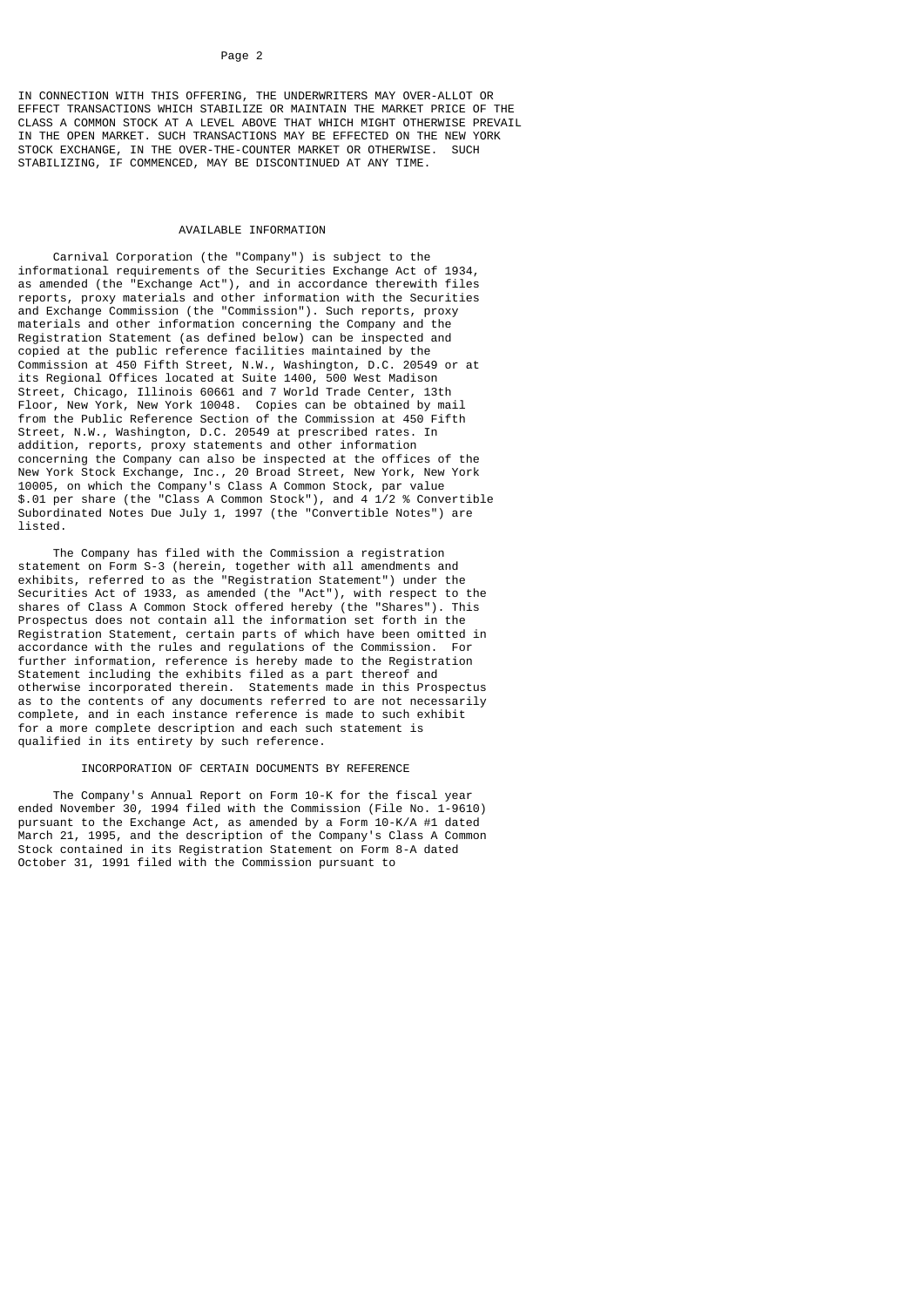Section 12(d) of the Exchange Act, including any amendments or reports filed for the purpose of updating such description, are incorporated herein by reference.

 All other documents filed by the Company pursuant to Sections 13(a), 13(c), 14 or 15(d) of the Exchange Act subsequent to the date of this Prospectus and prior to the termination of the offering of the Shares made hereby shall be deemed incorporated by reference in this Prospectus and to be a part hereof from the date of filing of such documents. Any statement contained in a document incorporated or deemed to be incorporated herein by reference, or contained in this Prospectus, shall be deemed to be modified or superseded for purposes of this Prospectus to the extent that a statement contained herein or in any other subsequently filed document which also is or is deemed to be incorporated by reference herein modifies or supersedes such statement. Any such statement so modified or superseded shall not be deemed, except as so modified or superseded, to constitute a part of this Prospectus.

 The Company will provide without charge to each person to whom this Prospectus has been delivered, upon written or oral request of such person, a copy (without exhibits other than exhibits specifically incorporated by reference) of any or all documents incorporated by reference into this Prospectus. Requests for such copies should be directed to Investor Relations, Carnival Corporation, 3655 N.W. 87th Avenue, Miami, Florida 33178-2428; telephone number (305) 599-2600.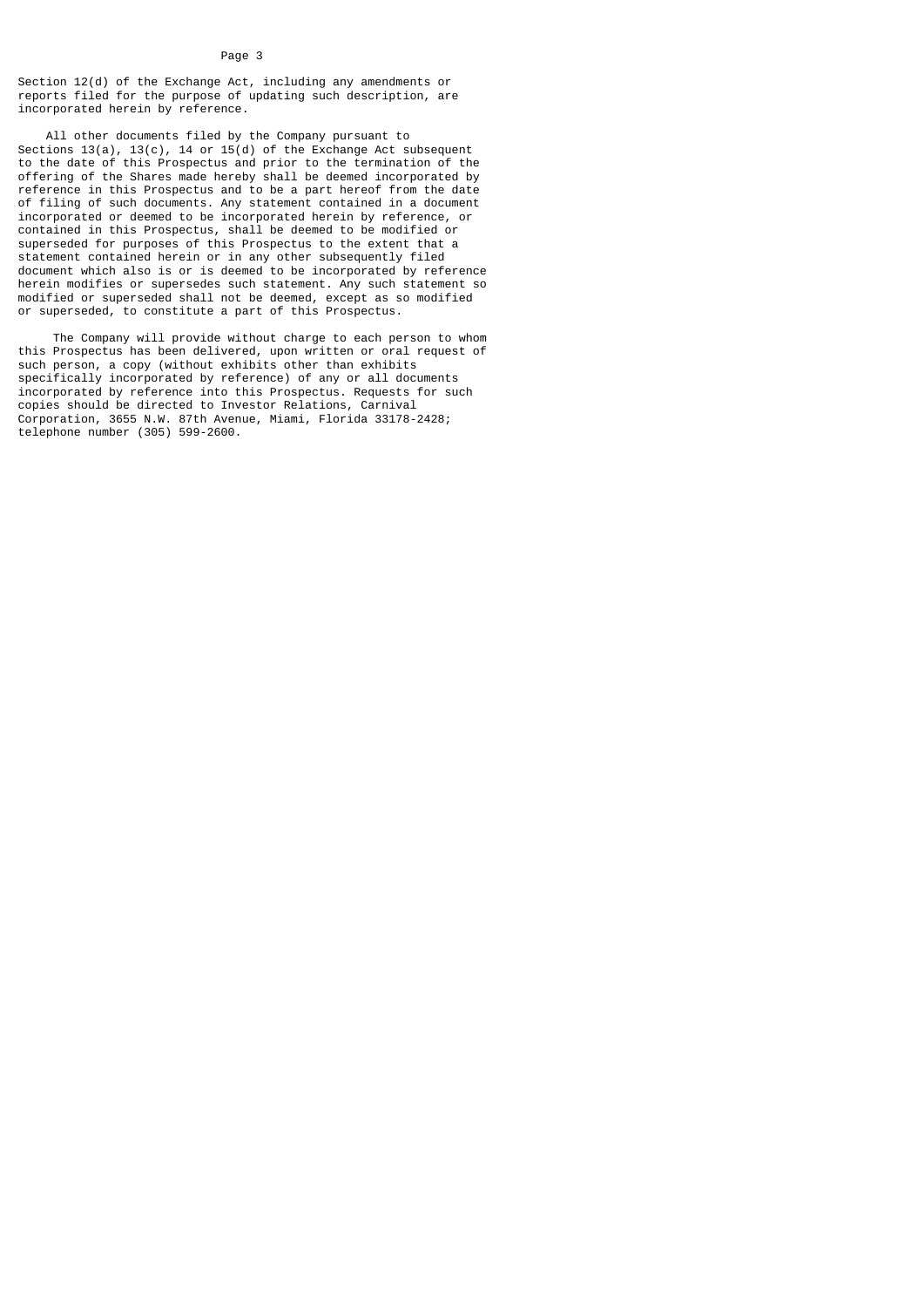### PROSPECTUS SUMMARY

 The following is a summary of certain information contained in this Prospectus. This summary is not intended to be complete and should be read in conjunction with, and is qualified in its entirety by, the more detailed information and financial statements appearing elsewhere in this Prospectus or incorporated herein by reference. Unless indicated otherwise, the information contained in this Prospectus assumes the Underwriters' over-allotment options are not exercised. For all periods, the information contained in this Prospectus reflects a two for one stock split on the Company's Common Stock that was effective on November 30, 1994. Investors should carefully consider the information set forth in "Certain Considerations" before making any decision to invest in the Class A Common Stock.

### The Company

 Carnival Corporation is the world's largest multiple-night cruise line based on the number of passengers carried and revenues generated. The Company offers a broad range of cruise products, serving the contemporary cruise market through Carnival Cruise Lines and the Company's European joint venture, Epirotiki Lines, the premium market through Holland America Line and the luxury market through Windstar Cruises and the Company's joint venture, Seabourn Cruise Line. In total, the Company owns and operates 19 cruise ships with an aggregate capacity of 23,995 passengers based on two passengers per cabin. Through its joint ventures, the Company has an interest in the operation of an additional 10 cruise ships with an aggregate capacity of 5,608 passengers. The nine Carnival Cruise Lines ships have an aggregate capacity of 14,756 passengers with itineraries in the Caribbean and Mexican Riviera. The seven Holland America Line ships have an aggregate capacity of 8,795 passengers, with itineraries in the Caribbean and Alaska and through the Panama Canal, as well as other worldwide itineraries. The three Windstar ships have an aggregate capacity of 444 passengers with itineraries in the Caribbean, the South Pacific, the Mediterranean and the Far East. The two Seabourn ships have an aggregate capacity of 408 passengers with itineraries in the Caribbean, the Baltic, the Mediterranean and the Far East. The eight Epirotiki ships have an aggregate capacity of approximately 5,200 passengers with itineraries in the Mediterranean.

 The Company has signed agreements with a Finnish shipyard providing for the construction of four additional SuperLiners, each with a capacity of 2,040 passengers, for Carnival Cruise Lines with delivery expected in June 1995, March 1996, February 1998 and November 1998. The Company also has agreements with an Italian shipyard for the construction of two cruise ships, each with a capacity of 2,640 passengers, for Carnival Cruise Lines with delivery expected in September 1996 and December 1998 and for the construction of one cruise ship with a capacity of 1,266 passengers and one cruise ship with a capacity of 1,320 passengers for Holland America Line, with delivery expected in June 1996 and September 1997, respectively.

 The Company also operates a tour business, through Holland America Line-Westours Inc. ("Holland America Westours"), which markets sightseeing tours both separately and as a part of Holland America Line cruise/tour packages. Holland America Westours operates 16 hotels in Alaska and the Canadian Yukon, four luxury day-boats offering tours to the glaciers of Alaska and the Yukon River, over 290 motor coaches used for sightseeing and charters in the states of Washington and Alaska and in the Canadian Rockies and ten private domed rail cars which are run on the Alaskan railroad between Anchorage and Fairbanks.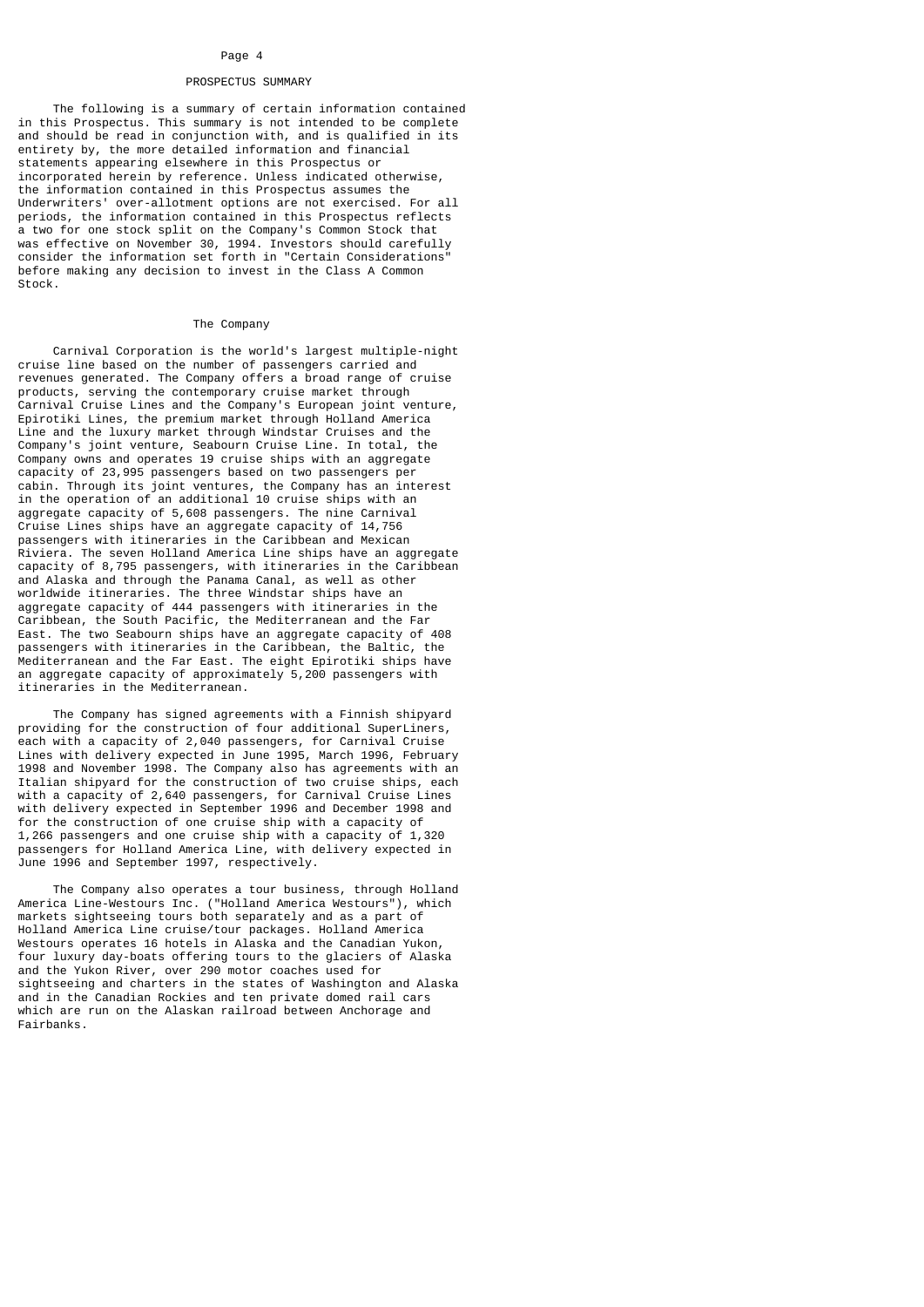# The Offerings

| Class A Common Stock offered by the Selling Shareholders $(1)$ :     |                                                                                                                                                                                                                                                                  |
|----------------------------------------------------------------------|------------------------------------------------------------------------------------------------------------------------------------------------------------------------------------------------------------------------------------------------------------------|
| U.S. Offering                                                        | 11,040,000 shares                                                                                                                                                                                                                                                |
| International Offering                                               | 2,760,000 shares                                                                                                                                                                                                                                                 |
| Total                                                                | 13,800,000 shares                                                                                                                                                                                                                                                |
| Class A Common Stock to<br>be outstanding after the<br>offerings (2) | 227,657,502 shares of Class A<br>Common Stock. In addition, 54, 957, 142<br>shares of the Company's Class B Common<br>Stock, par value \$.01 per share (the<br>"Class B Common Stock"), are outstanding.                                                         |
| NYSE Symbol                                                          | <b>CCL</b>                                                                                                                                                                                                                                                       |
| Use of Proceeds                                                      | The Company will not receive<br>any proceeds from the sale of<br>the Shares being sold by the<br>Selling Shareholders (as<br>defined below). The Selling<br>Shareholders are selling the<br>Shares for certain estate<br>planning and other related<br>purposes. |
|                                                                      | If the over-allotment options<br>are exercised in full, the<br>Company will use the net<br>proceeds (estimated to be \$<br>) to repay indebtedness under<br>its revolving credit facility.<br>See "Use of Proceeds".                                             |
| Selling Shareholders                                                 | The selling shareholders are<br>four foreign trusts established<br>for the benefit of Micky<br>Arison, Shari Arison, Marilyn<br>Arison and others<br>(collectively, the "Selling<br>Shareholders").                                                              |
|                                                                      |                                                                                                                                                                                                                                                                  |

(1) The Company has granted the U.S. and International Underwriters over-allotment options to purchase an additional 2,070,000 shares of Class A Common Stock.

(2) Based upon 227,657,502 shares of Class A Common Stock outstanding as of February 28, 1995. Excludes 1,043,000 shares of Class A Common Stock subject to outstanding options granted under the Company's stock option plans and 6,618,000 shares that are reserved for issuance upon conversion of the Convertible Notes.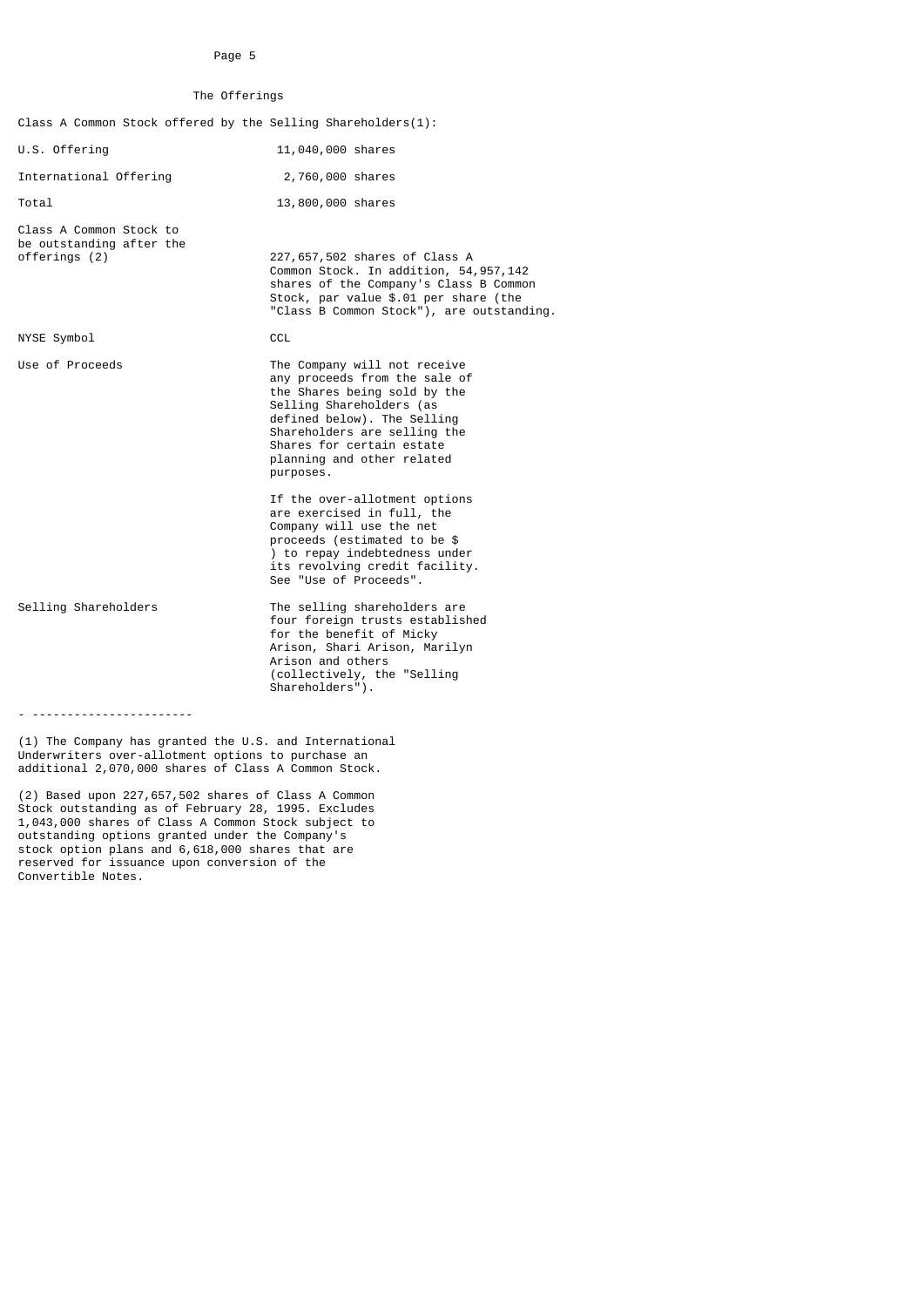# Summary Financial Information (amounts in thousands, except per share data) Year Ended November 30,

|                                                                 | 1990        | 1991        | 1992(1)     | 1993        | 1994        |
|-----------------------------------------------------------------|-------------|-------------|-------------|-------------|-------------|
|                                                                 |             |             |             |             |             |
| Operations Data:                                                |             |             |             |             |             |
| Revenues                                                        | \$1,253,756 | \$1,404,704 | \$1,473,614 | \$1,556,919 | \$1,806,016 |
| Operating income                                                | 291, 313    | 315,905     | 324,896     | 347,666     | 443,674     |
| Income from                                                     |             |             |             |             |             |
| continuing operations. $\cdots$                                 | 234,431     | 253,824     | 281,773     | 318,170     | 381,765     |
| Discontinued                                                    |             |             |             |             |             |
| operations $(2)$ .                                              | (28, 229)   | (168, 836)  |             |             |             |
| Net income                                                      | 206,202     | 84,988      | 276,584     | 318,170     | 381,765     |
| Earnings per share:                                             |             |             |             |             |             |
| Continuing                                                      |             |             |             |             |             |
| operations $\cdots$ $\cdots$ $\cdots$ $\cdots$ $\cdots$         | \$.87       | \$.93       | \$1.00      | \$1.13      | \$1.35      |
| Net income                                                      | \$.77       | \$.31       | \$.98       | \$1.13      | \$1.35      |
| Dividends declared per                                          |             |             |             |             |             |
|                                                                 | .240        | .245        | .280        | .280        | .285        |
| Passenger cruise days                                           | 5,565       | 6,365       | 6,766       | 7,003       | 8,102       |
| Percentage of total                                             |             |             |             |             |             |
| cruise capacity(3) $\ldots$ $\ldots$ $\ldots$ $\ldots$ $\ldots$ | 106.6%      | 105.7%      | 105.3%      | 105.3%      | 104.0%      |
| Weighted average                                                |             |             |             |             |             |
|                                                                 | 269,490     | 273,832     | 281,686     | 282,474     | 282,744     |

November 30, 1994

- ------------------------------------------------------------------------------------------------------------------------------

| Balance Sheet Data:                  |               |
|--------------------------------------|---------------|
| Cash and cash equivalents and        |               |
| short-term investments               | \$<br>124,220 |
| Total current assets                 | 240,449       |
| Total assets                         | 3,669,823     |
| Customer deposits $(4)$              | 257,505       |
| Total current liabilities            | 564,957       |
| Long-term debt and convertible notes | 1,161,904     |
| Total shareholders'equity            | 1,928,934     |

- (1) In the fiscal year ended November 30, 1992, the Company took an extraordinary charge of \$5.2 million in connection with the early redemption of its Zero Coupon Convertible Subordinated Notes due 2005.
- (2) In November 1991, the Company adopted a formal plan to dispose of Carnival's Crystal Palace Resort and Casino (the "CCP Resort"), which comprised the entire resort and casino segment of the Company's operations. At that time, the Company recorded a provision for the loss on disposal of the CCP Resort of approximately \$135 million, representing a write-down of \$95 million to record the property at its estimated net realizable value and a provision of \$40 million for the possible funding for the CCP Resort which may be required prior to disposal. The data for the fiscal year ended November 30, 1990 has been restated to reflect the discontinuation for the CCP Resort operations for accounting purposes.
- (3) In accordance with cruise industry practice, total capacity is calculated based on two passengers per cabin even though some cabins can accommodate three or four passengers. The percentages in excess of 100% indicate that more than two passengers occupied some cabins.
- (4) Represents customer deposits for cruises and tours which will be recognized as revenue.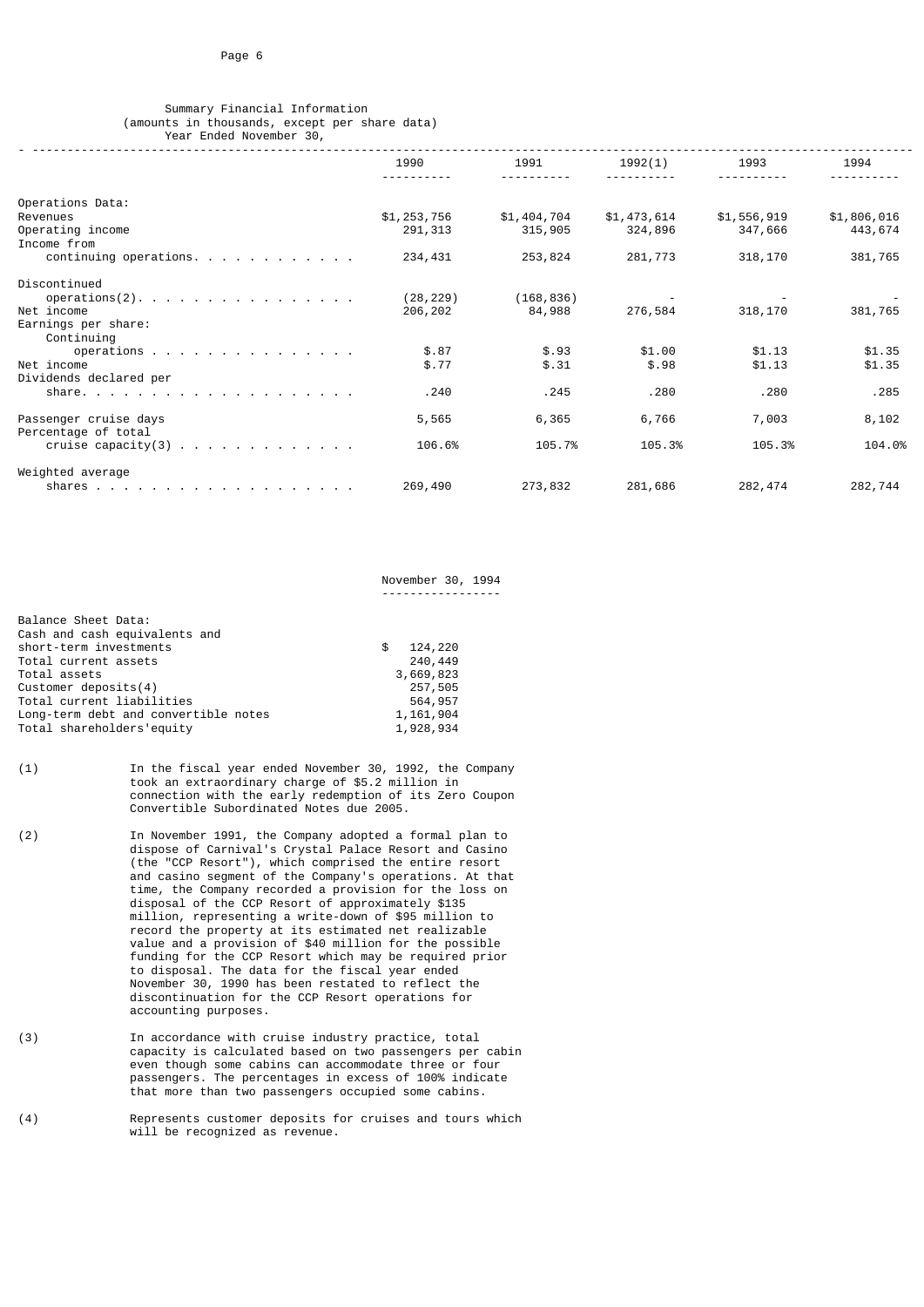# THE COMPANY

 Carnival Corporation is the world's largest multiple-night cruise line based on the number of passengers carried and revenues generated. The Company offers a broad range of cruise products, serving the contemporary cruise market through Carnival Cruise Lines and the Company's European joint venture, Epirotiki Lines, the premium market through Holland America Line and the luxury market through Windstar Cruises and the Company's joint venture, Seabourn Cruise Line. In total, the Company owns and operates 19 cruise ships with an aggregate capacity of 23,995 passengers based on two passengers per cabin. Through its joint ventures, the Company has an interest in the operation of an additional 10 cruise ships with an aggregate capacity of 5,608 passengers. The nine Carnival Cruise Lines ships have an aggregate capacity of 14,756 passengers with itineraries in the Caribbean and Mexican Riviera. The seven Holland America Line ships have an aggregate capacity of 8,795 passengers, with itineraries in the Caribbean and Alaska and through the Panama Canal, as well as other worldwide itineraries. The three Windstar ships have an aggregate capacity of 444 passengers with itineraries in the Caribbean, the South Pacific, the Mediterranean and the Far East. The two Seabourn ships have an aggregate capacity of 408 passengers with itineraries in the Caribbean, the Baltic, the Mediterranean and the Far East. The eight Epirotiki ships have an aggregate capacity of approximately 5,200 passengers with itineraries in the Mediterranean.

 The Company has signed agreements with a Finnish shipyard providing for the construction of four additional SuperLiners, each with a capacity of 2,040 passengers, for Carnival Cruise Lines with delivery expected in June 1995, March 1996, February 1998 and November 1998. The Company also has agreements with an Italian shipyard for the construction of two cruise ships, each with a capacity of 2,640 passengers, for Carnival Cruise Lines with delivery expected in September 1996 and December 1998 and for the construction of one cruise ship with a capacity of 1,266 passengers and one cruise ship with a capacity of 1,320 passengers for Holland America Line, with delivery expected in June 1996 and September 1997, respectively.

 The Company also operates a tour business, through Holland America Westours, which markets sightseeing tours both separately and as a part of Holland America Line cruise/tour packages. Holland America Westours operates 16 hotels in Alaska and the Canadian Yukon, four luxury day-boats offering tours to the glaciers of Alaska and the Yukon River, over 290 motor coaches used for sightseeing and charters in the states of Washington and Alaska and in the Canadian Rockies and ten private domed rail cars which are run on the Alaskan railroad between Anchorage and Fairbanks.

 The Company was incorporated under the laws of the Republic of Panama in November 1974. The Company's executive offices are located at 3655 N.W. 87th Avenue, Miami, Florida 33178-2428, telephone number (305) 599-2600. The Company's registered office in Panama is located at 10 Elvira Mendez Street, Interseco Building, Panama, Republic of Panama.

# CERTAIN CONSIDERATIONS

#### Taxation of the Company

 The Company believes that it is not subject to United States corporate tax on its income from the international operation of ships ("Shipping Income"). (Certain of the Company's United States source income, such as Holland America Line's income from bus, hotel and tour operations, is not Shipping Income, and thus is subject to United States tax.) The applicable exemption from United States corporate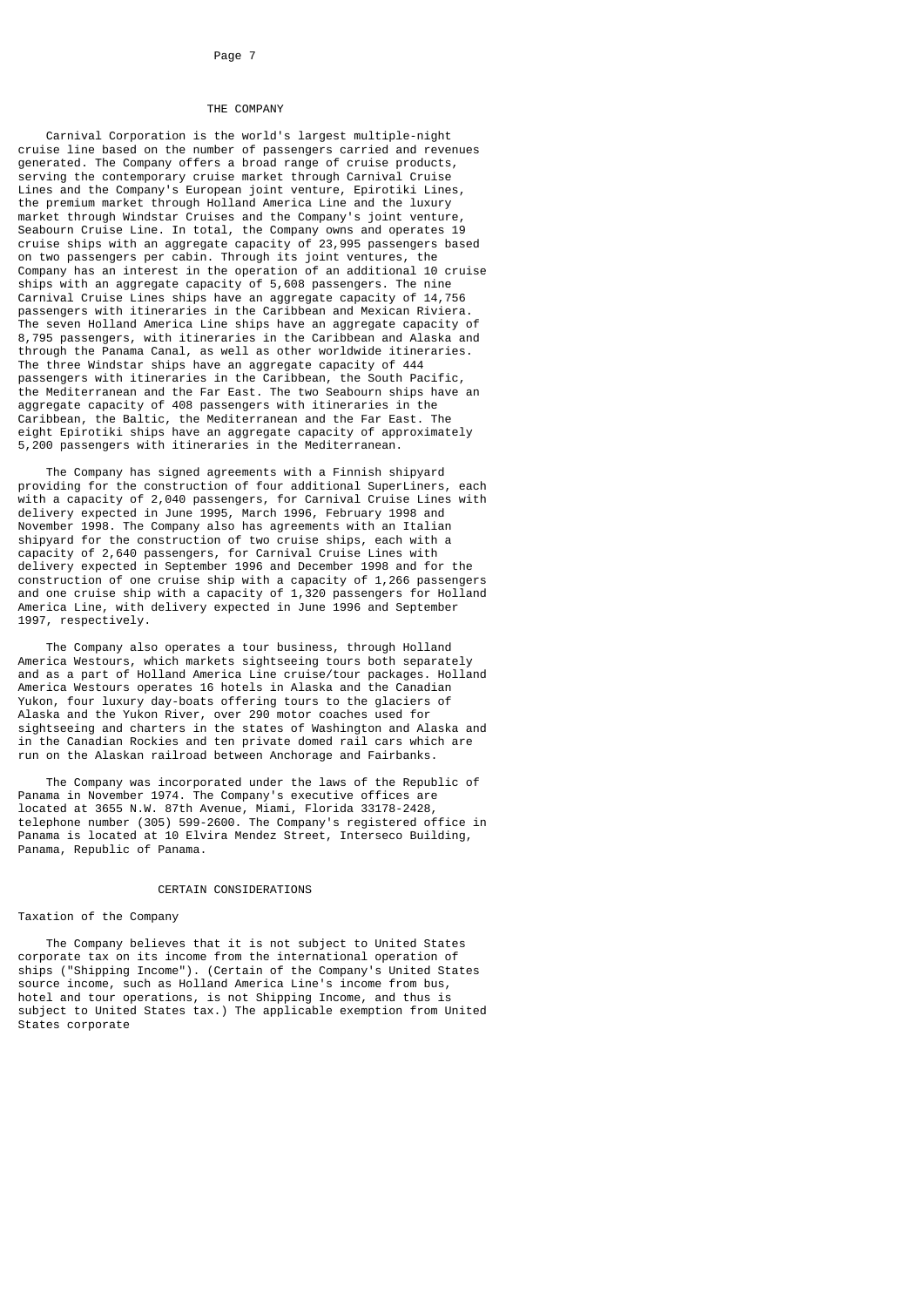income tax, which is provided by Section 883 of the Internal Revenue Code of 1986, as amended (the "Code"), is available under current United States law for as long as the Company and its subsidiaries that earn Shipping Income (collectively, the "Shipping Companies") meet both an "Incorporation Test" and a "CFC Test".

 A corporation meets the Incorporation Test if it is organized under the laws of a foreign country that grants an equivalent exemption to corporations organized in the United States (an "equivalent exemption jurisdiction"). The Company believes that all of the Shipping Companies are organized in equivalent exemption jurisdictions.

 A Shipping Company meets the CFC Test if it is a controlled foreign corporation ("CFC"), as defined in Section 957(a) of the Code. A foreign corporation is a CFC if stock representing more than 50% of such corporation's voting power or equity value is owned (or considered as owned) by United States persons each of whom owns (or is considered to own) stock representing 10% or more of the corporation's voting power.

 The Company and the Shipping Companies meet the CFC Test because stock of the Company representing more than 50% of the voting power of all the Company's stock is owned by The Micky Arison 1994 "B" Trust, a United States trust whose primary beneficiary is Micky Arison (the "B Trust"). If the Company and the Shipping Companies were to cease to meet the CFC test, and no other basis for exemption were available, much of their income would become subject to taxation by the United States at higher than normal corporate tax rates.

### Control by Principal Shareholders

 Following the sale of the Shares, Ted Arison, the B Trust, certain members of the Arison family, trusts for the benefit of Mr. Ted Arison's children and the Arison Foundation, Inc., a private foundation established by Ted Arison (collectively, the "Principal Shareholders"), will beneficially own, in the aggregate, approximately 59.8% of the outstanding capital stock and will control, in the aggregate, approximately 77.4% of the voting power of the Company. For as long as the B Trust holds a majority of the shares of the Class B Common Stock and the number of outstanding shares of Class B Common Stock is at least 12 1/2% of the number of outstanding shares of both Class A and Class B Common Stock, the B Trust will have the power to elect at least 75% of the directors and to substantially influence the Company's affairs and policies. Micky Arison, the Chairman and Chief Executive Officer of the Company, has the sole right to vote and direct the sale of the Class B Common Stock held by the B Trust, subject, during Ted Arison's lifetime, to the consent of the trustee of the B Trust. The Company has agreed under certain loan agreements to ensure that Ted Arison or members of his immediate family beneficially own, directly or indirectly, a number of shares of the Company's capital stock at least sufficient to elect the majority of the directors.

# USE OF PROCEEDS

 The Company will not receive any proceeds from the sale of the Shares being sold by the Selling Shareholders. The Selling Shareholders are selling the Shares for certain estate planning and other related purposes.

 Assuming that the over-allotment options are exercised in full, the net proceeds to the Company from the sale of the Class A Common Stock (estimated to be \$ ) will be used to repay a portion of the Company's indebtedness under the \$750 million revolving credit facility with a syndicate of banks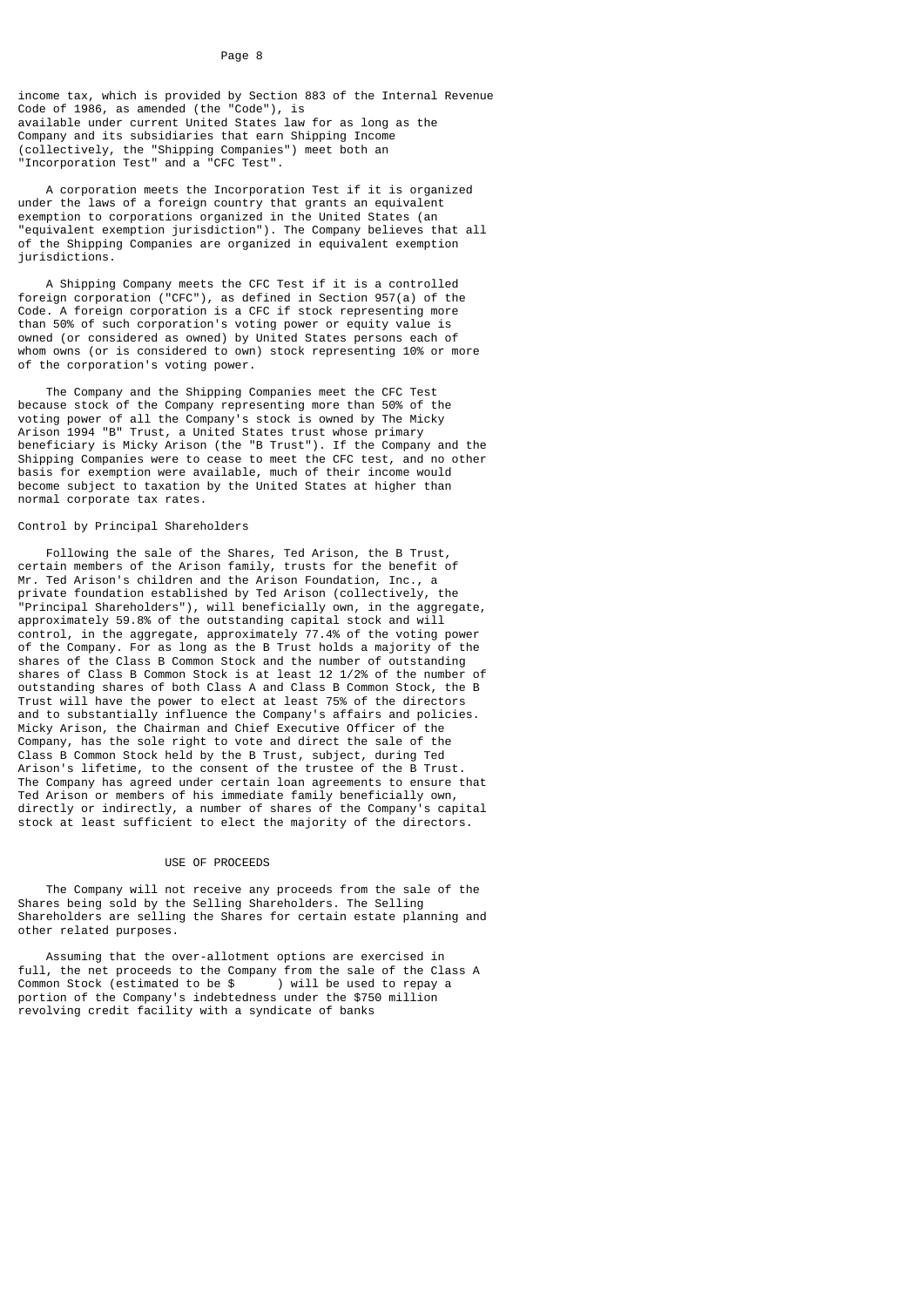led by Citibank, N.A. (the "Revolving Credit Facility"). As of February 28, 1995, the Company had \$215 million of outstanding indebtedness under the Revolving Credit Facility. The net proceeds from the indebtedness incurred under the Revolving Credit Facility during the last 12 months were used to finance the acquisition of the cruise ships Ryndam and Fascination. The Revolving Credit Facility has a term that expires on June 15, 1999 and amounts borrowed under the Revolving Credit Facility bear interest, at the Company's option, at either (i) a floating rate equal to LIBOR plus .20% or (ii) a negotiated interest rate (based upon either LIBOR or an absolute rate). On February 28, 1995, the weighted average interest rate for amounts outstanding under the Revolving Credit Facility was 6.22%.

# PRICE RANGE OF CLASS A COMMON STOCK AND DIVIDENDS

 The Company's Class A Common Stock is listed on the New York Stock Exchange under the symbol "CCL". There is no established public trading market for the Company's Class B Common Stock.

 The following table sets forth for the periods indicated the high and low intra-day prices for the Class A Common Stock as reported on the New York Stock Exchange-Composite Transactions and dividends paid.

|       |                | Class A              |           |  |  |  |
|-------|----------------|----------------------|-----------|--|--|--|
|       |                | Common Stock Prices  | Dividends |  |  |  |
|       |                | <u>.</u>             |           |  |  |  |
|       |                | High<br>Low          |           |  |  |  |
|       |                |                      |           |  |  |  |
| 1993: |                |                      |           |  |  |  |
|       | First Quarter. | \$19.688<br>\$15,688 | \$.070    |  |  |  |
|       |                |                      |           |  |  |  |
|       | Second Quarter | 19.563<br>15.125     | .070      |  |  |  |
|       | Third Quarter. | 22.125<br>16.500     | .070      |  |  |  |
|       | Fourth Quarter | 24,125<br>19.875     | .070      |  |  |  |
|       |                |                      |           |  |  |  |
|       |                |                      |           |  |  |  |
| 1994: |                |                      |           |  |  |  |
|       | First Quarter. | 23.000<br>26.125     | .070      |  |  |  |
|       | Second Quarter | 21.000<br>25,438     | .070      |  |  |  |
|       | Third Quarter. | 24,063<br>21.750     | .070      |  |  |  |
|       | Fourth Quarter | 23.125<br>20.563     | .075      |  |  |  |
|       |                |                      |           |  |  |  |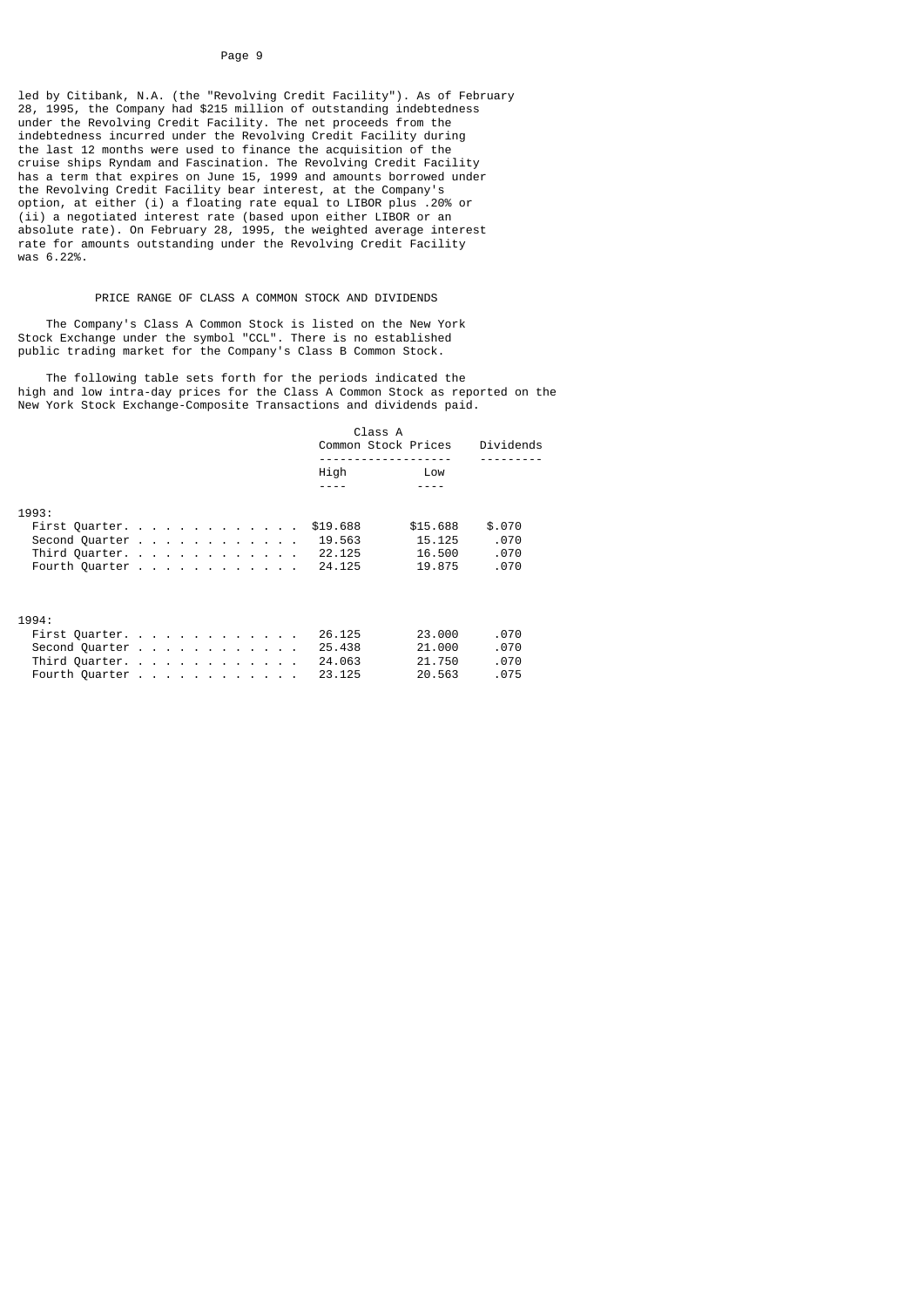| 1995:                                          |               |                          |
|------------------------------------------------|---------------|--------------------------|
| First Quarter. 23.750                          | 19.125 \$.075 |                          |
| Second Quarter (through March 20, 1995) 23.750 | 22.250        | $\overline{\phantom{0}}$ |

 As of March 16, 1995, there were approximately 3,501 holders of record of the Company's Class A Common Stock. All of the issued and outstanding shares of Class B Common Stock are held by the B Trust. The last reported sale price of the Class A Common Stock on the New York Stock Exchange on March 20, 1995 was \$23.125 per share.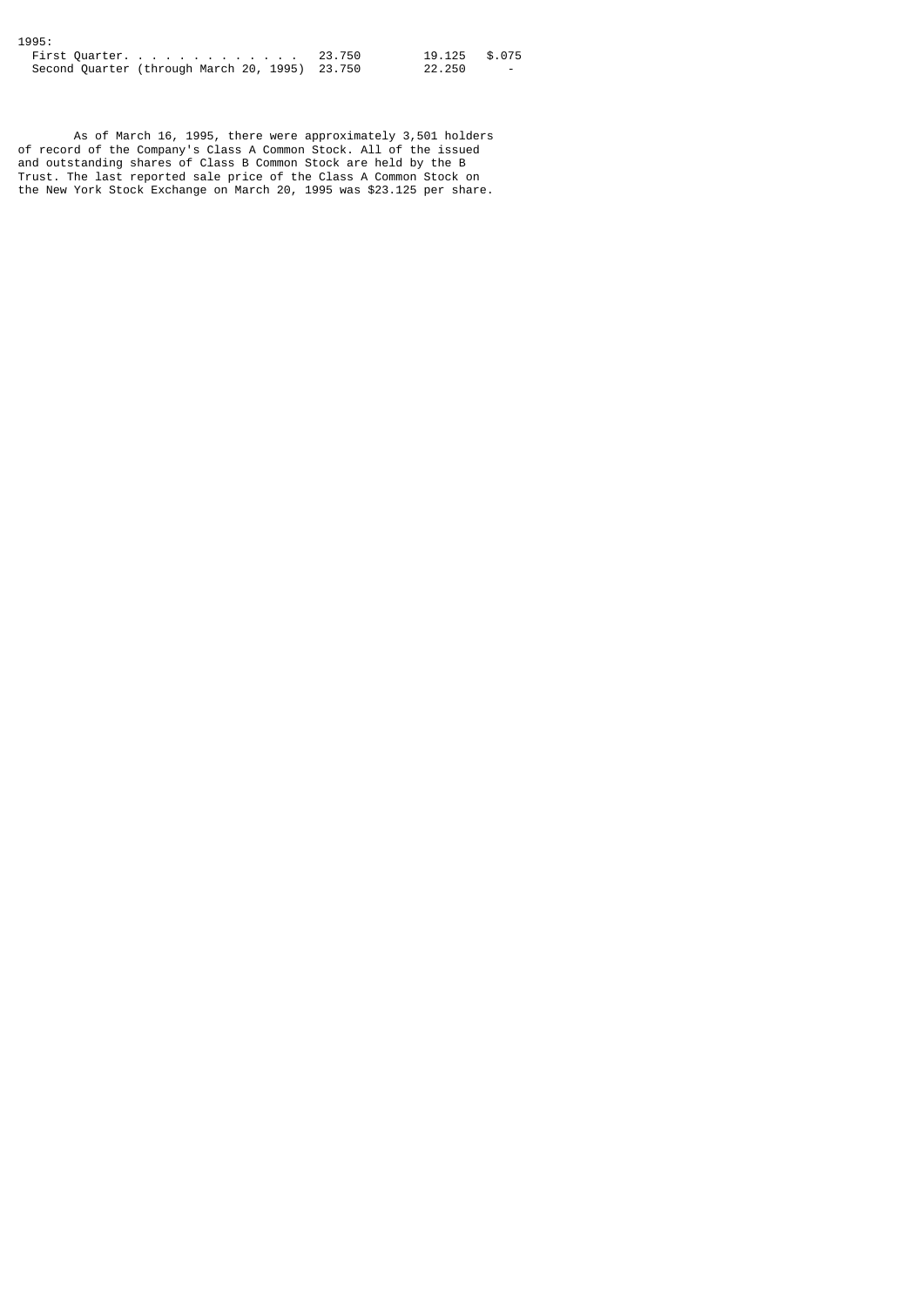# DIVIDEND POLICY

 The Company declared cash dividends of \$.070 per share in each quarter of fiscal 1993, \$.070 per share in each of the first three fiscal quarters of 1994, \$.075 per share in the fourth quarter of fiscal 1994 and \$.075 per share in the first quarter of 1995. Payment of future quarterly dividends will depend, among other factors, upon the Company's earnings, financial condition and capital requirements and certain tax considerations of certain of the Principal Shareholders, some of whom are required to include a portion of the Company's earnings in their taxable income whether or not the earnings are distributed. The Company may also declare special dividends to all shareholders in the event that the Principal Shareholders are required to pay additional income taxes by reason of their ownership of the Common Stock, either because of an income tax audit of the Company or the Principal Shareholders or because of certain actions by the Company (such as a failure by the Company to maintain its investment in shipping assets at a certain level) that would trigger adverse tax consequences to the Principal Shareholders under the special tax rules applicable to them.

 Any dividend declared by the Board of Directors on the Company's Common Stock will be paid concurrently at the same rate on the Class A Common Stock and the Class B Common Stock.

 While no tax treaty currently exists between the Republic of Panama and the United States, under current law the Company believes that distributions to its shareholders are not subject to taxation under the laws of the Republic of Panama. Dividends paid by the Company will be taxable as ordinary income for United States Federal income tax purposes to the extent of the Company's current or accumulated earnings and profits, but generally will not qualify for any dividends-received deduction.

 Certain loan documents entered into by certain subsidiaries of HAL Antillen N.V., a subsidiary of the Company ("HAL"), restrict the level of dividend payments by such subsidiaries to HAL.

 The payment and amount of any dividend is within the discretion of the Board of Directors, and it is possible that the amount of any dividend may vary from the levels discussed above. If the law regarding the taxation of the Company's income to the Principal Shareholders were to change so that the amount of tax payable by the Principal Shareholders were increased or reduced, the amount of dividends paid by the Company might be more or less than is currently contemplated.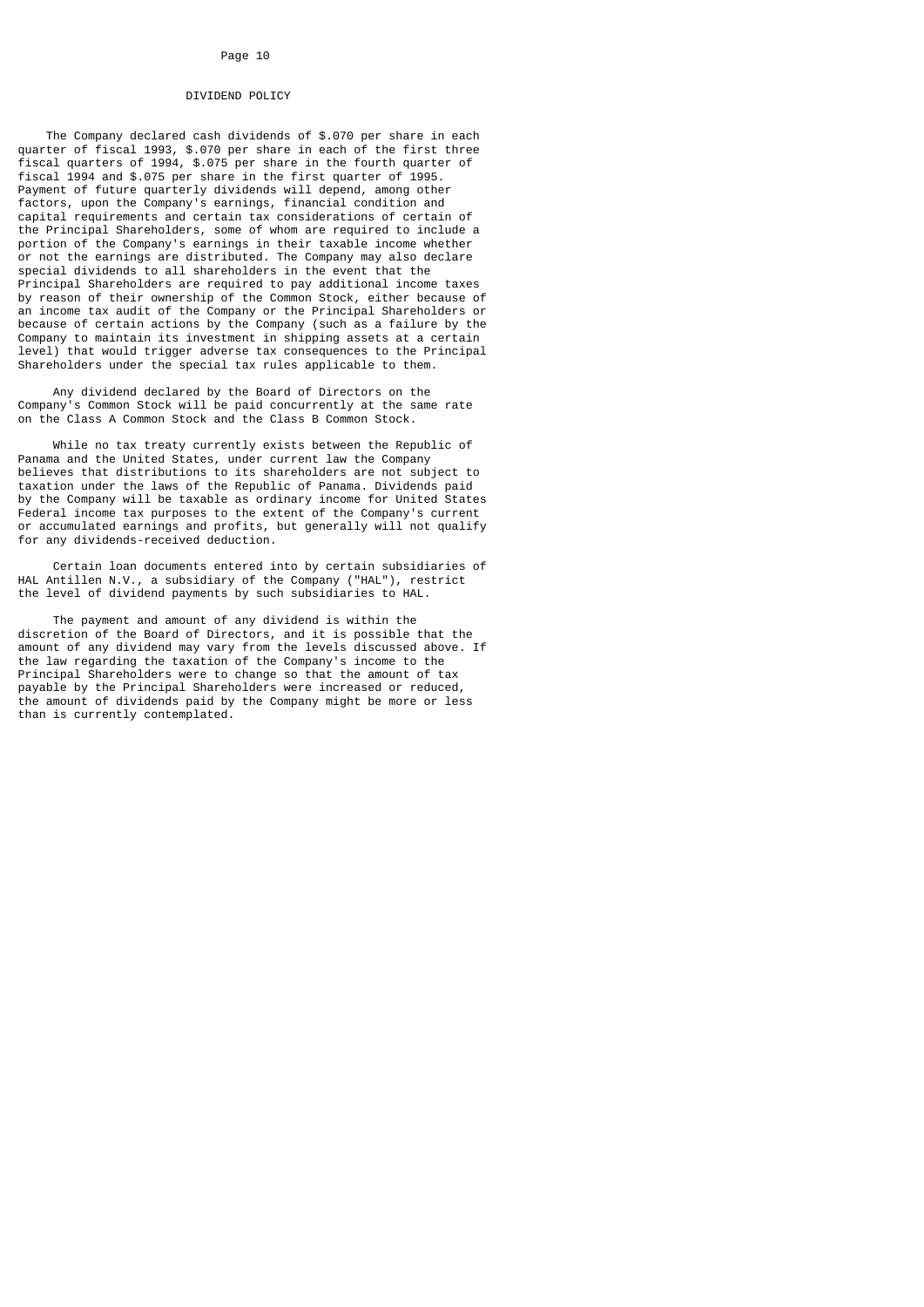# CAPITALIZATION

 The following table sets forth the capitalization of the Company at November 30, 1994. The information set forth below should be read in conjunction with the financial statements and related notes incorporated in this Prospectus by reference.

|                                                                                                               | November 30, 1994<br>-----------------  |  |
|---------------------------------------------------------------------------------------------------------------|-----------------------------------------|--|
|                                                                                                               | (in thousands of dollars)               |  |
| Current portion of long-term<br>debt and short-term borrowings                                                | \$<br>84,644<br>$=$ $=$ $=$ $=$ $=$ $=$ |  |
| Long-term debt and convertible<br>notes:                                                                      |                                         |  |
| Mortgages and other loans                                                                                     |                                         |  |
| payable bearing interest at<br>rates ranging from 8% to                                                       |                                         |  |
| 9.9%, secured by vessels                                                                                      | 208,077                                 |  |
| Unsecured \$750 million<br>Revolving Credit Facility due<br>June 1999                                         | 238,000                                 |  |
| Other loans payable                                                                                           | 51,136                                  |  |
| 5-3/4% Notes Due March 15,<br>1998                                                                            | 200,000                                 |  |
| 6.15% Notes Due October 1,<br>2003                                                                            | 124,939                                 |  |
| 7.70% Notes Due July 15, 2004                                                                                 | 99,890                                  |  |
| 7.20% Debentures Due October<br>1, 2023                                                                       | 124,862                                 |  |
| 4-1/2% Convertible                                                                                            |                                         |  |
| Subordinated Notes Due<br>July 1, 1997                                                                        | 115,000                                 |  |
| Total long-term debt and                                                                                      |                                         |  |
| convertible notes                                                                                             | \$1,161,904                             |  |
| Shareholders' equity:                                                                                         |                                         |  |
| Class A Common Stock (\$.01<br>par value; one vote per<br>share; 399,500 shares<br>authorized; 227,575 shares |                                         |  |
| issued and outstanding)                                                                                       | \$<br>2,276                             |  |
| Class B Common Stock (\$.01<br>par value; five votes per<br>share; 100,500 shares                             |                                         |  |
| authorized; 54,957 shares<br>issued and outstanding)                                                          | 550                                     |  |
| Paid-in capital                                                                                               | 544,947                                 |  |
| Retained earnings                                                                                             | 1,390,589                               |  |
| Less-                                                                                                         |                                         |  |
| Other                                                                                                         | (9, 428)                                |  |
| Total shareholders' equity                                                                                    | $\overline{a}$<br>1,928,934             |  |
| Total capitalization                                                                                          | \$3,090,838<br>=========                |  |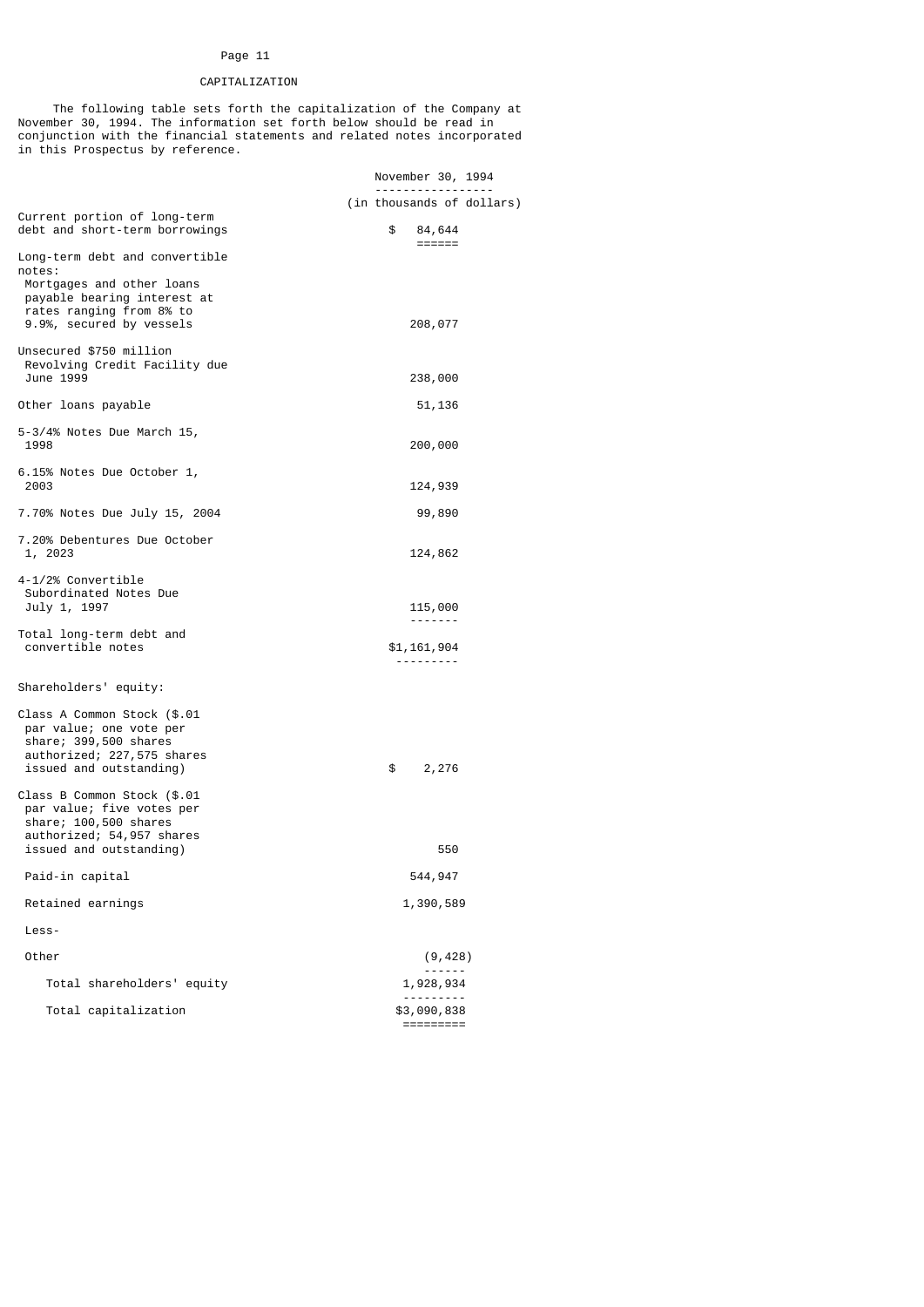# SELECTED FINANCIAL DATA

 The selected financial data presented below for the fiscal years ended November 30, 1990 through 1994 and as of the end of each such fiscal year are derived from the financial statements of the Company and should be read in conjunction with such financial statements and the related notes incorporated in this Prospectus by reference. Certain amounts in prior years have been reclassified to conform with the current year's presentation.

|                                                           | Year Ended November 30,                  |                                                                                                                                                                                                                                                                                                                                                                                                                                                 |                                                                                                                                                                                                                                                                                                                                                                                                                                                                                                                    |                                        |                                                          |  |
|-----------------------------------------------------------|------------------------------------------|-------------------------------------------------------------------------------------------------------------------------------------------------------------------------------------------------------------------------------------------------------------------------------------------------------------------------------------------------------------------------------------------------------------------------------------------------|--------------------------------------------------------------------------------------------------------------------------------------------------------------------------------------------------------------------------------------------------------------------------------------------------------------------------------------------------------------------------------------------------------------------------------------------------------------------------------------------------------------------|----------------------------------------|----------------------------------------------------------|--|
|                                                           | 1990                                     | 1991                                                                                                                                                                                                                                                                                                                                                                                                                                            | 1992(1)                                                                                                                                                                                                                                                                                                                                                                                                                                                                                                            | 1993                                   | 1994                                                     |  |
|                                                           | .                                        |                                                                                                                                                                                                                                                                                                                                                                                                                                                 | (amounts in thousands, except per share data)                                                                                                                                                                                                                                                                                                                                                                                                                                                                      | .                                      |                                                          |  |
| Operations Data:                                          |                                          |                                                                                                                                                                                                                                                                                                                                                                                                                                                 |                                                                                                                                                                                                                                                                                                                                                                                                                                                                                                                    |                                        |                                                          |  |
| Revenues<br>Costs and expenses:                           | \$1,253,756                              | \$1,404,704                                                                                                                                                                                                                                                                                                                                                                                                                                     | \$1,473,614                                                                                                                                                                                                                                                                                                                                                                                                                                                                                                        | \$1,556,919                            | \$1,806,016                                              |  |
| Operating expenses                                        | 708,308                                  | 810, 317                                                                                                                                                                                                                                                                                                                                                                                                                                        | 865,587                                                                                                                                                                                                                                                                                                                                                                                                                                                                                                            | 907,925                                | 1,028,475                                                |  |
| Selling and administrative                                | 181,731                                  | 193,316                                                                                                                                                                                                                                                                                                                                                                                                                                         | 194,298                                                                                                                                                                                                                                                                                                                                                                                                                                                                                                            | 207,995                                | 223, 272                                                 |  |
| Depreciation and amortization                             | 72,404                                   | 85,166<br>$- - - - - - - -$                                                                                                                                                                                                                                                                                                                                                                                                                     | 88,833                                                                                                                                                                                                                                                                                                                                                                                                                                                                                                             | 93,333                                 | 110,595                                                  |  |
|                                                           | \$962,443<br>========                    | \$1,088,799<br>==========                                                                                                                                                                                                                                                                                                                                                                                                                       | <u> - - - - - - - -</u><br>\$1,148,718<br>==========                                                                                                                                                                                                                                                                                                                                                                                                                                                               | <u> - - - - - - - -</u><br>\$1,209,253 | <u> - - - - - - - -</u><br>\$1,362,342<br>$=$ ========== |  |
| Operating income<br>Other income (expense):               | \$291,313                                | \$315,905                                                                                                                                                                                                                                                                                                                                                                                                                                       | \$324,896                                                                                                                                                                                                                                                                                                                                                                                                                                                                                                          | \$347,666                              | \$443,674                                                |  |
| Interest income<br>Interest expense, net of               | 10,044                                   | 10,596                                                                                                                                                                                                                                                                                                                                                                                                                                          | 16,946                                                                                                                                                                                                                                                                                                                                                                                                                                                                                                             | 11,527                                 | 8,668                                                    |  |
| capitalized interest                                      | (61, 848)                                | (65, 428)                                                                                                                                                                                                                                                                                                                                                                                                                                       | (53, 792)                                                                                                                                                                                                                                                                                                                                                                                                                                                                                                          | (34, 325)                              | (51, 378)                                                |  |
| Other income (expense)                                    | (532)                                    | 1,746                                                                                                                                                                                                                                                                                                                                                                                                                                           | 2,731                                                                                                                                                                                                                                                                                                                                                                                                                                                                                                              | (1, 201)                               | (9, 146)                                                 |  |
| Income tax expense                                        | (4, 546)                                 | (8, 995)                                                                                                                                                                                                                                                                                                                                                                                                                                        | (9,008)                                                                                                                                                                                                                                                                                                                                                                                                                                                                                                            | (5, 497)                               | (10, 053)                                                |  |
|                                                           | \$(56, 882)<br>=========                 | $- - - - - -$<br>\$(62,081)<br>=========                                                                                                                                                                                                                                                                                                                                                                                                        | $\begin{array}{cccccccccccccc} \multicolumn{2}{c}{} & \multicolumn{2}{c}{} & \multicolumn{2}{c}{} & \multicolumn{2}{c}{} & \multicolumn{2}{c}{} & \multicolumn{2}{c}{} & \multicolumn{2}{c}{} & \multicolumn{2}{c}{} & \multicolumn{2}{c}{} & \multicolumn{2}{c}{} & \multicolumn{2}{c}{} & \multicolumn{2}{c}{} & \multicolumn{2}{c}{} & \multicolumn{2}{c}{} & \multicolumn{2}{c}{} & \multicolumn{2}{c}{} & \multicolumn{2}{c}{} & \multicolumn{2}{c}{} & \multicolumn{2}{c}{} & \$<br>\$(43, 123)<br>========= | \$(29, 496)<br>=========               | \$(61, 909)                                              |  |
| Income from continuing                                    |                                          |                                                                                                                                                                                                                                                                                                                                                                                                                                                 |                                                                                                                                                                                                                                                                                                                                                                                                                                                                                                                    |                                        |                                                          |  |
| operations                                                | 234,431                                  | 253,824                                                                                                                                                                                                                                                                                                                                                                                                                                         | 281,773                                                                                                                                                                                                                                                                                                                                                                                                                                                                                                            | 318,170                                | 381,765                                                  |  |
| Discontinued operations:<br>Loss from operations of hotel |                                          |                                                                                                                                                                                                                                                                                                                                                                                                                                                 |                                                                                                                                                                                                                                                                                                                                                                                                                                                                                                                    |                                        |                                                          |  |
| and casino segment $(1)$<br>Estimated loss on disposal of | (28, 229)                                | (33, 373)                                                                                                                                                                                                                                                                                                                                                                                                                                       |                                                                                                                                                                                                                                                                                                                                                                                                                                                                                                                    |                                        |                                                          |  |
| hotel and casino segment $(1)$<br>Extraordinary Item:     |                                          | (135, 463)                                                                                                                                                                                                                                                                                                                                                                                                                                      |                                                                                                                                                                                                                                                                                                                                                                                                                                                                                                                    |                                        |                                                          |  |
| Loss on early extinguishment of                           |                                          |                                                                                                                                                                                                                                                                                                                                                                                                                                                 |                                                                                                                                                                                                                                                                                                                                                                                                                                                                                                                    |                                        |                                                          |  |
| debt(2)                                                   |                                          |                                                                                                                                                                                                                                                                                                                                                                                                                                                 | (5, 189)                                                                                                                                                                                                                                                                                                                                                                                                                                                                                                           |                                        |                                                          |  |
| Net income                                                | \$206,202<br>$=$ $=$ $=$ $=$ $=$ $=$ $=$ | \$84,988<br>$\begin{array}{cccccc} \texttt{m} & \texttt{m} & \texttt{m} & \texttt{m} & \texttt{m} & \texttt{m} & \texttt{m} & \texttt{m} & \texttt{m} & \texttt{m} & \texttt{m} & \texttt{m} & \texttt{m} & \texttt{m} & \texttt{m} & \texttt{m} & \texttt{m} & \texttt{m} & \texttt{m} & \texttt{m} & \texttt{m} & \texttt{m} & \texttt{m} & \texttt{m} & \texttt{m} & \texttt{m} & \texttt{m} & \texttt{m} & \texttt{m} & \texttt{m} & \text$ | \$276,584<br>=========                                                                                                                                                                                                                                                                                                                                                                                                                                                                                             | \$318,170                              | \$381,765<br>=========                                   |  |
| Earnings per share:                                       |                                          |                                                                                                                                                                                                                                                                                                                                                                                                                                                 |                                                                                                                                                                                                                                                                                                                                                                                                                                                                                                                    |                                        |                                                          |  |
| Continuing operations                                     | \$.87                                    | \$.93                                                                                                                                                                                                                                                                                                                                                                                                                                           | \$1.00                                                                                                                                                                                                                                                                                                                                                                                                                                                                                                             | \$1.13                                 | \$1.35                                                   |  |
| Net income                                                | \$.77                                    | \$.31                                                                                                                                                                                                                                                                                                                                                                                                                                           | \$.98                                                                                                                                                                                                                                                                                                                                                                                                                                                                                                              | \$1.13                                 | \$1.35                                                   |  |
| Dividends declared per share                              | \$.240                                   | \$.245                                                                                                                                                                                                                                                                                                                                                                                                                                          | \$.280                                                                                                                                                                                                                                                                                                                                                                                                                                                                                                             | \$.280                                 | \$.285                                                   |  |
| Passenger cruise days                                     | 5,565                                    | 6,365                                                                                                                                                                                                                                                                                                                                                                                                                                           | 6,766                                                                                                                                                                                                                                                                                                                                                                                                                                                                                                              | 7,003                                  | 8,102                                                    |  |
| Percent of total cruise capacity (3)                      | 106.6%                                   | 105.7%                                                                                                                                                                                                                                                                                                                                                                                                                                          | 105.3%                                                                                                                                                                                                                                                                                                                                                                                                                                                                                                             | 105.3%                                 | 104.0%                                                   |  |
| Weighted average shares                                   | 269,490                                  | 273,832                                                                                                                                                                                                                                                                                                                                                                                                                                         | 281,686                                                                                                                                                                                                                                                                                                                                                                                                                                                                                                            | 282, 474                               | 282,744                                                  |  |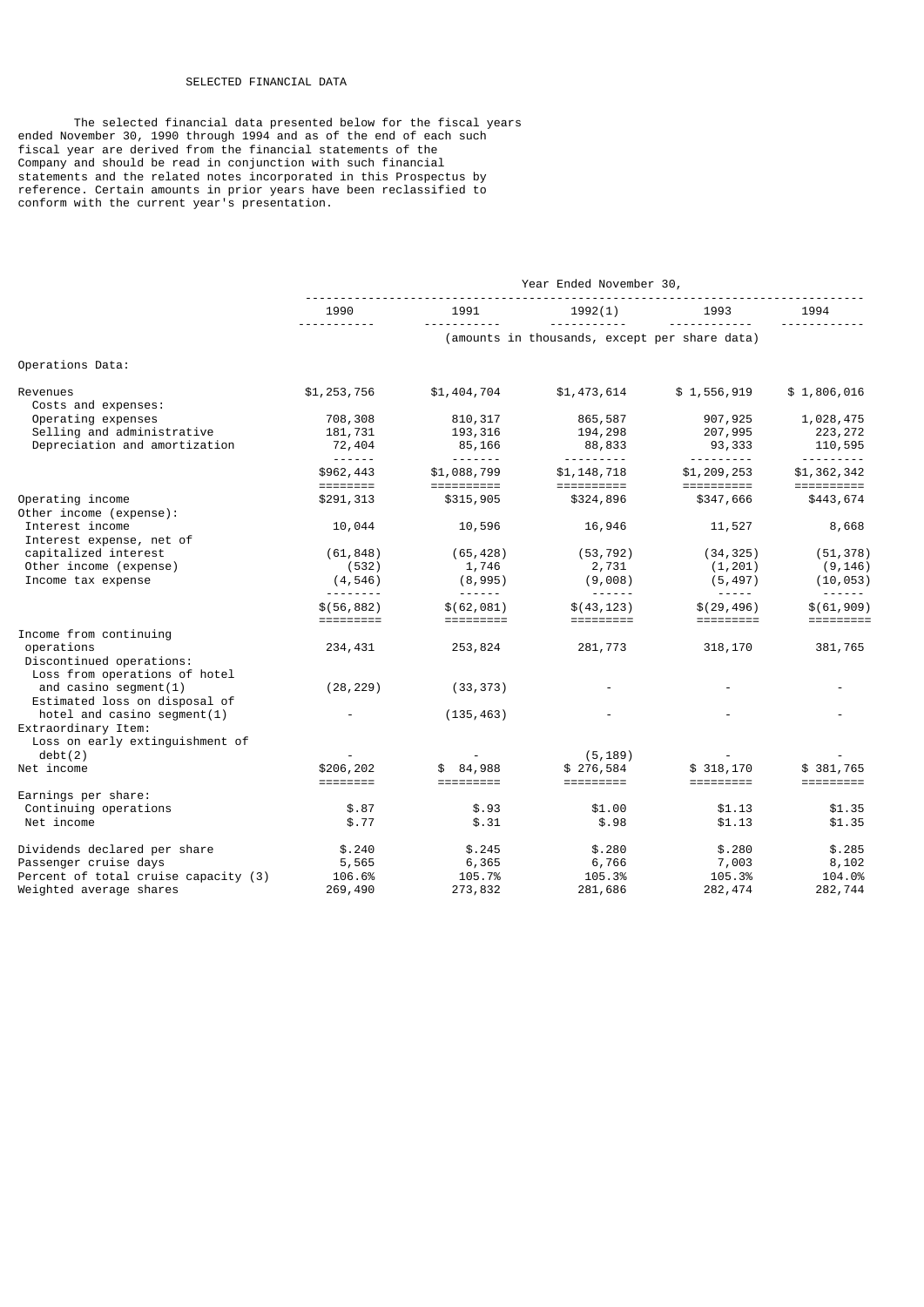| 1990          | 1991          | 1992(1)       | 1993                                      | 1994          |  |
|---------------|---------------|---------------|-------------------------------------------|---------------|--|
|               |               |               |                                           |               |  |
|               |               |               |                                           |               |  |
| \$<br>124,081 | \$<br>278,136 | \$<br>226,062 | \$<br>148,920                             | \$<br>124,220 |  |
| 200,011       | 363,788       | 311,424       | 253,798                                   | 240,449       |  |
| 2,583,424     | 2,650,252     | 2,645,607     | 3,218,920                                 | 3,669,823     |  |
| 164, 184      | 167,723       | 178,945       | 228, 153                                  | 257,505       |  |
| 543, 343      | 551,287       | 474,781       | 549,994                                   | 564,957       |  |
|               |               |               |                                           |               |  |
| 999,772       | 921,689       | 776,600       | 1,031,221                                 | 1, 161, 904   |  |
| 1,036,071     | 1, 171, 129   | 1,384,845     | 1,627,206                                 | 1,928,934     |  |
|               |               |               | November 30,<br>(in thousands of dollars) |               |  |

- (1) In November 1991, the Company adopted a formal plan to dispose of Carnival's Crystal Palace Resort and Casino (the "CCP Resort"), which comprised the entire resort and casino segment of the Company's operations. At that time, the Company recorded a provision for the loss on disposal of the CCP Resort of approximately \$135 million, representing a write-down of \$95 million to record the property at its estimated net realizable value and a provision of \$40 million for the possible funding for the CCP Resort which may be required prior to disposal. The data for the fiscal year ended November 30, 1990 has been restated to reflect the discontinuation for the CCP Resort operations for accounting purposes.
- (2) In the fiscal year ended November 30, 1992, the Company took an extraordinary charge of \$5.2 million in connection with the early redemption of its Zero Coupon Convertible Subordinated Notes due 2005.
- (3) In accordance with cruise industry practice, total capacity is calculated based on two passengers per cabin even though some cabins can accommodate three or four passengers. The percentages in excess of 100% indicate that more than two passengers occupied some cabins.
- (4) Represents customer deposits for cruises and tours which will be recognized as revenue.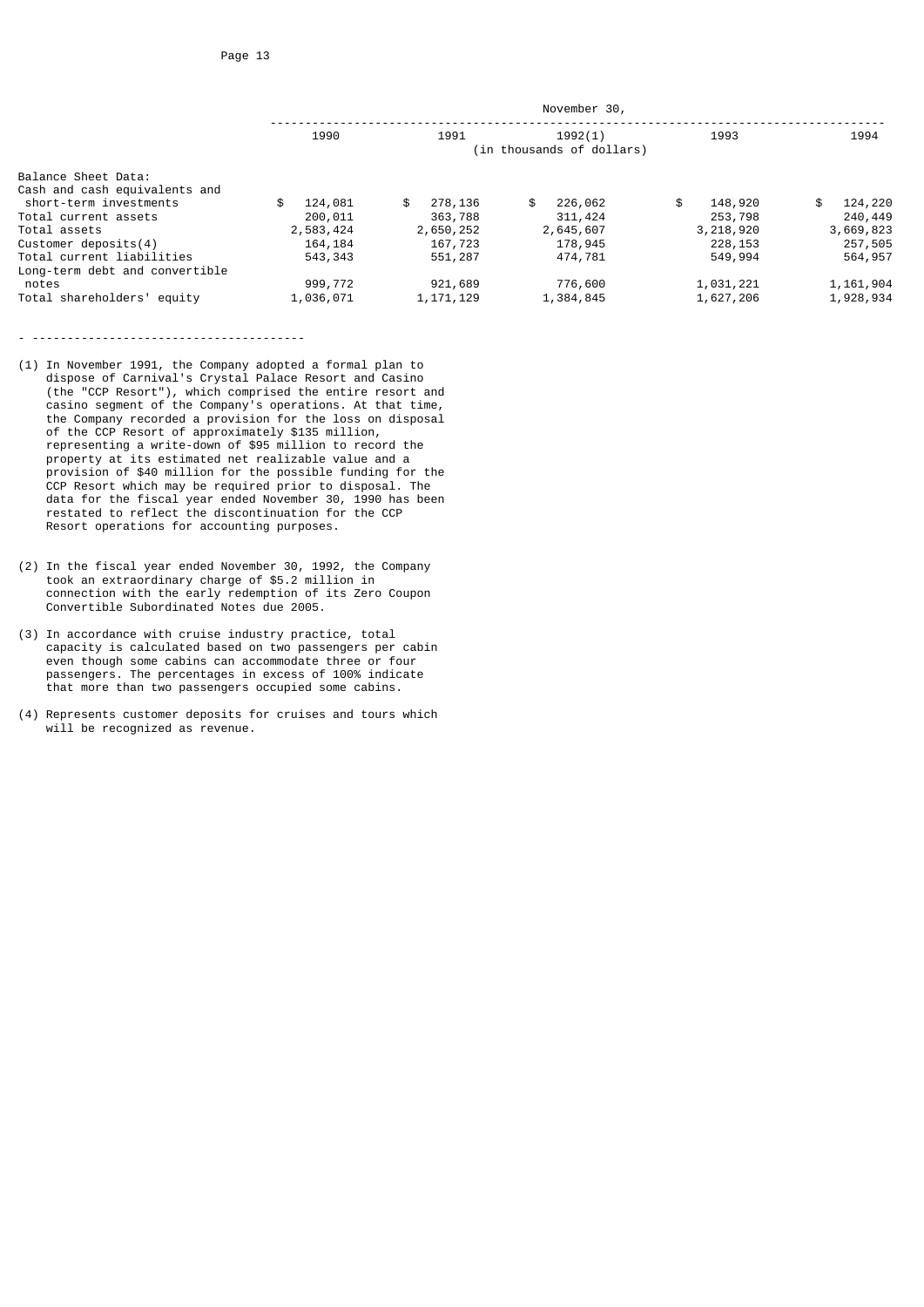# MANAGEMENT'S DISCUSSION AND ANALYSIS OF FINANCIAL CONDITION AND RESULTS OF OPERATIONS

# Results of Operations

 The Company earns revenues primarily from (i) the sale of passenger tickets, which include accommodations, meals, airfare and substantially all shipboard activities, and (ii) the sale of goods and services on board its cruise ships, such as casino gaming, liquor sales, gift shop sales and other related services. The Company also derives revenues from the tour operations of HAL.

 The following table presents operations data expressed as a percentage of total revenues and selected statistical information for the periods indicated:

|                                                                                     | Year Ended November 30,          |                                  |                                  |
|-------------------------------------------------------------------------------------|----------------------------------|----------------------------------|----------------------------------|
|                                                                                     | 1992                             | 1993                             | 1994                             |
|                                                                                     |                                  |                                  |                                  |
| Revenues:<br>Operating Cost and Expenses:                                           | 100.0%                           | 100.0%                           | 100.0%                           |
| Operating expenses                                                                  | 58.8                             | 58.3                             | 56.9                             |
| Selling and administrative                                                          | 13.2                             | 13.4                             | 12.4                             |
| Depreciation and                                                                    |                                  |                                  |                                  |
| amortization                                                                        | 6.0                              | 6.0                              | 6.1                              |
|                                                                                     |                                  | $- - - -$                        |                                  |
| Operating Income                                                                    | 22.0                             | 22.3                             | 24.6                             |
| Other Income (Expense)<br>Income From Continuing                                    | (2.9)                            | (1.9)                            | (3.5)                            |
| Operations                                                                          | 19.1%                            | 20.4%                            | 21.1%                            |
| Selected Statistical                                                                |                                  |                                  |                                  |
| Information:<br>Passengers carried<br>Passenger cruise days<br>Occupancy percentage | 1,153,000<br>6,766,000<br>105.3% | 1,154,000<br>7,003,000<br>105.3% | 1,354,000<br>8,102,000<br>104.0% |

#### General

 The growth in the Company's revenues during the last three fiscal years has primarily been a function of the expansion of its fleet capacity.

 Fixed costs, including depreciation, fuel, insurance, port charges and crew costs represent more than one-third of the Company's operating expenses and do not significantly change in relation to changes in passenger loads and aggregate passenger ticket revenue. The Company's different businesses experience varying degrees of seasonality. The Company's revenue from the sale of passenger tickets for Carnival Cruise Lines ("Carnival") ships is moderately seasonal. Historically, demand for Carnival cruises has been greater during the periods from late December through April and late June through August. HAL cruise revenues are more seasonal than Carnival's cruise revenues. Demand for HAL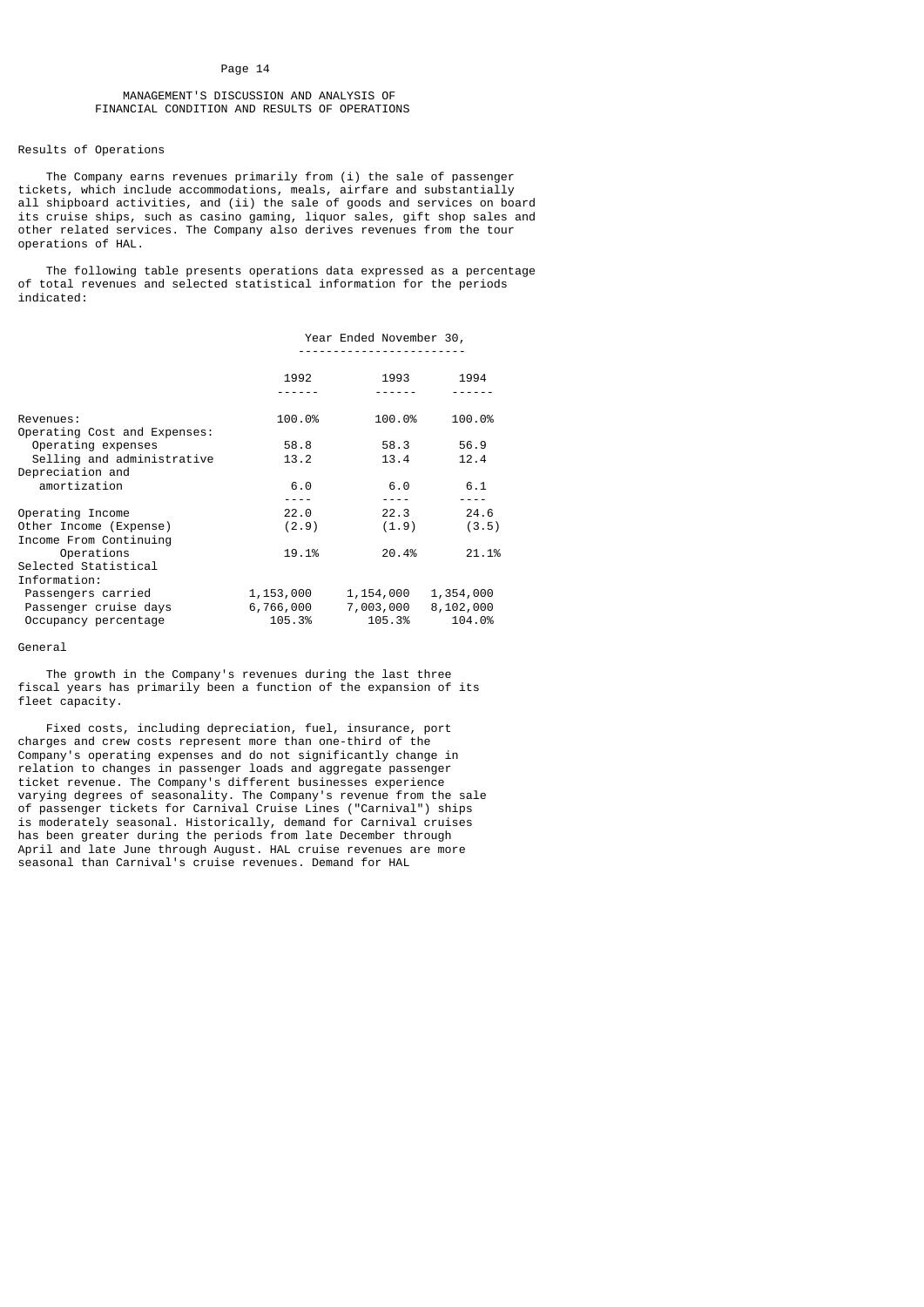cruises is strongest during the summer months when HAL ships operate in Alaska and Europe. Demand for HAL cruises is lower during the winter months when HAL ships sail in more competitive markets. The Company's tour revenues are extremely seasonal with a large majority of tour revenues generated during the late spring and summer months in conjunction with the Alaska cruise season.

Fiscal Year Ended November 30, 1994 Compared to Fiscal Year Ended November 30, 1993

# Revenues

 The increase in total revenues of \$249.1 million from 1993 to 1994 was comprised of a \$241.6 million, or 17.5%, increase in cruise revenues and an increase of \$7.5 million, or 4.3%, in tour revenues for the period. The increase in cruise revenues was primarily the result of a 17.2% increase in capacity for the period. This capacity increase resulted from additional capacity provided by Carnival's SuperLiners Sensation and Fascination which entered service in November 1993 and July 1994, respectively, and Holland America Line's Maasdam and Ryndam which entered service in December 1993 and October 1994, respectively. Also affecting cruise revenues were slightly higher yields, slightly lower occupancies and lost revenues related to the grounding of the Nieuw Amsterdam which resulted in the cancellation of three one-week cruises in August 1994. See "- Other Income (Expense)" below.

 Average capacity is expected to increase approximately 13.0% during the next fiscal year as a result of the delivery of the Fascination in July 1994, the Ryndam in October 1994 and the Imagination in June 1995, net of a reduction in capacity due to the discontinuance of the Company's FiestaMarina cruise division in September 1994.

 Revenues from the Company's tour operations increased to \$182.9 million in 1994 from \$175.4 million in 1993 primarily due to an increase in the number of tour passengers.

#### Costs And Expenses

 Operating expenses increased \$120.6 million, or 13.3%, from 1993 to 1994. Cruise operating costs increased by \$113.4 million, or 14.5%, to \$896.3 million in 1994 from \$782.8 million in 1993. Cruise operating costs increased primarily due to costs associated with the increased capacity in 1994.

 Selling and administrative expenses increased \$15.3 million, or 7.3%, from 1993 to 1994. These increases were attributable to additional advertising and other costs associated primarily with the increase in capacity.

 Depreciation and amortization increased by \$17.3 million, or 18.5%, to \$110.6 million in 1994 from \$93.3 million in 1993. Depreciation and amortization increased primarily due to the additional capacity discussed above. Also, the depreciable lives of four of the Carnival ships built in the 1980s were extended from 20 or 25 years to 30 years to conform to industry standards. This resulted in a reduction of depreciation of approximately \$4 million during 1994.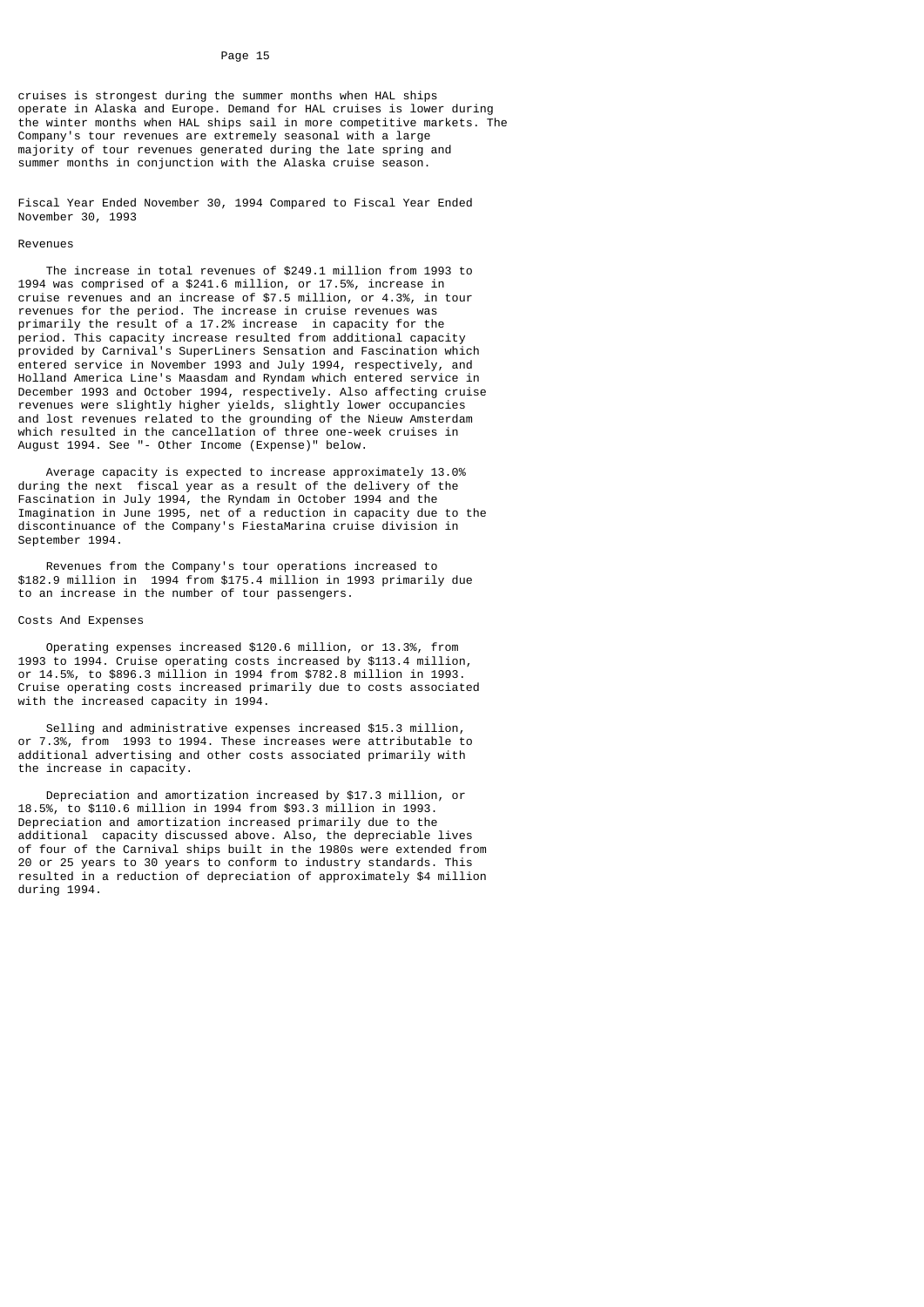# Other Income (Expense)

 Total other expense (net of other income) in 1994 of \$61.9 million increased from \$29.5 million in 1993. Interest income decreased to \$8.7 million in 1994 from \$11.5 million in 1993 due to a lower level of investments in 1994. Total interest expense increased to \$73.3 million in 1994 from \$58.9 million in 1993 as a result of increased debt levels. Both the lower investment levels and higher debt levels were the result of expenditures made in connection with the ongoing construction and delivery of cruise ships. Capitalized interest decreased to \$21.9 million in 1994 from \$24.6 million in 1993.

 Other expenses increased to \$9.1 million in 1994 because of two events which occurred during 1994. In August 1994, HAL's Nieuw Amsterdam ran aground in Alaska which resulted in the cancellation of three one-week cruises. Costs associated with repairs to the ship, passenger handling and various other expenses amounted to \$6.4 million and were included in other expenses. In September 1994, the Company discontinued its FiestaMarina division because of lower than expected passenger occupancy levels. This resulted in a charge of \$3.2 million to other expense. The cruise ship operated by FiestaMarina was under charter from Epirotiki Lines, currently 49% owned by the Company, and was returned to Epirotiki.

 Income tax expense increased to \$10.1 million in 1994 primarily as a result of taxes of approximately \$3 million on a dividend paid by the tour company, a U.S. company, to its parent company, a foreign shipping company.

#### Recent Developments

# First Quarter Results

 On March 21, 1995, the Company reported net income of \$67.6 million (or \$0.24 per share) on revenues of \$419.8 million for the quarter ended February 28, 1995 as compared to net income of \$65.1 million (or \$0.23 per share) on revenues of \$385.3 million for the same quarter in 1994. For the first fiscal quarter of 1995, revenues increased 9% and net income increased 4% over the comparable quarter in 1994. The increases were primarily attributed to additional capacity provided by Holland America Line's Ryndam and Carnival Cruise Lines' Fascination, partially offset by lower occupancy levels on Holland America Line's Caribbean sailings. Net income for the quarter ended February 28, 1995, also was affected by a 23% increase in corporate wideadvertising expenditures.

 For the quarter ended February 28, 1995, the Company achieved an average occupancy level of 99.9%, carrying 343,143 passengers, as compared to an average occupancy level of 100.2%, carrying 314,839 passengers, for the first fiscal quarter of 1994. The slight decline in average occupancy reflects higher occupancy levels for Carnival Cruise Lines offset by lower occupancy levels at Holland America Line for its Caribbean sailings.

Fiscal Year Ended November 30, 1993 Compared to Fiscal Year Ended November 30, 1992

#### Revenues

 The increase in total revenues of \$83.3 million from 1992 to 1993 was comprised of an \$88.9 million, or 6.9%, increase in cruise revenues for the period and a \$5.6 million decrease in tour revenues. The increase in cruise revenues was primarily the result of a 3.5% increase in capacity for the period resulting from the addition of Holland America Line's cruise ship Statendam in late January 1993 and a 3.3% increase in passenger yields resulting from an increase in ticket pricing and passenger spending.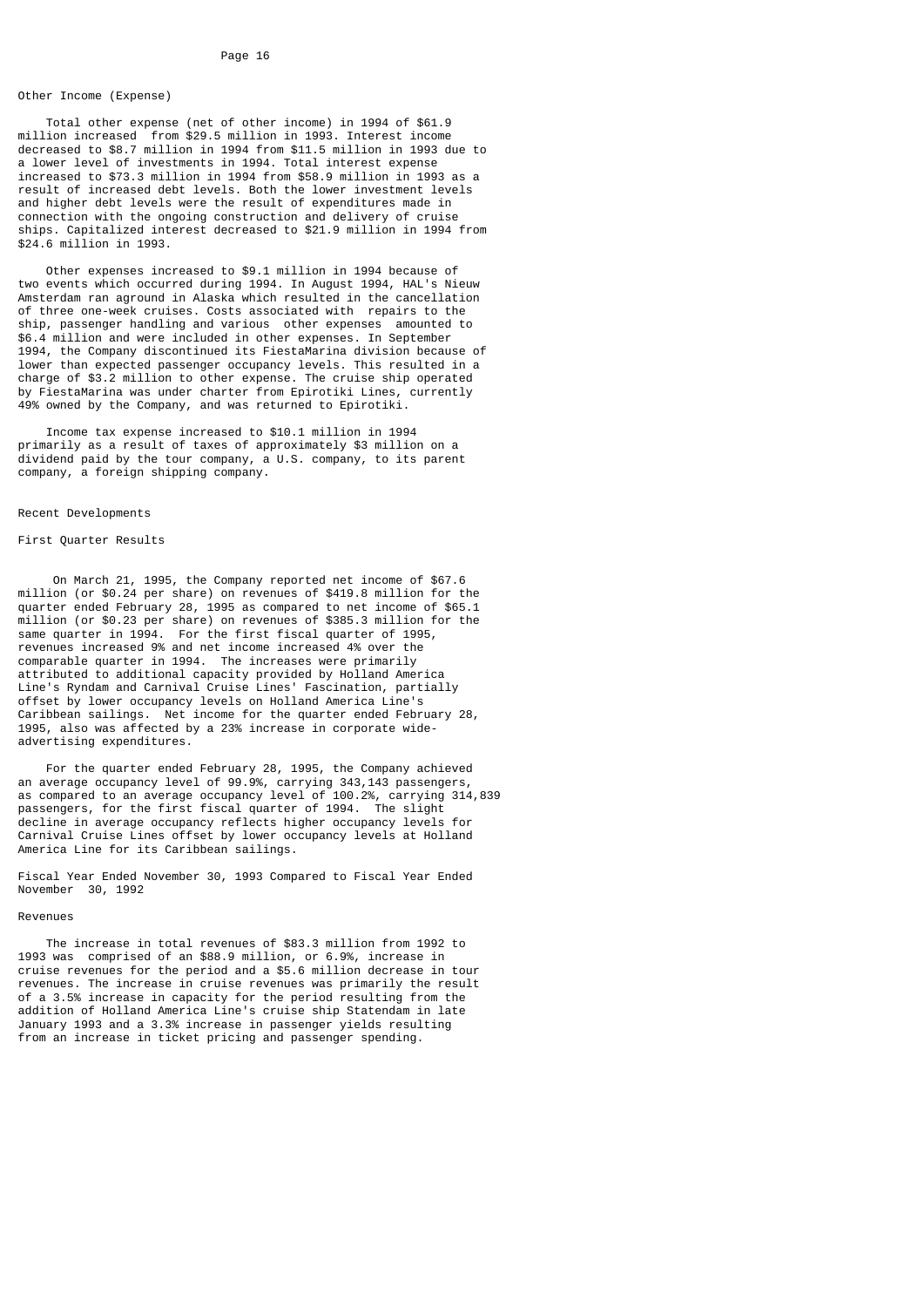Revenues from the Company's tour operation decreased \$5.6 million, or 3.1%, from \$181.0 million in 1992 as compared to \$175.4 million in 1993. The decrease was due to a reduction in pricing resulting from increased discounting by competitors.

# Costs And Expenses

 Operating expenses increased \$42.3 million, or 4.9%, from 1992 to 1993. Cruise operating costs increased by \$42.9 million, or 5.8%, to \$782.8 million in 1993 from \$739.9 million in 1992, primarily due to additional costs associated with the increased capacity in 1993.

 Selling and administrative costs increased \$13.7 million, or 7.0%, primarily due to increases in advertising expenses associated with increased capacity and an increase in television advertising in 1993.

 Depreciation and amortization increased by \$4.5 million, or 5.1%, to \$93.3 million in 1993 from \$88.8 million in 1992 primarily due to the addition of the Statendam.

#### Other Income (Expense)

 Other expense (net of other income) of \$29.5 million decreased in 1993 from \$43.1 million in 1992. Interest income decreased to \$11.5 million in 1993 from \$16.9 million in 1992 due to lower interest rates on short-term investments in 1993. Interest expense, net of capitalized interest, decreased to \$34.3 million in 1993 from \$53.8 million in 1992. Total interest expense decreased to \$58.9 million in 1993 from \$75.5 million in 1992 as a result of decreased debt levels and lower interest rates on floating rate debt. Capitalized interest increased to \$24.6 million in 1993 from \$21.7 million in 1992 due to higher investments in vessels under construction. Income tax expense decreased \$3.5 million to \$5.5 million in 1993 from \$9.0 million in 1992 due primarily to a reduction in earnings for the tour operation.

# Liquidity And Capital Resources

# Sources And Uses Of Cash

 The Company's business provided \$537 million of net cash from operations during the year ended November 30, 1994, an increase of 12% over the comparable period in 1993. The increase was primarily the result of higher earnings for the period.

 During the year ended November 30, 1994, the Company spent approximately \$595 million on capital projects of which \$549 million was spent in connection with its ongoing shipbuilding program. The Fascination and the Ryndam were completed and delivered in 1994. The remainder was spent on vessel refurbishments, tour assets and other equipment.

 These capital expenditures were funded by cash from operations, borrowings under the Revolving Credit Facility and the issuance by the Company of \$100 million of 7.7% Notes Due July 15, 2004 (the "7.7% Notes") and \$30 million of medium term notes due from 1999 to 2004.

 The Company also made scheduled principal payments during 1994 totalling approximately \$90 million under various individual vessel mortgage loans and paid \$79 million in cash dividends.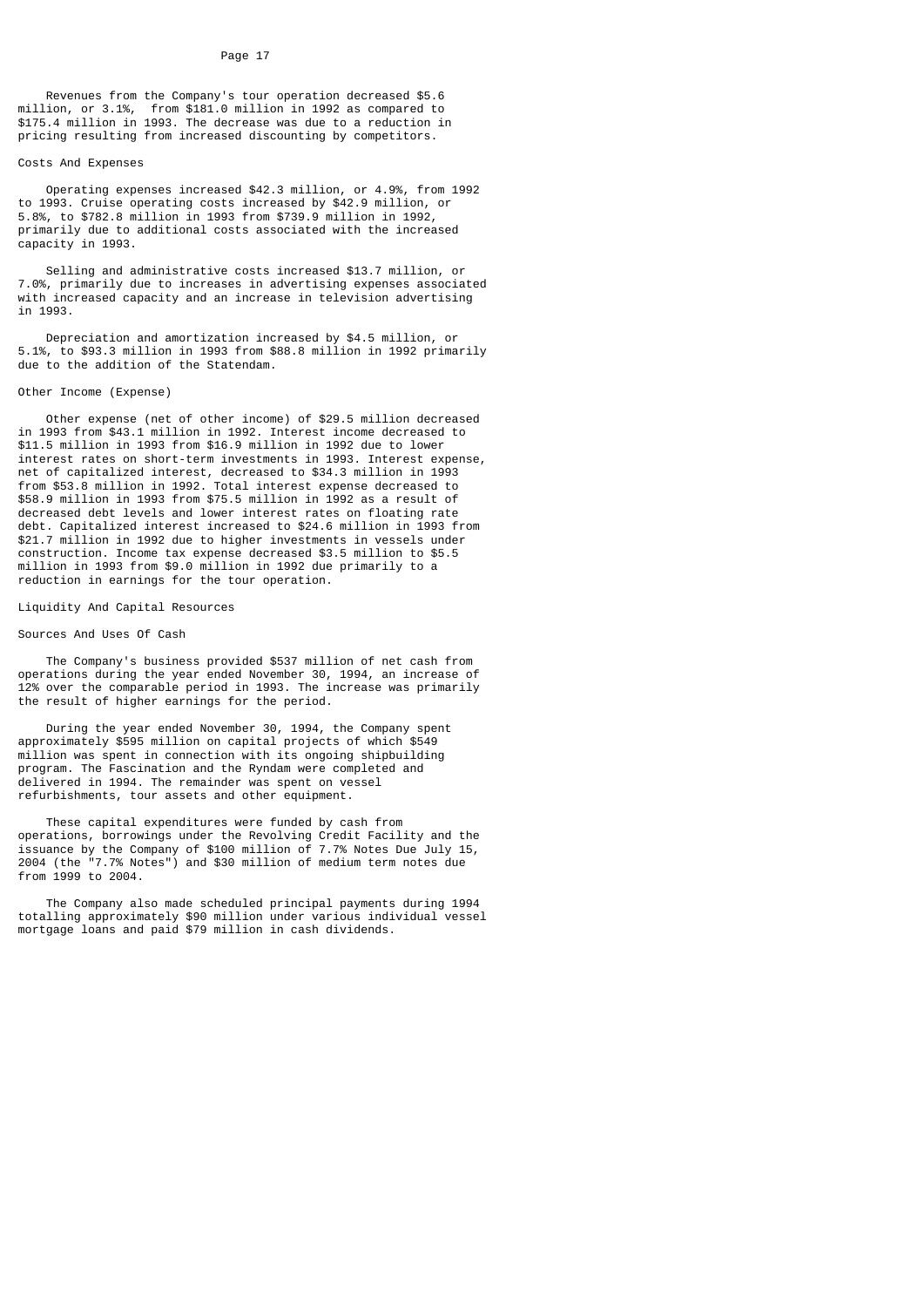# Future Commitments

 The Company is scheduled to take delivery of eight new vessels over the next five years. The Imagination is scheduled for delivery in fiscal 1995. The Company will pay approximately \$385 million in fiscal 1995 related to the construction of cruise ships and \$1.9 billion beyond fiscal 1995. In addition, the Company has \$1.1 billion of long-term debt of which \$85 million is due in fiscal 1995. The Company also enters into forward foreign currency contracts and interest rate swap agreements to hedge the impact of foreign currency and interest rate fluctuations.

# Funding Sources

 Cash from operations is expected to be the Company's principal source of capital to fund its debt service requirements and ship construction costs. In addition, the Company may fund a portion of the construction cost of new ships from borrowings under the Revolving Credit Facility and/or through the issuance of long-term debt in the public or private markets. One of the Company's subsidiaries also has a \$25 million line of credit. At November 30, 1994, approximately \$512 million was available for borrowing by the Company under the Revolving Credit Facility and on February 28, 1995 approximately \$535 million was available for borrowing by the Company under the Revolving Credit Facility.

 To the extent that the Company should require or choose to fund future capital commitments from sources other than operating cash or from borrowings under the Revolving Credit Facility, the Company believes that it will be able to secure such financing from banks or through the offering of debt and/or equity securities in the public or private markets. In this regard, the Company has filed two Registration Statements on Form S-3 (the "Shelf Registration") relating to a shelf offering of up to \$500 million aggregate principal amount of debt or equity securities. In July 1994, the Company issued the 7.7% Notes under the Shelf Registration. The Company has also commenced an ongoing \$100 million medium term note program under the Shelf Registration pursuant to which the Company may from time to time issue notes with maturities from nine months to 50 years from the date of issue. Under the medium term note program, the Company has issued \$30 million of five to ten-year notes bearing interest at rates ranging from 5.95% to 7% per annum. A balance of \$370 million aggregate principal amount of debt or equity securities remains available for issuance under the Shelf Registration.

# **BUSTNESS**

 The Company is the world's largest multiple-night cruise line based on the number of passengers carried and revenues generated. The Company offers a broad range of cruise products, serving the contemporary cruise market through Carnival Cruise Lines and the Company's European joint venture, Epirotiki Lines, the premium market through Holland America Line and the luxury market through Windstar Cruises and the Company's joint venture, Seabourn Cruise Line. In total, the Company owns and operates 19 cruise ships with an aggregate capacity of 23,995 passengers based on two passengers per cabin. Through its joint ventures, the Company has an interest in the operation of an additional 10 cruise ships with an aggregate capacity of 5,608 passengers. The Company also operates a tour business through Holland America Westours.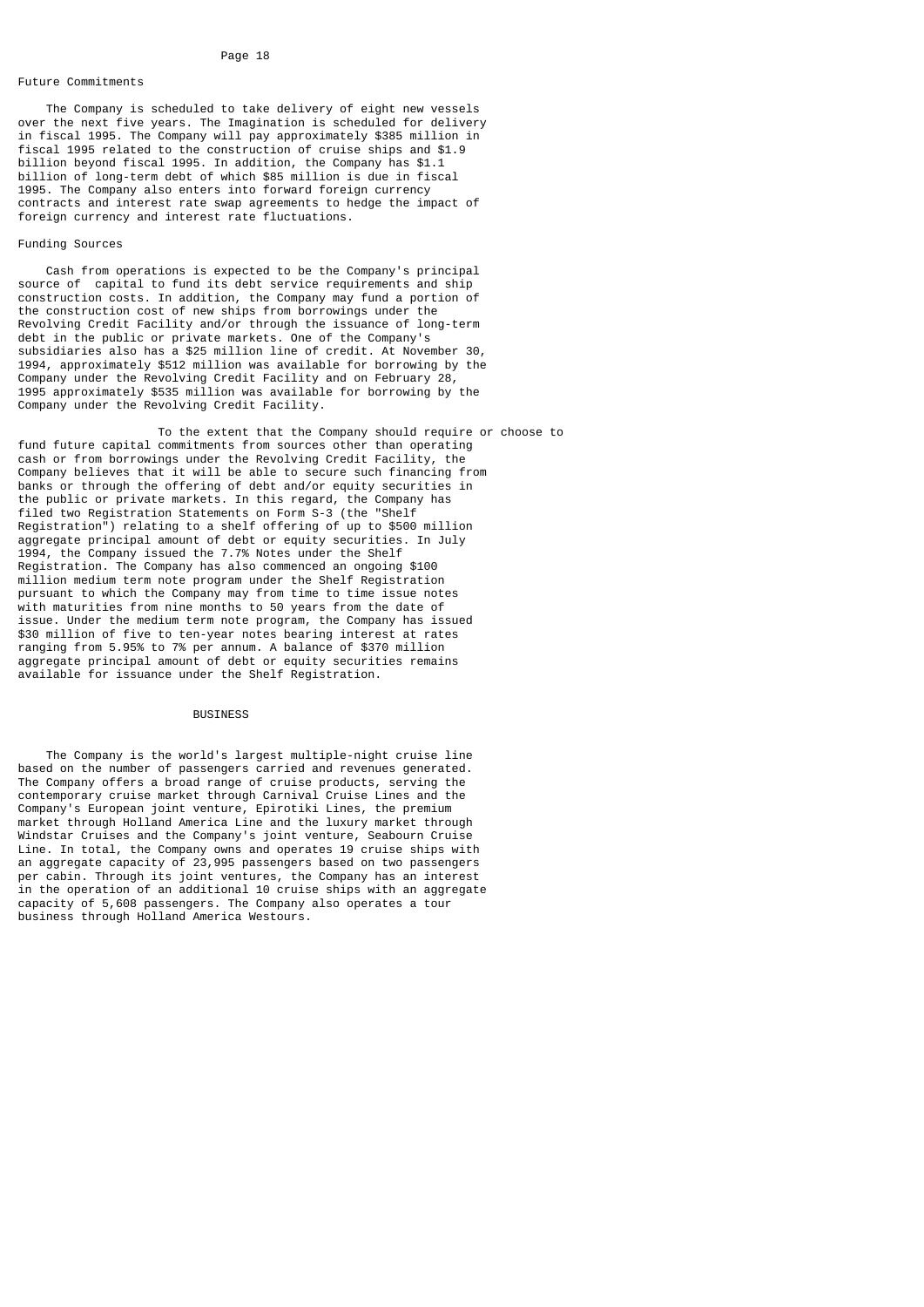# Cruise Ship Segment

#### Industry

 The passenger cruise industry has experienced substantial growth over the past 25 years. The industry has evolved from a trans-ocean carrier service into a vacation alternative to land-based resorts and sight-seeing destinations. According to Cruise Lines International Association ("CLIA"), an industry trade group, in 1970 approximately 500,000 North American passengers took cruises for three consecutive nights or more. CLIA estimates that this number reached 4.5 million passengers in 1994 and is expected to grow 4% to approximately 4.7 million passengers in 1995.

 Despite the growth of the cruise industry to date, the Company believes that the estimated 4.7 million passengers who will take cruises in 1995 will represent only approximately 2% of the overall North American vacation market, defined as persons who travel for leisure purposes on trips of three nights or longer involving at least one night's stay in a hotel.

 According to CLIA, in 1982 there were approximately 84 cruise ships serving the North American market offering voyages of three or more days, having an aggregate capacity of approximately 46,000 passengers. By the end of 1994, the market included 138 vessels with an aggregate capacity of approximately 107,000 passengers. CLIA estimates that by the end of 1995 the North American market will be served by 136 vessels having an aggregate capacity of approximately 107,000 passengers. The following table sets forth the industry and Company growth over the past five years based on passengers carried for at least three consecutive nights:

|      |                      |                    | Company Passengers as        |
|------|----------------------|--------------------|------------------------------|
|      | North American       | Company Cruise     | Percentage of North American |
| Year | Cruise Passengers(1) | Passengers Carried | Cruise Passengers            |
|      |                      |                    |                              |
|      | (Calendar)           | (Fiscal)           |                              |
| 1994 | 4,535,000 (est)      | 1,354,000          | 29.9%                        |
| 1993 | 4,480,000            | 1,154,000          | 25.8                         |
| 1992 | 4,136,000            | 1,153,000          | 27.9                         |
| 1991 | 3,979,000            | 1,100,000          | 27.6                         |
| 1990 | 3,640,000            | 953,000            | 26.2                         |

# (1) Source: CLIA.

\_\_\_\_\_\_\_\_\_\_\_\_\_\_\_\_\_\_\_\_\_\_\_\_\_\_\_\_

 From 1990 through 1994, the Company's average compound annual growth rate in number of passengers carried was 9.2% versus the industry average of 5.7%. During this period, the Company's percentage share of passengers carried increased from 26.2% to 29.9%.

 The Company's passenger capacity has grown from 13,399 at November 30, 1989 to 23,995 at November 30, 1994. In early 1990, the completion of the Fantasy increased capacity by 2,044 passengers. The lengthening of the Westerdam increased capacity by another 490 passengers beginning in March 1990. In June 1991, the introduction of the Ecstasy added capacity of 2,040 passengers. The delivery of the Statendam, Sensation and Maasdam in 1993 increased capacity by 4,572 passengers, more than offsetting a capacity decrease of 906 passengers related to the sale of the Mardi Gras. During 1994, net capacity increased by 2,369 passengers due to the delivery of the Fascination and Ryndam, net of the 937 decrease in passenger capacity related to the return of the FiestaMarina to Epirotiki Lines. See "Business-Other Cruise Activities".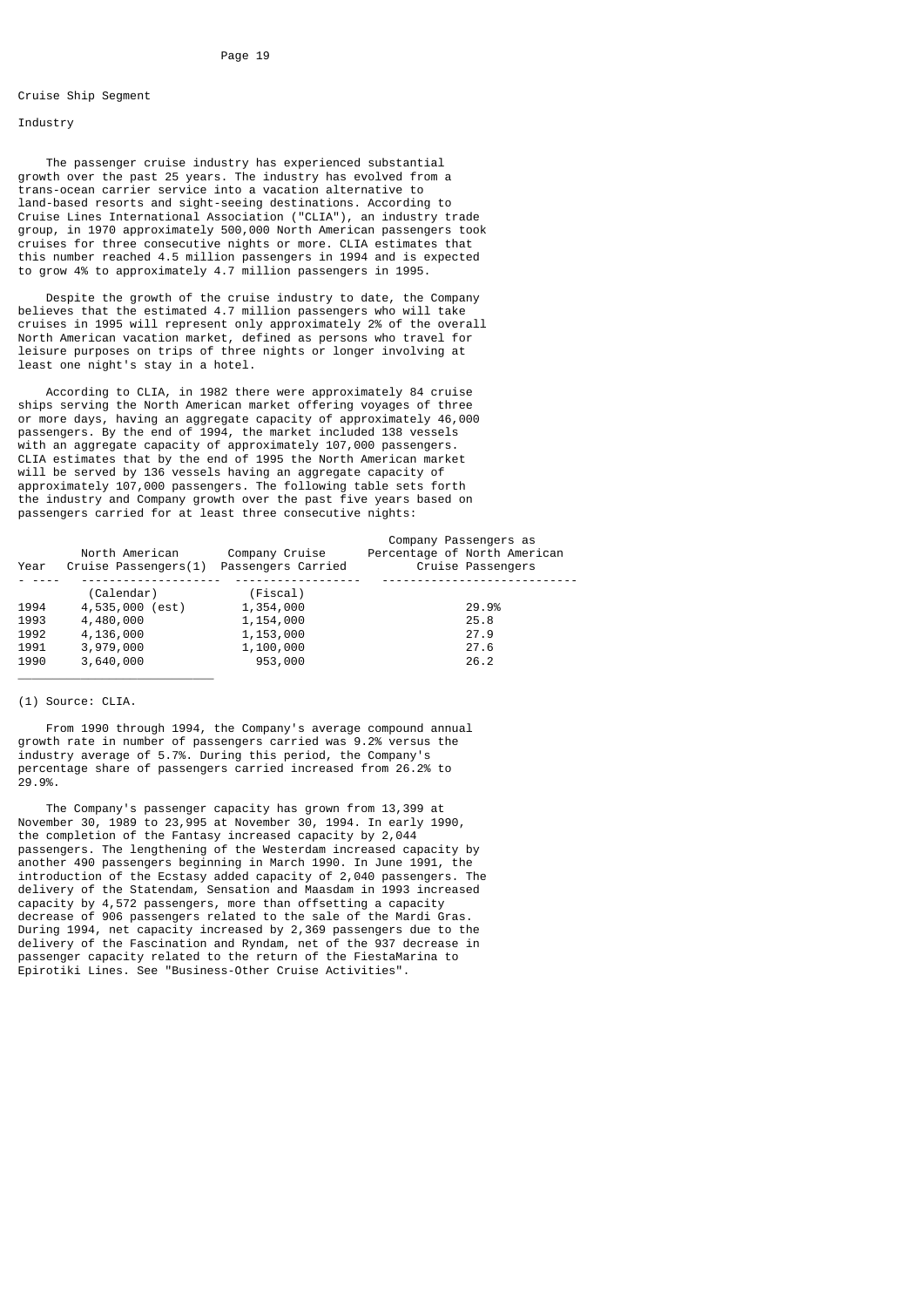# Cruise Ships And Itineraries

 Under the Carnival Cruise Lines name, the Company serves the contemporary market with nine ships (collectively, the "Carnival Ships"). Eight of the Carnival Ships were designed by and built for Carnival, including seven SuperLiners which are among the largest in the cruise industry. Eight of the Carnival Ships operate in the Caribbean and one Carnival Ship calls on ports in the Mexican Riviera. Carnival Cruise Lines offers three-, four- and seven-day cruises.

 Through its subsidiary, HAL, the Company operates ten cruise ships offering premium or luxury specialty vacations. Seven of these ships, the Rotterdam, the Nieuw Amsterdam, the Noordam, the Westerdam, the Statendam, the Maasdam and the Ryndam are operated under the Holland America Line name (the "HAL Ships"). The remaining three ships, the Wind Star, the Wind Song and the Wind Spirit, are operated under the Windstar Cruises name (the "Windstar Ships"). Six of the HAL Ships were designed by and built for HAL. The three Windstar Ships were built for Windstar Sail Cruises, Ltd. ("WSCL") between 1986 and 1988.

 HAL offers premium cruises of various lengths, primarily in the Caribbean, Alaska, Panama Canal, Europe, the Mediterranean, Hawaii, Mexico, South Pacific, South America and the Orient. Cruise lengths for HAL vary from three to 98 days, with a large proportion being seven or ten days in length. Periodically, the HAL Ships make longer grand cruises or operate on short-term special itineraries. For example, in 1994, the Statendam made a 98-day world cruise, a 36-day Grand Mediterranean and Black Sea voyage and the Maasdam made a 62-day Grand Australian and New Zealand voyage. HAL will continue to offer these special and longer itineraries in order to increase travel opportunities for its customers and strengthen its cruise offerings in view of the fleet expansion. The three Windstar Ships currently operate in the Caribbean, the Mediterranean and the South Pacific.

 The following table presents summary information concerning the Company's ships. Areas of operation are based on current itineraries and are subject to change.

|                      |          |       |           | Gross      |                   |
|----------------------|----------|-------|-----------|------------|-------------------|
|                      |          |       | Passenger | Registered | Primary Areas     |
| Vessel               | Registry | Built | Capacity  | Tons       | of Operation      |
|                      |          |       |           |            |                   |
|                      |          |       |           |            |                   |
| Carnival Cruise Line |          |       |           |            |                   |
|                      |          |       |           |            |                   |
| Fascination          | Panama   | 1994  | 2,040     | 70,367     | Caribbean         |
| Sensation            | Panama   | 1993  | 2,040     | 70,367     | Caribbean         |
| Ecstasy              | Liberia  | 1991  | 2,040     | 70,367     | Caribbean         |
| Fantasv              | Liberia  | 1990  | 2,044     | 70,367     | Bahamas           |
| Celebration          | Liberia  | 1987  | 1,486     | 47,262     | Caribbean         |
| Jubilee              | Liberia  | 1986  | 1,486     | 47,262     | Mexican Riviera   |
| Holidav              | Bahamas  | 1985  | 1,452     | 46,052     | Mexican Riviera   |
| Tropicale            | Liberia  | 1982  | 1,022     | 36,674     | Caribbean         |
| Festivale            | Bahamas  | 1961  | 1,146     | 38,175     | Caribbean         |
|                      |          |       |           |            |                   |
| Total Carnival       |          |       |           |            |                   |
| Ships Capacity       |          |       | 14,756    |            |                   |
| Holland America Line |          |       |           |            |                   |
|                      |          |       |           |            |                   |
| Ryndam               | Bahamas  | 1994  | 1,266     | 55,451     | Alaska, Caribbean |
| Maasdam              | Bahamas  | 1993  | 1,266     | 55,451     | Europe, Caribbean |
| Statendam            | Bahamas  | 1993  | 1,266     | 55,451     | Alaska, Caribbean |
| Westerdam            | Bahamas  | 1986  | 1,494     | 53,872     | Canada, Caribbean |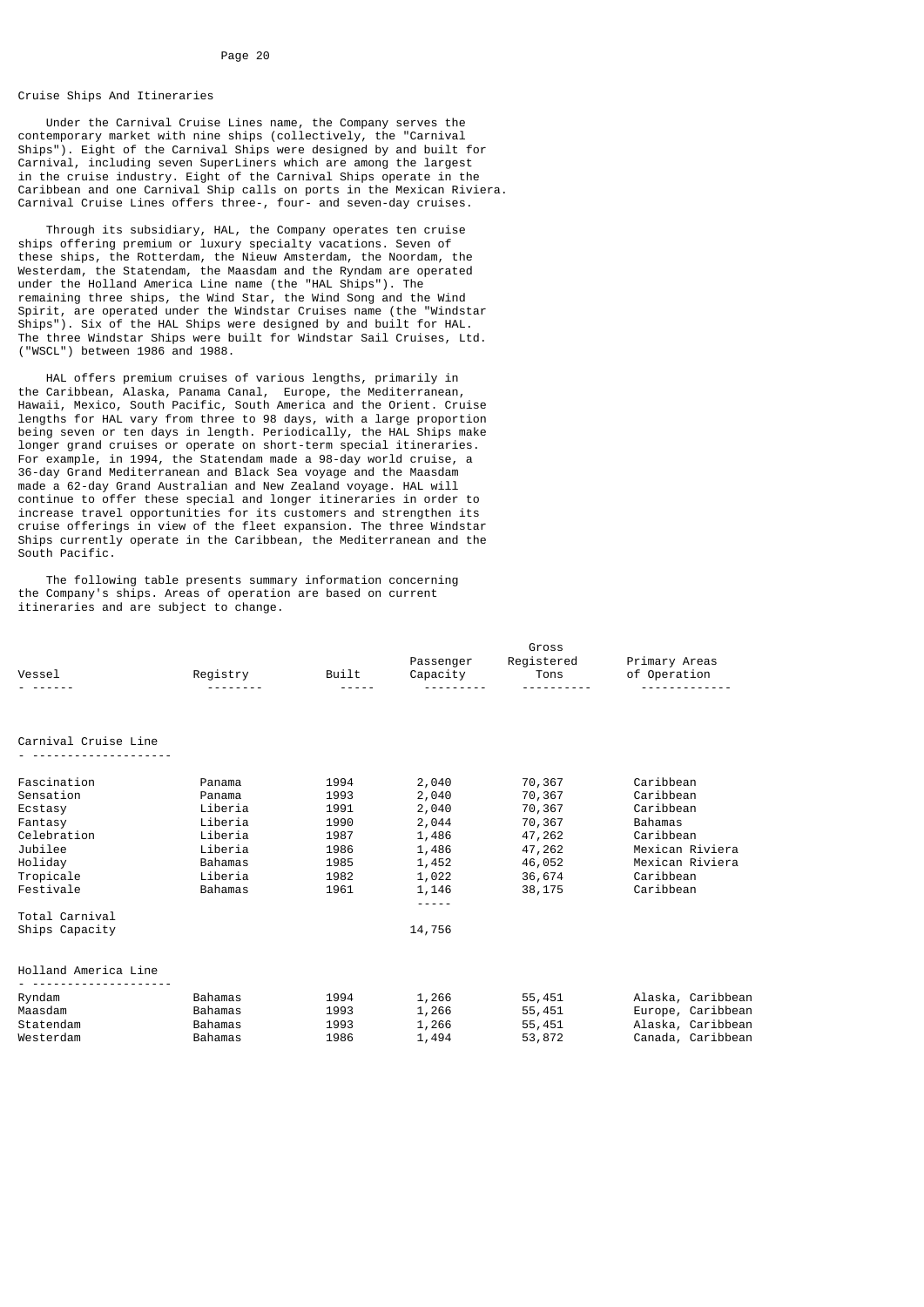| Vessel                                                                                                                           |                                     | Registry                            | Built<br>$\frac{1}{2} \frac{1}{2} \frac{1}{2} \frac{1}{2} \frac{1}{2} \frac{1}{2} \frac{1}{2} \frac{1}{2}$                        | Passenger<br>Capacity<br>. <u>.</u> | Gross<br>Registered<br>Tons<br><u>.</u> | Primary Areas<br>of Operation<br><u></u> |
|----------------------------------------------------------------------------------------------------------------------------------|-------------------------------------|-------------------------------------|-----------------------------------------------------------------------------------------------------------------------------------|-------------------------------------|-----------------------------------------|------------------------------------------|
|                                                                                                                                  |                                     |                                     |                                                                                                                                   |                                     |                                         |                                          |
| Noordam                                                                                                                          |                                     | Netherlands                         |                                                                                                                                   |                                     |                                         |                                          |
| Nieuw<br>Amsterdam                                                                                                               |                                     | Antilles<br>Netherlands<br>Antilles | 1984<br>1983                                                                                                                      | 1,214                               | 33,930                                  | Alaska, Caribbean                        |
| Rotterdam                                                                                                                        |                                     | Netherlands<br>Antilles             | 1959                                                                                                                              | 1,214<br>1,075                      | 33,930<br>37,783                        | Alaska, Caribbean<br>Alaska,             |
|                                                                                                                                  |                                     |                                     |                                                                                                                                   |                                     |                                         | Hawaii                                   |
| Total HAL<br>Ships Capacity                                                                                                      |                                     |                                     |                                                                                                                                   | 8,795                               |                                         |                                          |
|                                                                                                                                  |                                     |                                     |                                                                                                                                   |                                     |                                         |                                          |
| Windstar Cruises                                                                                                                 |                                     |                                     |                                                                                                                                   |                                     |                                         |                                          |
| <u>.</u><br>Wind Spirit                                                                                                          |                                     | Bahamas                             | 1988                                                                                                                              | 148                                 | 5,736                                   | Caribbean,                               |
| Wing Song                                                                                                                        |                                     | Bahamas                             | 1987                                                                                                                              | 148                                 | 5,703                                   | Mediterranean<br>South Pacific           |
| Wind Star                                                                                                                        |                                     | Bahamas                             | 1986                                                                                                                              | 148                                 | 5,703                                   | Caribbean,<br>Mediterranean              |
| Total Windstar                                                                                                                   |                                     |                                     |                                                                                                                                   | 444                                 |                                         |                                          |
| Ships Capacity<br>Total Capacity                                                                                                 |                                     |                                     |                                                                                                                                   | 23,995                              |                                         |                                          |
|                                                                                                                                  |                                     |                                     |                                                                                                                                   |                                     |                                         |                                          |
| cabins can accommodate three or four passengers.                                                                                 |                                     |                                     | (1) In accordance with industry practice passenger capacity is<br>calculated based on two passengers per cabin even though some   |                                     |                                         |                                          |
| Cruise Ship Constructions                                                                                                        |                                     |                                     |                                                                                                                                   |                                     |                                         |                                          |
| operated under the Carnival name and two cruise ships to be<br>operated under the Holland America Line name. The following table |                                     |                                     | The Company is currently constructing six cruise ships to be<br>presents summary information concerning ships under construction: |                                     |                                         |                                          |
|                                                                                                                                  | Expected                            |                                     | Passenger                                                                                                                         |                                     | Approximate<br>Cost                     |                                          |
| Vessel                                                                                                                           | Delivery<br><u> - - - - - - - -</u> | Shipyard<br><u>.</u>                | Capacity (1)                                                                                                                      | Tons<br>---------                   | (in thousands)                          |                                          |
|                                                                                                                                  |                                     |                                     |                                                                                                                                   |                                     |                                         |                                          |

# Carnival Cruise Lines

| Imagination          | June 1995                     | Masa-Yards  | 2,040     | 70,367  | 330,000<br>\$ |
|----------------------|-------------------------------|-------------|-----------|---------|---------------|
| Inspiration          | March 1996                    | Masa-Yards  | 2,040     | 70,367  | 270,000       |
| Destinv              | September 1996                | Fincantieri | 2,640     | 101,000 | 400,000       |
| To Be Named          | February 1998                 | Masa-Yards  | 2,040     | 70,367  | 300,000       |
| To Be Named          | November 1998                 | Masa-Yards  | 2,040     | 70,367  | 300,000       |
| To Be Named          | December 1998                 | Fincantieri | 2,640     | 101,000 | 415,000       |
|                      |                               |             | ------    |         |               |
|                      | Total Carnival Ships Capacity |             | 13,440    |         | \$2,015,000   |
|                      |                               |             |           |         |               |
|                      |                               |             |           |         |               |
| Holland America Line |                               |             |           |         |               |
|                      |                               |             |           |         |               |
| Veendam              | June 1996                     | Fincantieri | 1,266     | 55,451  | 225,000       |
| To Be Named          | September 1997 Fincantieri    |             | 1,320     | 62,000  | 235,000       |
|                      |                               |             | - - - - - |         | - - - - - - - |
| Total HAL Ships      |                               |             | 2,586     |         | 460,000       |
|                      |                               |             | -----     |         |               |
| Total                |                               |             | 16,026    |         | \$2,475,000   |
|                      |                               |             |           |         |               |
|                      |                               |             |           |         |               |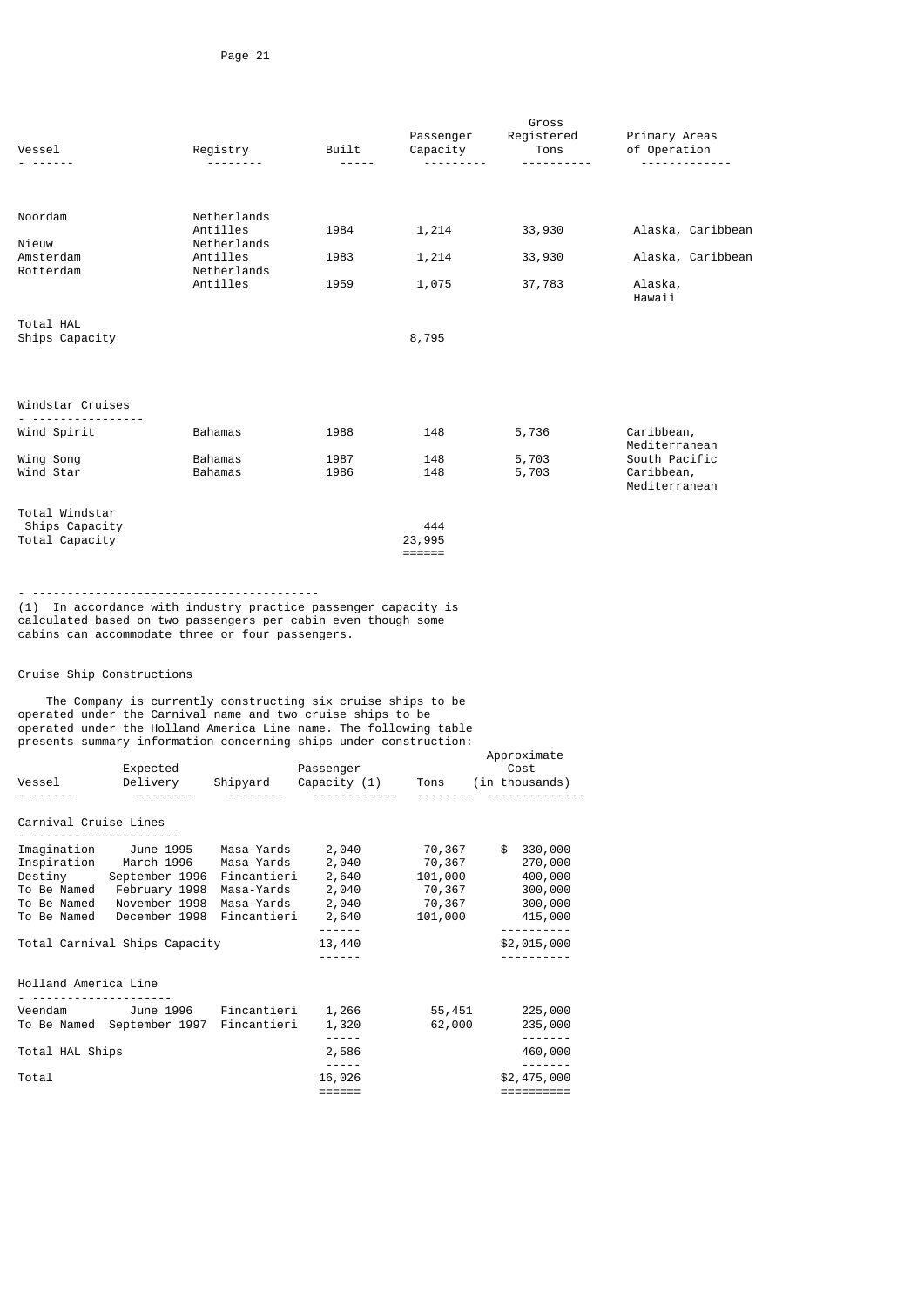# Other Cruise Activities

 In April 1992, the Company agreed to acquire up to 50% of a joint venture company ("Seabourn") which had been set up to acquire the cruise operations of K/S Seabourn Cruise Line. The Company's investment in Seabourn is in the form of two subordinated secured ten-year loans of \$15 million and \$10 million, respectively. In return for providing Seabourn with sales and marketing support, the Company received a 25% equity interest. The \$10 million note is convertible at any time prior to maturity into an additional 25% interest, and in certain instances will automatically convert into an additional 25% interest, in Seabourn. Seabourn operates two ultra-luxury ships, which have an aggregate capacity of 408 passengers and have itineraries in the Caribbean, the Baltic, the Mediterranean and the Far East.

 In September 1993, the Company acquired a 16.6% equity interest in Epirotiki Lines, a Greece based operator of eight cruise ships with an aggregate capacity of approximately 5,200 passengers, in exchange for the cruise ship Mardi Gras. In March 1994 the Company acquired an additional 26.4% equity interest, bringing its total ownership interest to 43%, in exchange for the cruise ship FiestaMarina. In February 1995, the Epirotiki venture reorganized which resulted in the Company obtaining an additional 6% interest for a total ownership of 49%. The Greece-based company operates its eight cruise ships primarily on itineraries in the Aegean and Eastern Mediterranean Seas.

 In October 1993, Carnival Cruise Lines' Carnivale was renamed the FiestaMarina and began service with FiestaMarina Cruises, a division of Carnival catering to the Latin American and Spanish speaking U.S. markets, departing from San Juan, Puerto Rico and LaGuaira/Caracas, Venezuela for three-, four- and seven-day cruises. In September 1994, this product was discontinued as the depth of the market could not support the size of the vessel. The vessel, which was under charter, was returned to Epirotiki Lines.

# Cruise Tariffs

 Unless otherwise noted, brochure prices include round trip airfare from over 175 cities in the United States and Canada. If a passenger chooses not to have the Company provide air transportation, the ticket price is reduced. Brochure prices vary depending on size and location of cabin, the time of year that the voyage takes place, and when the booking is made. The cruise brochure price includes a wide variety of activities and facilities, such as a fully equipped casino, nightclubs, theatrical shows, movies, parties, a discotheque, a health club and swimming pools on each ship. The brochure price also includes numerous dining opportunities daily.

 Brochure pricing information below is per person based on double occupancy: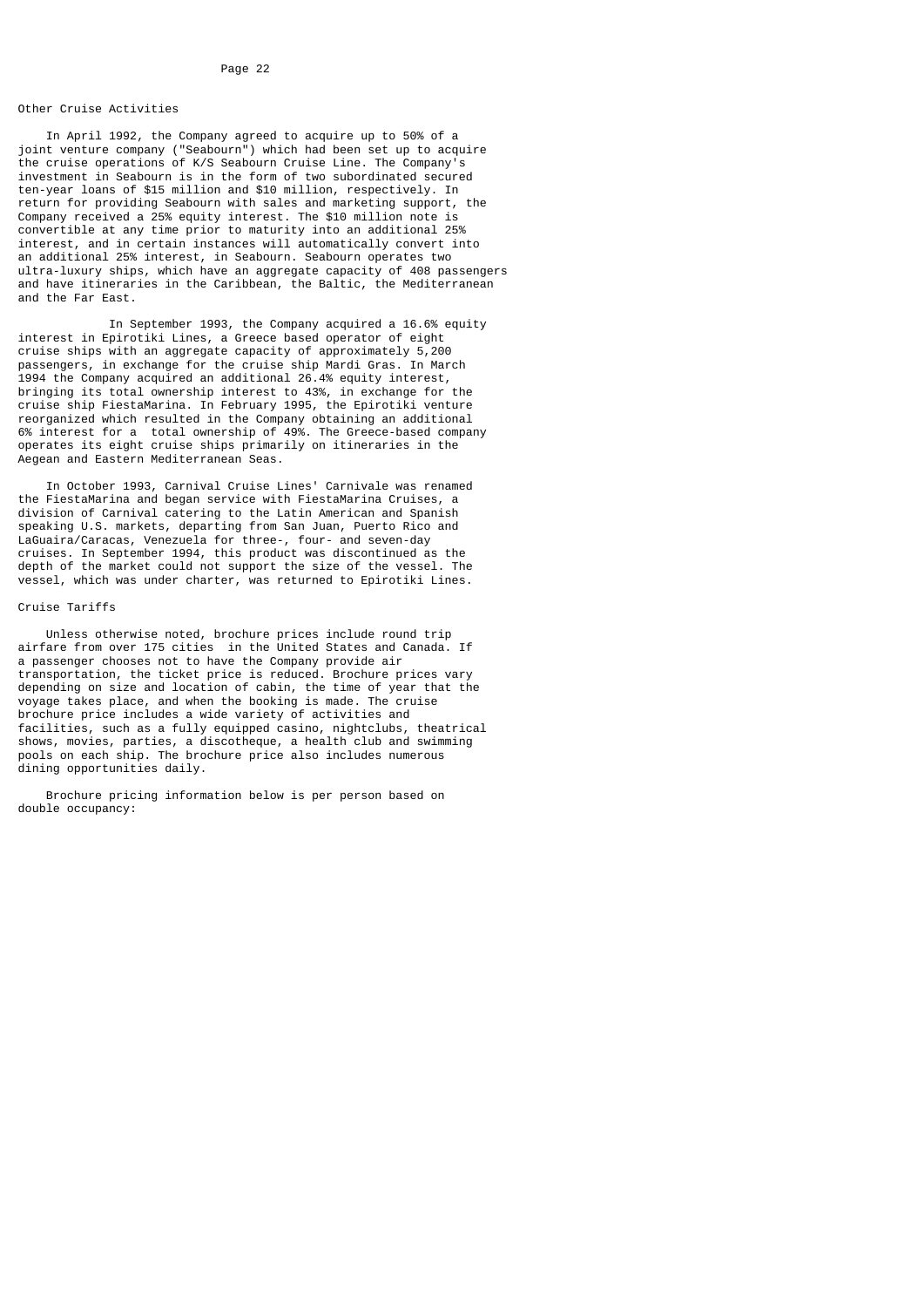| Area of Operation                           | Cruise Length                       | Price Range                                            |
|---------------------------------------------|-------------------------------------|--------------------------------------------------------|
| Carnival Cruise Lines                       |                                     |                                                        |
| Caribbean                                   | $3 - day$<br>$4 - day$<br>7-day     | $$549 - $1,169$<br>649 - 1,329<br>1,399 - 2,429        |
| Mexico                                      | $3 - day$<br>$4 - day$<br>$7 - day$ | $549 - 1,169$<br>649 - 1,329<br>1,399 - 2,429          |
| Holland America Line (1)                    |                                     |                                                        |
| Alaska                                      | $3 - day$<br>4-day<br>7-day         | $$504 - 3,094$<br>728 - 4,468<br>$1,120 - 6,875$       |
| Caribbean                                   | 7-day<br>$10$ -dav                  | $1,495 - 5,200$<br>$2,135 - 7,240$                     |
| Europe<br>Panama Canal                      | 10- to 12-day<br>10- to 22-day      | $3,240 - 13,345$<br>2,185 - 14,840                     |
| Windstar Cruises (1)                        |                                     |                                                        |
| Caribbean<br>Mediterranean<br>South Pacific | 7-day<br>7- to 16-day<br>7-day      | $$2,995 - 3,195$<br>$3,895 - 6,695$<br>$2,995 - 3,195$ |

\_\_\_\_\_\_\_\_\_\_\_\_\_\_\_\_\_\_\_\_\_\_\_\_\_\_\_\_\_\_\_\_ (1) Prices represent cruise only

 Brochure prices are regularly discounted through the Company's early booking discount program and other promotions.

# On-Board And Other Revenues

 The Company derives revenues from certain on-board activities and services including casino gaming, liquor sales, gift shop sales, shore tours, photography and promotional advertising by merchants located in ports of call.

 The casinos, which contain slot machines and gaming tables including blackjack, craps, roulette and stud poker are open when the ships are at sea in international waters. The Company also earns revenue from the sale of alcoholic beverages. Certain onboard activities are managed by independent concessionaires from which the Company collects a percentage of revenues, while certain others are managed by the Company.

 The Company receives additional revenue from the sale to its passengers of shore excursions at each ship's ports of call. On the Carnival Ships, such shore excursions are operated by independent tour operators and include bus and taxi sight-seeing excursions, local boat and beach parties, and nightclub and casino visits. On the HAL Ships, shore excursions are operated by Holland America Westours and independent parties.

 In conjunction with its cruise vacations on the Carnival Ships, the Company sells pre- and post-cruise land packages. Such packages generally include one, two or three-night vacations at locations such as Walt Disney World in Orlando, Florida or resorts in the South Florida and the San Juan, Puerto Rico areas.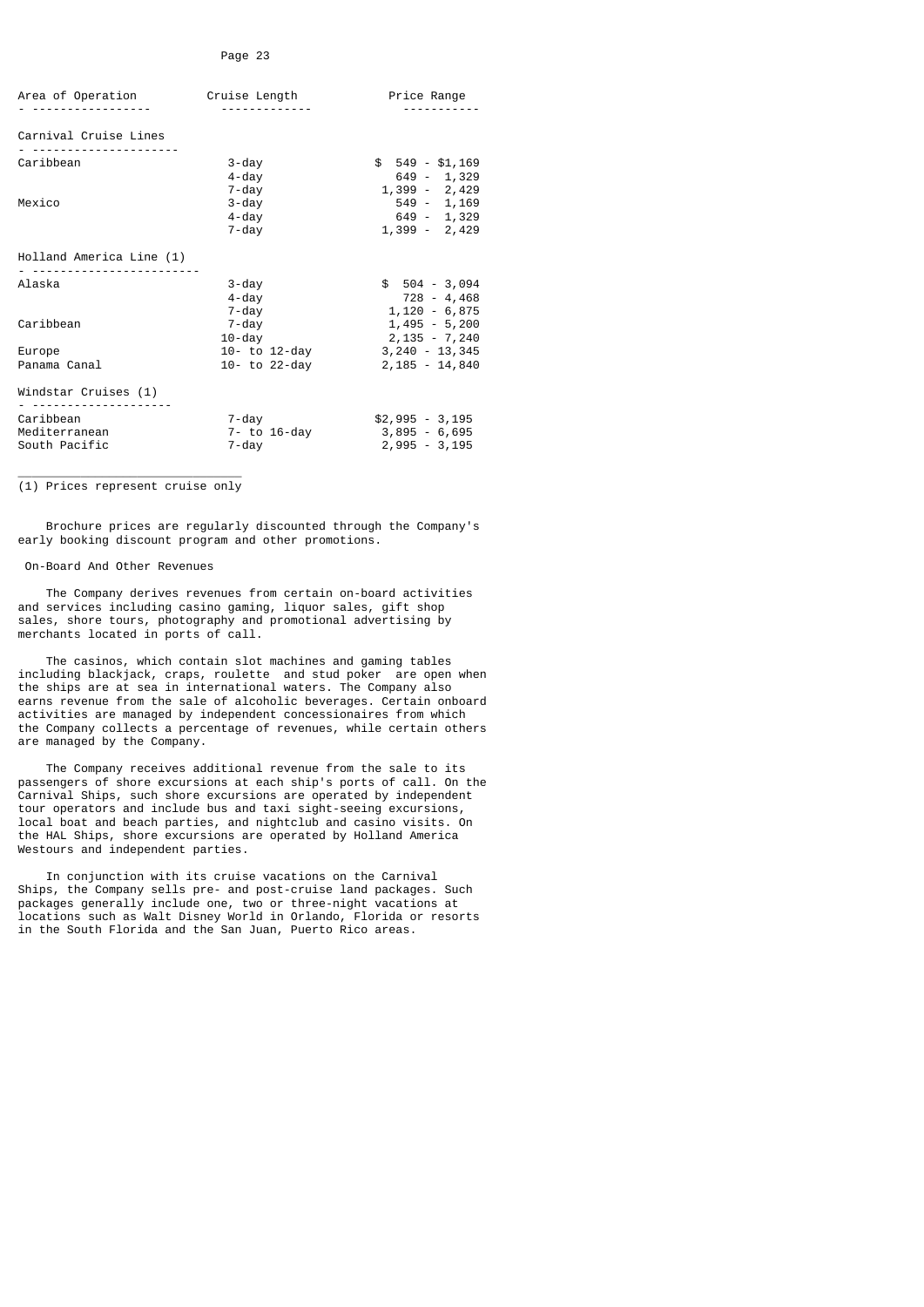In conjunction with its cruise vacations on the HAL Ships, HAL sells pre-cruise and post-cruise land packages which are more fully described below. See "Business-Tour Segment".

## Passengers

 The following table sets forth the aggregate number of passengers carried and percentage occupancy for the Company's ships for the periods indicated:

|                                                    | Year Ended November 30, |                     |                     |  |
|----------------------------------------------------|-------------------------|---------------------|---------------------|--|
|                                                    | 1994                    | 1993                | 1992                |  |
|                                                    |                         |                     |                     |  |
| Number of Passengers<br>Occupancy<br>Percentage(1) | 1,354,000<br>104.0%     | 1,154,000<br>105.3% | 1,153,000<br>105.3% |  |

 (1) In accordance with industry practice, total capacity is calculated based on two passengers per cabin even though some cabins can accommodate three or four passengers. Occupancy percentages in excess of 100% indicate that more than two passengers occupied some cabins.

 $\overline{\phantom{a}}$  , and the contract of the contract of the contract of the contract of the contract of the contract of the contract of the contract of the contract of the contract of the contract of the contract of the contrac

 The following table sets forth the actual occupancy percentage for all cruises on the Company's ships during each quarter for the fiscal years ended November 30, 1993 and November 30, 1994:

| Quarter Ending    | Occupancy<br>Percentage |
|-------------------|-------------------------|
|                   |                         |
| February 28, 1993 | 100.9%                  |
| May 31, 1993      | 104.2                   |
| August 31, 1993   | 114.3                   |
| November 30, 1993 | 100.9                   |
| February 28, 1994 | 100.2                   |
| May 31, 1994      | 101.2                   |
| August 31, 1994   | 113.4                   |
| November 30, 1994 | 100.9                   |
|                   |                         |

# Sales And Marketing

 The Company's product positioning stems from its belief that the cruise market is actually comprised of three primary segments with different passenger demographics and, therefore, different passenger requirements and growth characteristics. These three segments are the contemporary, premium and luxury specialty segments. The luxury specialty segment, which is not as large as the other segments, is served by cruises with per diems of \$300 or higher. The premium segment typically is served by cruises that last for seven to 14 days or more at per diem rates of \$250 or higher, and appeal principally to more affluent customers. Passengers that travel on cruises serving the luxury specialty and premium segments typically have previously been on a cruise ship, and marketing efforts in these segments are geared toward reaching these experienced cruise passengers. The contemporary segment, on the other hand, is served typically by cruises that are seven days or shorter in length, are priced at per diem rates of \$200 or less, and feature a casual ambience. Because cruises serving the contemporary segment are more affordable, require less time and are more casual in nature, they appeal to passengers of all ages and income categories. The primary market for the contemporary segment is the first time cruise passenger (it is estimated that not more than eight percent of the North American population has ever cruised). The Company believes that the success and growth of the Carnival cruises are attributable in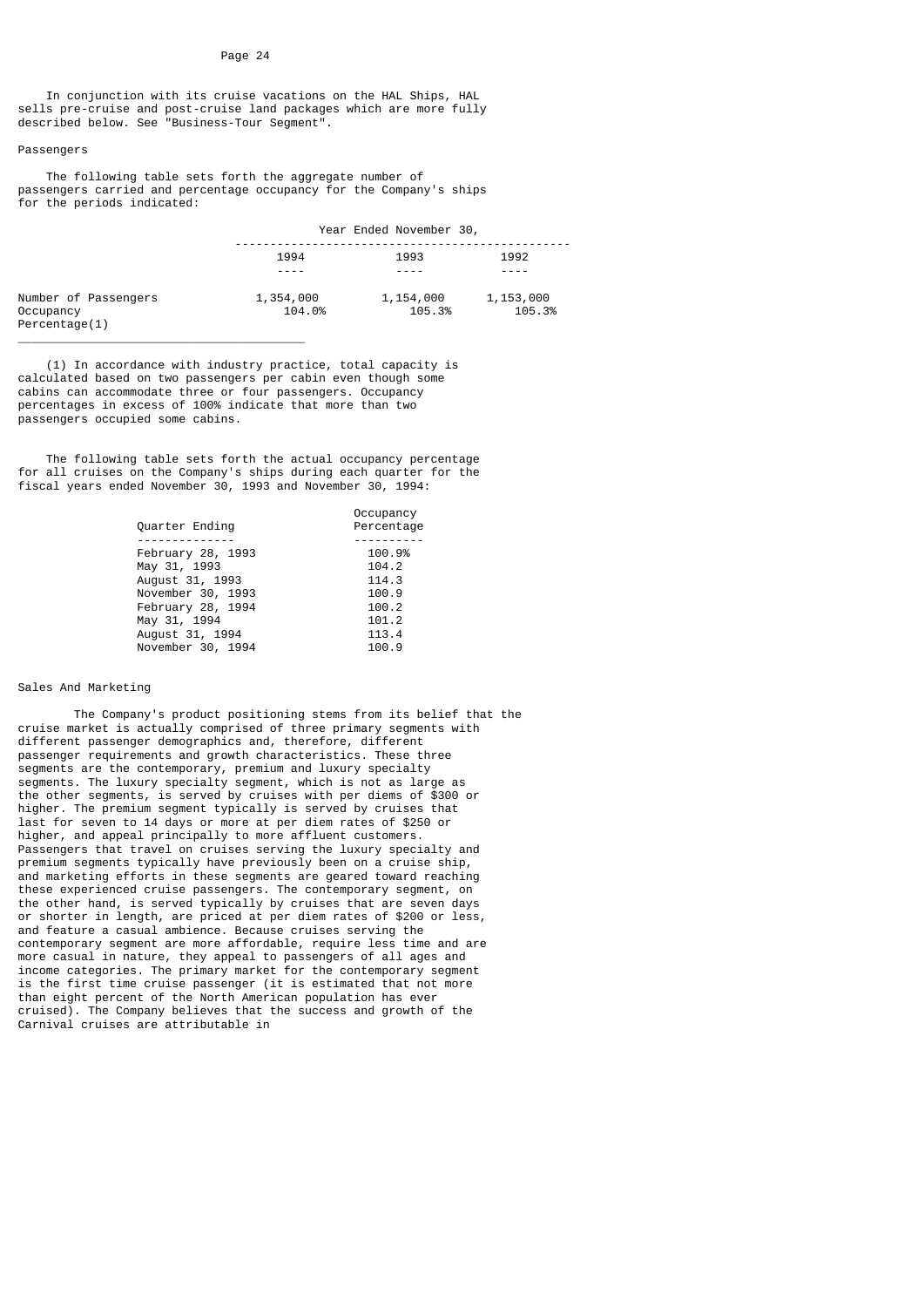large part to its early recognition of this market segmentation and its efforts to reach and promote the expansion of the contemporary segment.

 Carnival believes that its success is due in large part to its unique product positioning within the industry. Carnival markets the Carnival Ship cruises not only as alternatives to competitors' cruises, but as vacation alternatives to land-based resorts and sight-seeing destinations. Carnival seeks to attract passengers from the broad vacation market, including those who have never been on a cruise ship before and who might not otherwise consider a cruise as a vacation alternative. Carnival's strategy has been to emphasize the cruise experience itself rather than particular destinations, as well as the advantages of a prepaid, all-inclusive vacation package. Carnival markets the Carnival Ship cruises as the "Fun Ships"(Registered Trademark) experience, which includes a wide variety of shipboard activities and entertainment, such as full-scale casinos and nightclubs, an atmosphere of pampered service and unlimited food.

 The Company markets the Carnival Ships as the "Fun Ships" (Registered Trademark) and uses the themes "Carnival's Got the Fun" (Registered Trademark) and "The Most Popular Cruise Line in the World" (Registered Trademark), among others. Carnival advertises nationally directly to consumers on network television and through extensive print media featuring its spokesperson, Kathie Lee Gifford. Carnival believes its advertising generates interest in cruise vacations generally and results in a higher degree of consumer awareness of the "Fun Ships"(Registered Trademark) concept and the "Carnival"(Registered Trademark) name. Substantially all of Carnival's cruise bookings are made through travel agents, which arrangement is encouraged as a matter of policy. In fiscal 1994, Carnival took reservations from about 28,000 of approximately 45,000 travel agencies in the United States and Canada. Travel agents receive a standard commission of 10% (15% in the State of Florida), plus the potential of an additional commission based on sales volume. Moreover, because cruise vacations are substantially all-inclusive, sales of Carnival cruise vacations yield a significantly higher commission to travel agents than selling air tickets and hotel rooms. During fiscal 1994, no one travel agency accounted for more than 2% of Carnival's revenues.

 Carnival engages in substantial promotional efforts designed to motivate and educate retail travel agents about its "Fun Ships" (Registered Trademark) cruise vacations. Carnival employs approximately 90 field sales representatives and 40 in-house service representatives to motivate independent travel agents and promote its cruises. Carnival believes it has the largest sales force in the industry.

 To facilitate access and to simplify the reservation process, Carnival employs approximately 290 reservation agents to take bookings from independent travel agents. Carnival's fully-automated reservation system allows its reservation agents to respond quickly to book cabins on its ships. Carnival has a policy of pricing comparable cabins (based on size, location and length of voyage) on its various ships at the same rate ("common rating"). Such common rate includes round-trip airfare, which means that any passenger can fly from any one of over 175 cities in the United States and Canada to ports of embarkation for the same price. By common rating, Carnival is able to offer customers a wider variety of voyages for the same price, which the Company believes improves occupancy on all its cruises.

 Carnival's cruises generally are substantially booked several months in advance of the sailing date. This lead time allows Carnival to adjust its prices, if necessary, in relation to demand for available cabins, as indicated by the level of advance bookings. During late fiscal 1992, Carnival decided to introduce its SuperSaver fares at an earlier stage of the booking process to promote effective yield management and to encourage potential passengers to book cruise reservations earlier. Carnival's payment terms require that a passenger pay approximately 15% of the cruise price within seven days of the reservation date and the balance not later than 45 days before the sailing date for three- and four-day cruises and 60 days before the sailing date for seven-day cruises.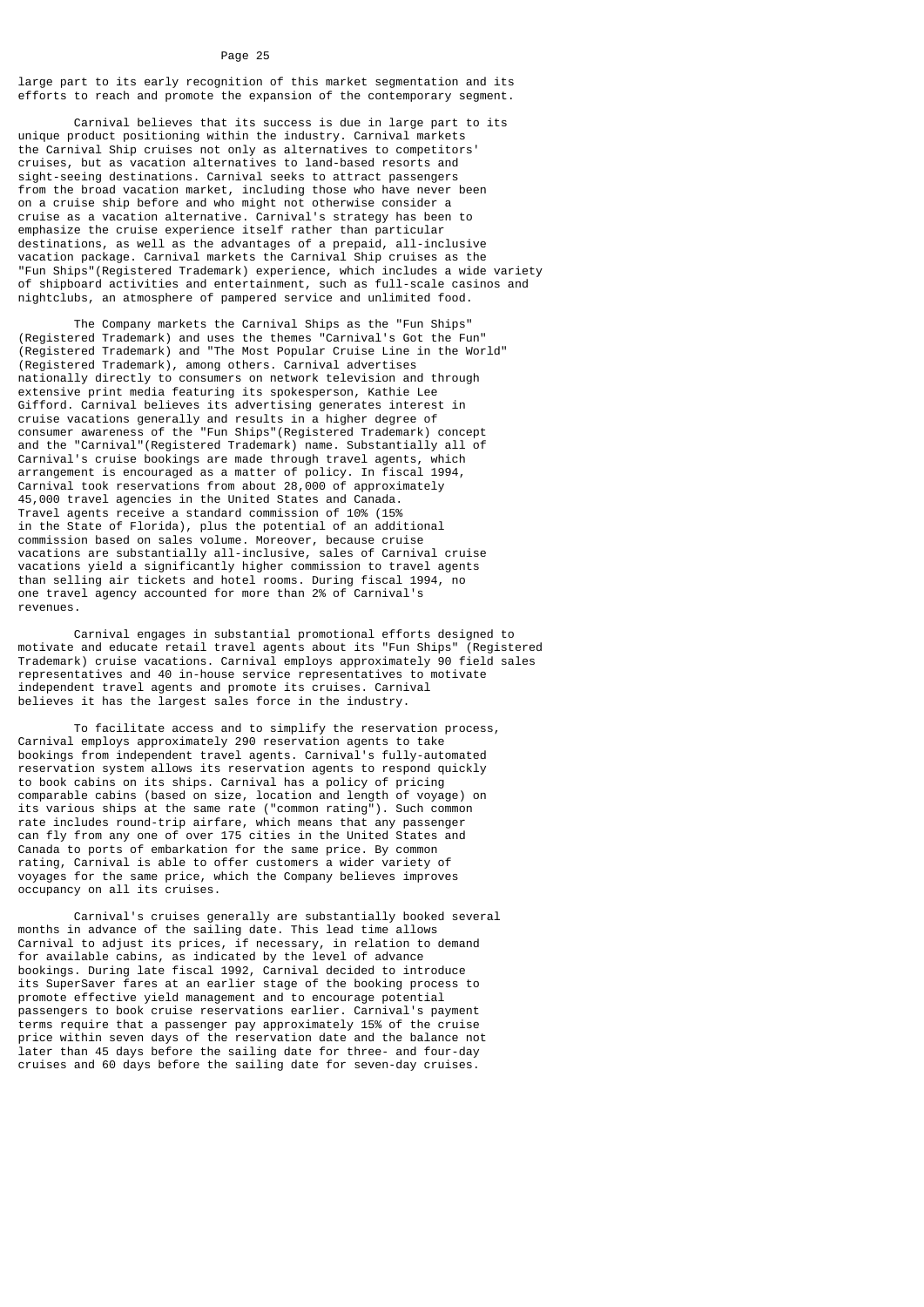The HAL and Windstar Ships cater to the premium and luxury specialty markets, respectively. The Company believes that the hallmarks of the HAL experience are beautiful ships and gracious attentive service. HAL communicates this difference as "A Tradition of Excellence" (Registered Trademark), a reference to its long standing reputation as a first class and grand cruise line.

 Substantially all of HAL's bookings are made through travel agents, which arrangement HAL encourages as a matter of policy. In fiscal 1994, HAL took reservations from about 20,000 of approximately 45,000 travel agencies in the U.S. and Canada. Travel agents receive a standard commission of between 10% and 15%, depending on the specific cruise product sold, with the potential for override commissions based upon sales volume. During 1994, no one travel agency accounted for more than 1% of HAL's total revenue.

 HAL has focused much of its recent sales effort at creating an excellent relationship with the travel agency community. This is related to the HAL marketing philosophy that travel agents have a large impact on the consumer cruise selection process, and will recommend HAL more often because of its excellent reputation for service to both consumers and independent travel agents. HAL solicits continuous feedback from consumers and the independent travel agents making bookings with HAL to insure they are receiving excellent service.

 HAL's marketing communication strategy is primarily composed of newspaper and magazine advertising, large scale brochure distribution and direct mail solicitations to past passengers (referred to as "alumni") and cable television. HAL engages in substantial promotional efforts designed to motivate and educate retail travel agents about its products. HAL employs approximately 50 field sales representatives and 30 in-house sales representatives to support the field sales force. Carnival's approximate 90 field sales representatives also promote HAL products. To facilitate access to HAL and to simplify the reservation process for the HAL ships, HAL employs approximately 220 reservation agents to take bookings from travel agents. HAL's cruises generally are booked several months in advance of the sailing date. The Company solicits current and former passengers of the Carnival Ships to take future cruises on the HAL and Windstar Ships.

 Windstar Cruises has its own marketing and reservations staff. Field sales representatives for both HAL and Carnival act as field sales representatives for Windstar. Marketing efforts are primarily devoted to (a) travel agent support and awareness, (b) direct mail solicitation of past passengers, and (c) distribution of brochures. The marketing features the distinctive nature of the graceful, modern sail ships and the distinctive "casually elegant" experience on "intimate itineraries" (apart from the normal cruise experience). Windstar's cruise market positioning is embodied in the phrase "180 degrees from ordinary".

#### Seasonality

 The Company's revenue from the sale of passenger tickets for the Carnival Ships is moderately seasonal. Historically, demand for Carnival cruises has been greater during the periods from late December through April and late June through August. Demand traditionally is lower during the period from September through mid-December and during May. To allow for full availability during peak periods, drydocking maintenance is usually performed in September, October and early December. HAL cruise revenues are more seasonal than Carnival's cruise revenues. Demand for HAL cruises is strongest during the summer months when HAL ships operate in Alaska and Europe. Demand for HAL cruises is lower during the winter months when HAL ships sail in more competitive markets.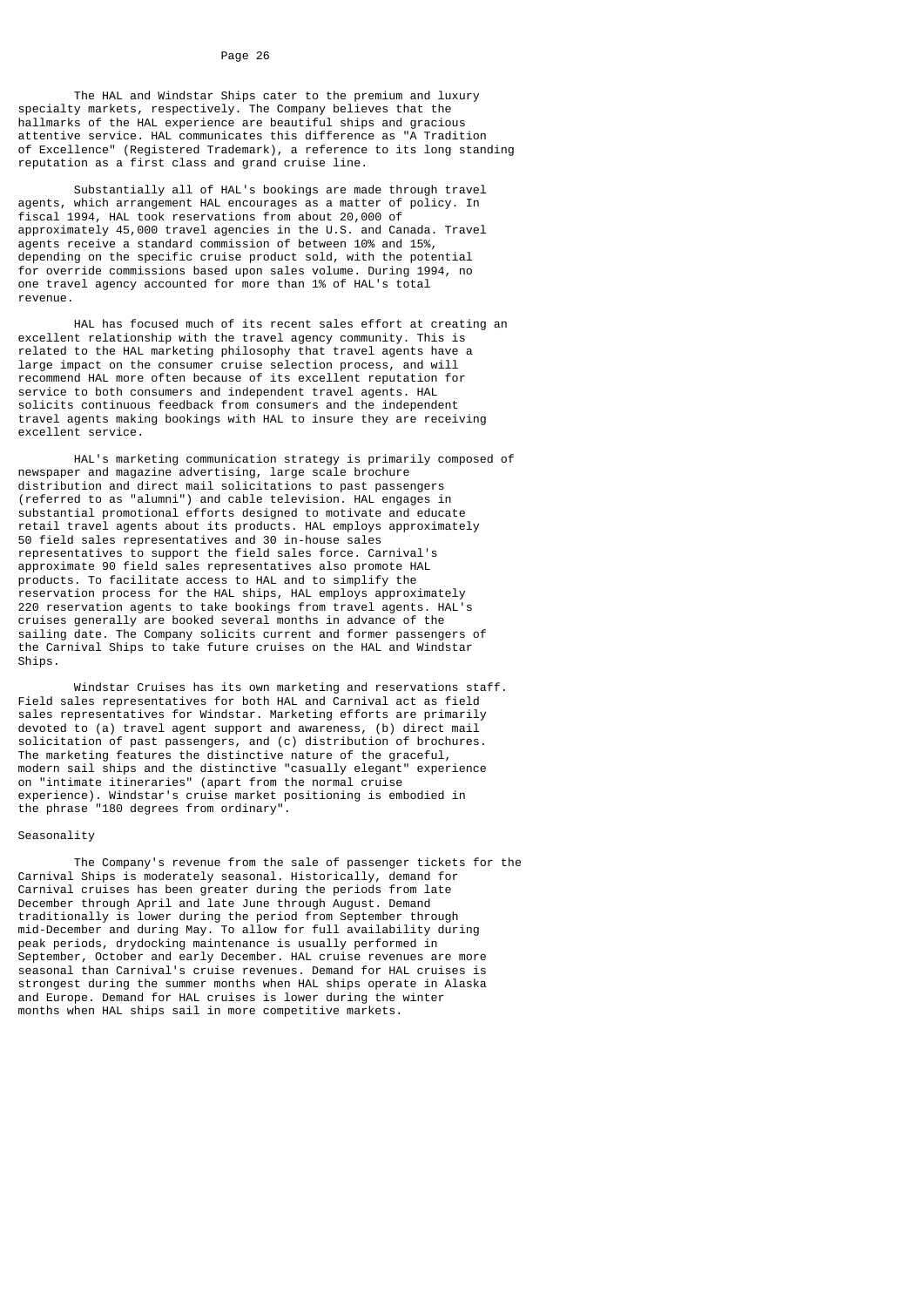# Competition

 Cruise lines compete for consumer disposable leisure time dollars with other vacation alternatives such as land-based resort hotels and sight-seeing destinations, and public demand for such activities is influenced by general economic conditions.

 The Carnival Ships compete with cruise ships operated by seven different cruise lines which operate year round from Florida and California with similar itineraries and with seven other cruise lines operating seasonally from other Florida and California ports, including cruise ships operated by HAL. Competition for cruise passengers in South Florida is substantial. Ships operated by Royal Caribbean Cruise Lines and Norwegian Cruise Lines sail regularly from Miami on itineraries similar to those of the Carnival Ships. Carnival competes year round with ships operated by Royal Caribbean Cruise Lines and Princess Cruises embarking from Los Angeles to the west coast of Mexico. Cruise lines such as Norwegian Cruise Lines, Royal Caribbean Cruise Lines, Costa Cruises, Cunard and Princess Cruise Lines offer voyages competing with Carnival from San Juan to the Caribbean.

 In the Alaska market, HAL competes directly with cruise ships operated by seven different cruise lines with the largest competitors being Princess Cruise Lines and Regency Cruises, Inc. Over the past several years, there has been a steady increase in the available capacity among all cruise lines in the Alaska market. The Alaska market is divided into two areas: southeast Alaska and the Gulf of Alaska. In the southeast Alaska market, HAL's primary competitor is Princess Cruise Lines. In the Gulf of Alaska market, HAL's primary competitors are Princess Cruise Lines and Regency Cruises, Inc.

 In the Caribbean market, HAL competes with cruise ships operated by 14 different cruise lines, its primary competitors being Princess Cruise Lines, Royal Caribbean Cruise Lines and Norwegian Cruise Line, as well as the Carnival Ships. In 1989, the Company began introducing a number of new itineraries which reduces the extent to which HAL competes directly with the Carnival Ships.

#### Governmental Regulation

 The Ecstasy, Fantasy, Jubilee, Celebration and Tropicale are Liberian flagged ships, the Sensation and Fascination are Panamanian flagged ships, and the balance of the Carnival Ships are registered in the Bahamas. The Ryndam, Maasdam, Statendam and Westerdam are registered in the Bahamas, while the balance of the HAL Ships are flagged in the Netherlands Antilles. The Windstar Ships are registered in the Bahamas. The ships are subject to inspection by the United States Coast Guard for compliance with the Convention for the Safety of Life at Sea and by the United States Public Health Service for sanitary standards. The Company is also regulated by the Federal Maritime Commission, which, among other things, certifies ships on the basis of the ability of the Company to meet obligations to passengers for refunds in case of non-performance. The Company believes it is in compliance with all material regulations applicable to its ships and has all licenses necessary to the conduct of its business. In connection with a significant portion of its Alaska cruise operations, HAL relies on a concession permit from the National Park Service to operate its cruise ships in Glacier Bay National Park, which is periodically renewed. There can be no assurance that the permits will continue to be renewed or that regulations relating to the renewal of such permits, including preference rights, will remain unchanged in the future.

 The International Maritime Organization has adopted safety standards as part of the "Safety of Life at Sea" ("SOLAS") Convention, applicable generally to all passenger ships carrying 36 or more passengers. Generally, SOLAS imposes enhanced vessel structural requirements designed to improve passenger safety. The SOLAS requirements are phased in through the year 2010. However, certain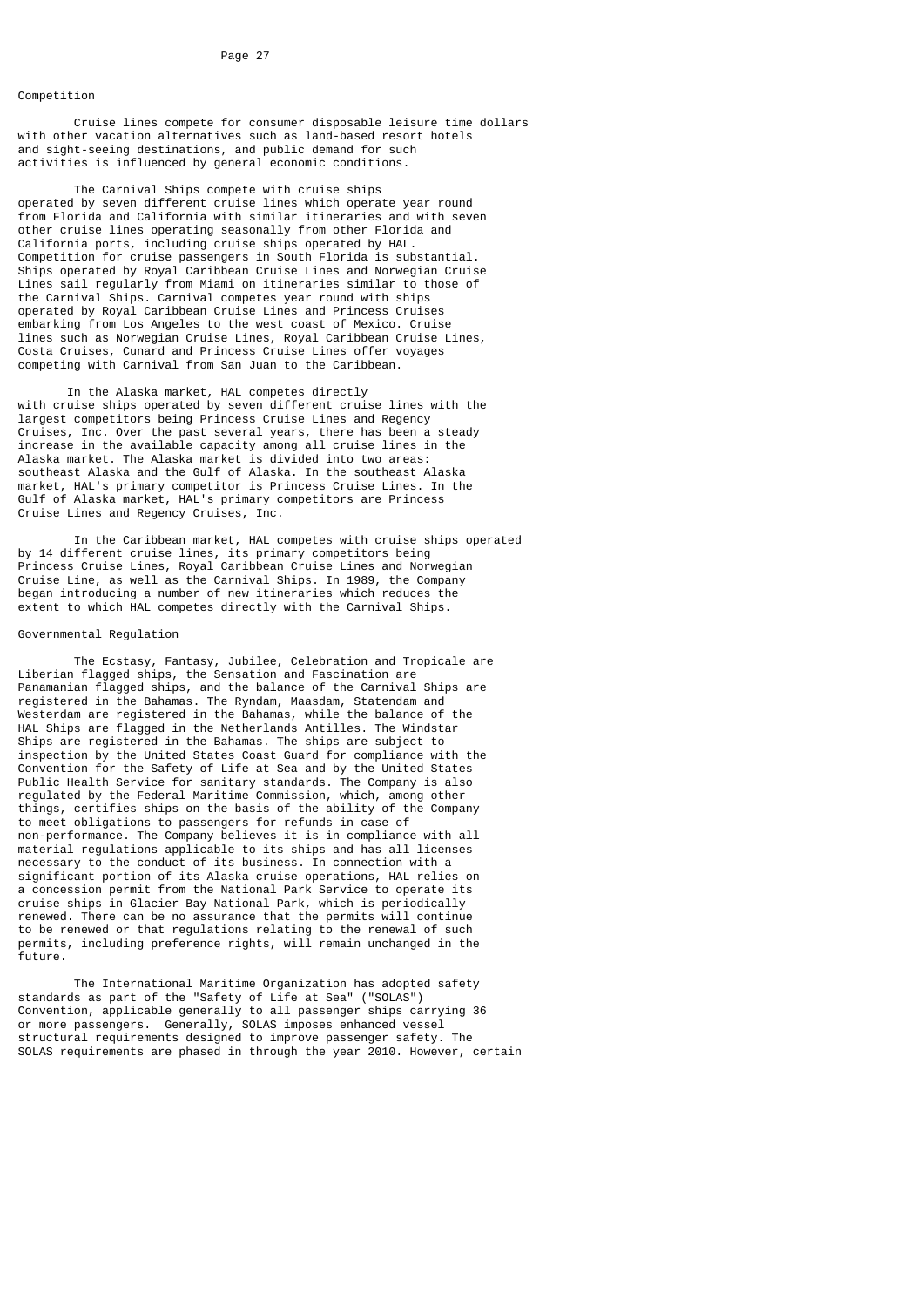stringent SOLAS fire safety requirements must be implemented by 1997. Only two of the Company's vessels, Carnival's Festivale, and HAL's Rotterdam are expected to be affected by the SOLAS 1997 requirements which will not result in material costs to the Company.

 From time to time various other regulatory and legislative changes have been or may in the future be proposed that could have an effect on the cruise industry in general.

# Tour Segment

 In addition to its cruise business, HAL markets sight-seeing tours separately and as a part of cruise/tour packages under the Holland America Westours name. Tour operations are based in Alaska, Washington State and western Canada. Since a substantial portion of Holland America Westours' business is derived from the sale of tour packages in Alaska during the summer tour season, tour operations are highly seasonal.

#### Holland America Westours

 Holland America Westours is a wholly-owned subsidiary of HAL. The group of subsidiaries which together comprise the tour operations perform three independent yet interrelated functions. During 1994, as part of an integrated travel program to destinations in Alaska and the Canadian Rockies, the tour service group offered 62 different tour programs varying in length from six to 23 days. The transportation group and hotel group support the tour service group by supplying facilities needed to conduct tours. Facilities include dayboats, motor coaches, rail cars and hotels.

 Four luxury dayboats perform an important role in the integrated Alaska travel program offering tours to the glaciers and fjords of Alaska and the Yukon River. The Fairweather cruises the Lynn Canal in Southeast Alaska and the Glacier Queen II cruises to the Columbia Glacier near Valdez, Alaska. The third dayboat, the Yukon Queen, cruises the Yukon River between Dawson City, Yukon Territory and Eagle, Alaska. A fourth dayboat, the Ptarmigan, operates on Portage Lake in Alaska. The four dayboats have a combined capacity of 696 passengers.

 A fleet of over 290 motor coaches using the trade name Gray Line operate in Alaska, Washington and western Canada. These motor coaches are used for extended trips, city sight-seeing tours and charter hire. HAL conducts its tours both as part of a cruise/tour package and as individual sight-seeing products sold under the Gray Line name. In addition, HAL operates express Gray Line motor coach service between downtown Seattle and the Seattle-Tacoma International Airport.

 Ten private domed rail cars, which are called "McKinley Explorers", run on the Alaska railroad between Anchorage and Fairbanks, stopping at Denali National Park.

 In connection with its tour operations, HAL owns or leases motor coach maintenance shops in Seattle, and at Juneau, Fairbanks, Anchorage, Skagway and Ketchikan in Alaska. HAL also owns or leases service offices at Anchorage, Fairbanks, Juneau, Ketchikan and Skagway in Alaska, at Whitehorse in the Yukon Territory, in Seattle and at Vancouver in British Columbia. Certain real property facilities on federal land are used in HAL's tour operations pursuant to permits from the applicable federal agencies.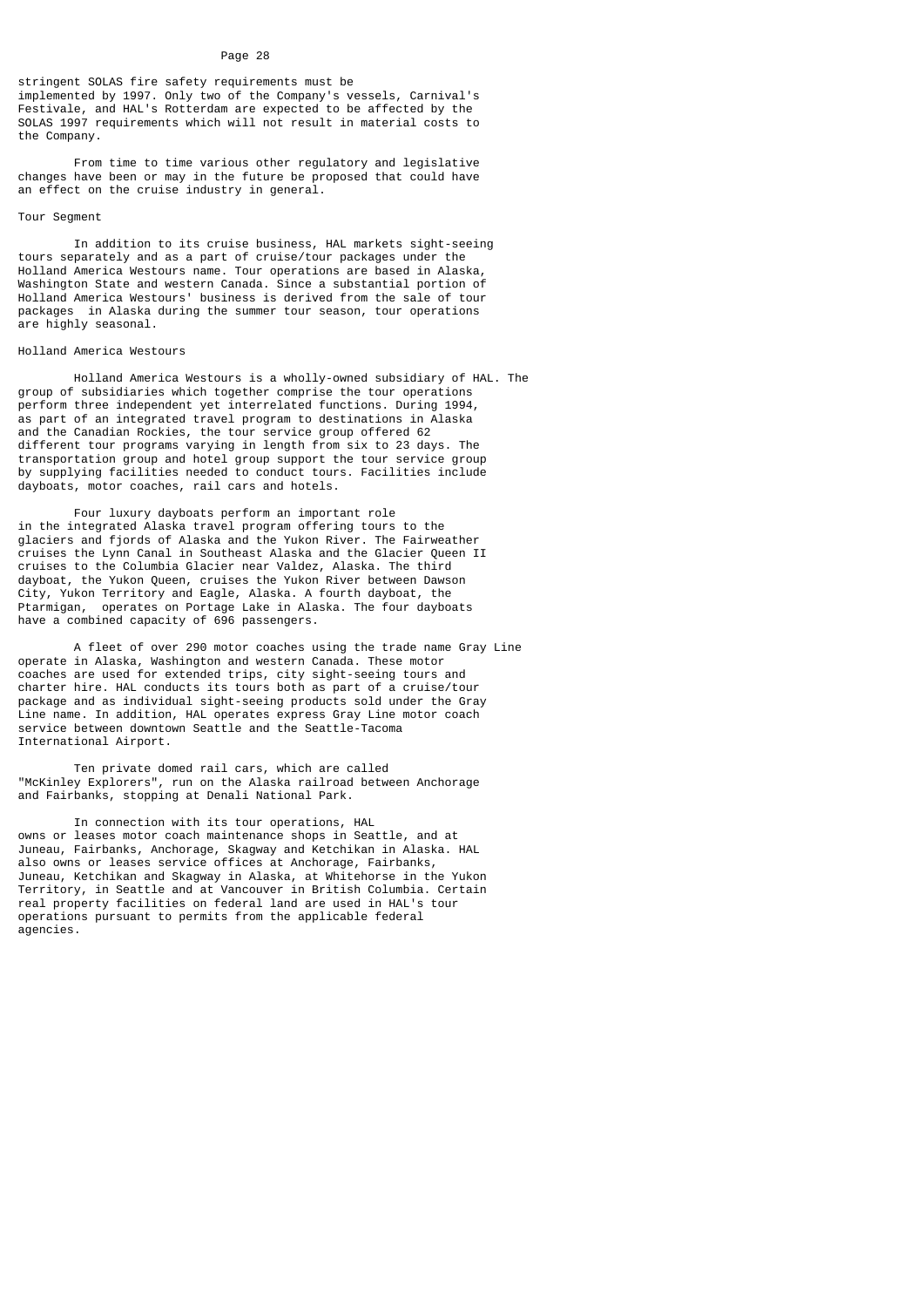# Westmark Hotels

 HAL owns and/or operates 16 hotels in Alaska and the Canadian Yukon under the name Westmark Hotels. Four of the hotels are located in Canada's Yukon Territory and offer a combined total of 585 rooms. The remaining 12 hotels, all located throughout Alaska, provide a total of 1,650 rooms, bringing the total number of hotel rooms to 2,235.

 The hotels play an important role in HAL's tour program during the summer months when they provide accommodations to the tour passengers. The hotels located in the larger metropolitan areas remain open during the entire year, acting during the winter season as centers for local community activities while continuing to accommodate the travelling public. HAL hotels include dining, lounge and conference or meeting room facilities. Certain hotels have gift shops and other tourist services on the premises.

The hotels are summarized in the following table:

| Hotel Name         |                                    | Location     | Rooms | Open During<br>1994 Season |
|--------------------|------------------------------------|--------------|-------|----------------------------|
| Alaska Hotels:     |                                    |              |       |                            |
| Westmark Anchorage |                                    | Anchorage    | 198   | year-round                 |
| Westmark Inn       |                                    | Anchorage    | 90    | seasonal                   |
| Westmark Inn       |                                    | Fairbanks    | 173   | seasonal                   |
| Westmark Fairbanks |                                    | Fairbanks    | 238   | year-round                 |
| Westmark Juneau    |                                    | Juneau       | 105   | year-round                 |
| The Baranof        |                                    | Juneau       | 194   | year-round                 |
| Westmark Cape Fox  |                                    | Ketchikan    | 72    | year-round                 |
| Westmark Kodiak    |                                    | Kodiak       | 81    | year-round                 |
|                    | Westmark Shee Atika                | Sitka        | 101   | year-round                 |
|                    | Westmark Inn Skagway               | Skagway      | 209   | seasonal                   |
| Westmark Tok       |                                    | Tok          | 92    | seasonal                   |
| Westmark Valdez    |                                    | Valdez       | 97    | year-round                 |
|                    | Canadian Hotels (Yukon Territory): |              |       |                            |
| Westmark Inn       |                                    | Beaver Creek | 174   | seasonal                   |
|                    | Westmark Klondike Inn Whitehorse   |              | 99    | seasonal                   |
|                    | Westmark Whitehorse                | Whitehorse   | 181   | year-round                 |
| Westmark Inn       |                                    | Dawson       | 131   | seasonal                   |

 Thirteen of the hotels are owned by a HAL subsidiary. The remaining three hotels, Westmark Anchorage, Westmark Cape Fox and Westmark Shee Atika are operated under arrangements involving third parties such as management agreements and leases.

 For the hotels that operate year-round, the occupancy percentage for 1994 was 61.1%, and for the hotels that operate only during the summer months, the occupancy percentage for 1994 was 76.9%.

# Seasonality

 The Company's tour revenues are extremely seasonal with a large majority generated during the late spring and summer months in connection with the Alaska cruise season. Holland America Westours' tours are conducted in Washington, Alaska and the Canadian Rockies. The Alaska and Canadian Rockies tours coincide to a great extent with the Alaska cruise season, May through September. Washington tours are conducted year-round although demand is greatest during the summer months. During periods in which tour demand is low, HAL seeks to maximize its motor coach charter activity such as operating charter tours to ski resorts in Washington and Canada.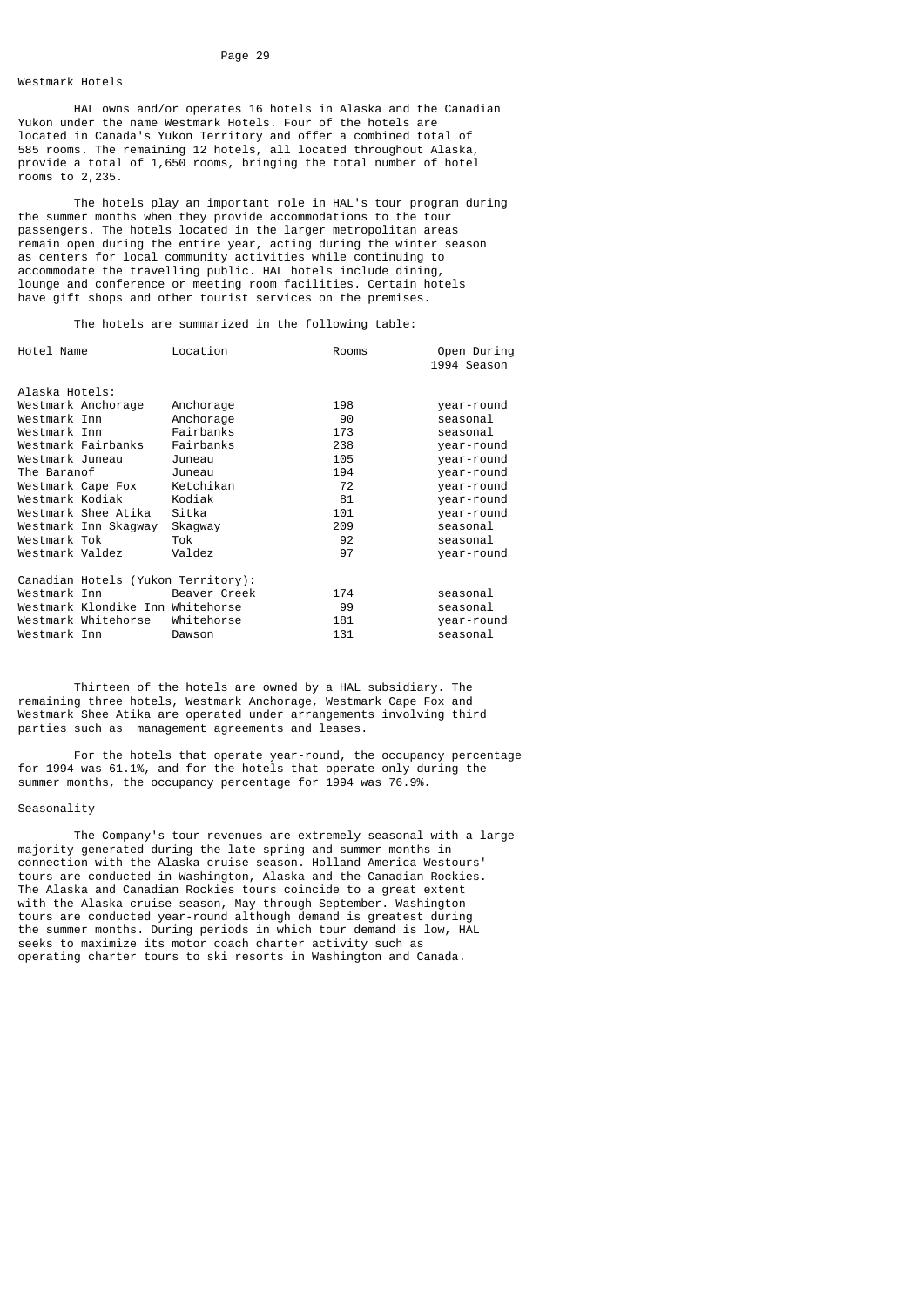# Sales And Marketing

 HAL tours are marketed both separately and as part of cruise-tour packages. Although most HAL cruise-tours include a HAL cruise as the cruise segment, other cruise lines also market HAL tours as a part of their cruise tour packages and sight-seeing excursions. Tours sold separately are marketed through independent travel agents and also directly by HAL, utilizing sales desks in major hotels. General marketing for the hotels is done through various media in Alaska, Canada and the continental United States. Travel agents, particularly in Alaska, are solicited, and displays are used in airports in Seattle, Washington, Portland, Oregon and various Alaskan cities. Rates at Westmark Hotels are on the upper end of the scale for hotels in Alaska and the Canadian Yukon.

### Concessions

 Certain tours in Alaska are conducted on federal property requiring concession permits from the applicable federal agencies such as the National Park Service or the United States Forest Service.

#### Competition

 Holland America Westours competes with independent tour operators and motor coach charter operators in Washington, Alaska and the Canadian Rockies. The primary competitors in Alaska are Princess Tours (which owns approximately 120 motor coaches and three hotels) and Alaska Sightseeing/Trav-Alaska (which owns approximately 40 motor coaches). The primary competitor in Washington is Gazelle (with approximately 15 motor coaches). The primary competitors in the Canadian Rockies are Tauck Tours, Princess Tours and Brewster Transportation.

 Westmark Hotels compete with various hotels throughout Alaska, including the Super 8 national motel chain, many of which charge prices below those charged by HAL. Dining facilities in the hotels also compete with the many restaurants in the same geographic areas.

# Government Regulation

 HAL's motor coach operations are subject to regulation both at the federal and state levels, including primarily the Interstate Commerce Commission, the U.S. Department of Transportation, the Washington Utilities and Transportation Commission, the British Columbia Motor Carrier Commission and the Alaska Transportation Commission. Certain of HAL's tours involve federal properties and are subject to regulation by various federal agencies such as the National Park Service, the Federal Maritime Administration and the U.S. Forest Service.

 In connection with the operation of its beverage facilities in the Westmark Hotels, HAL is required to comply with state, county and/or city ordinances regulating the sale and consumption of alcoholic beverages. Violations of these ordinances could result in fines, suspensions or revocation of such licenses and preclude the sale of any alcoholic beverages by the hotel involved.

 In the operation of its hotels, HAL is required to comply with applicable building and fire codes. Changes in these codes have in the past and may in the future, require substantial capital expenditures to insure continuing compliance such as the installation of sprinkler systems.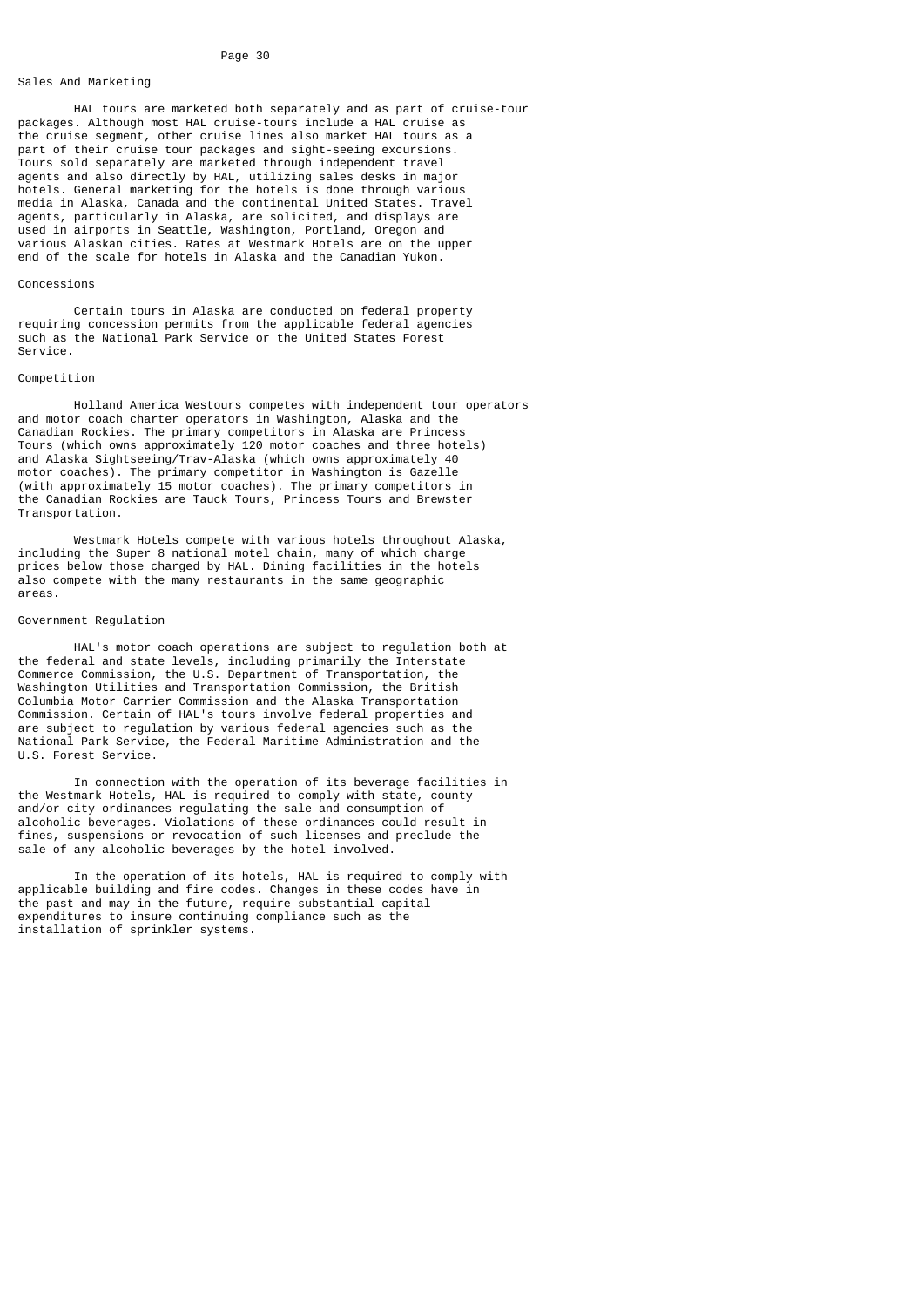# SELLING SHAREHOLDERS

 The following table sets forth certain information regarding the beneficial ownership of the Class A Common Stock as of March 20, 1995, and as adjusted to reflect the sale of the Shares offered hereby, for all Selling Shareholders:

| Name of<br>Selling<br>Shareholder<br>. <u>.</u>                                                                                             | Shares of Class A Common<br>Stock<br>Beneficially Owned Before Shares to be<br>Sale Under This Prospectus<br>--------------------------- |            | Sold<br><u>.</u> | Shares of Class A Common<br>Stock to be Beneficially<br>Owned After Sale Under<br>This<br>Prospectus<br><u>.</u> |            |
|---------------------------------------------------------------------------------------------------------------------------------------------|------------------------------------------------------------------------------------------------------------------------------------------|------------|------------------|------------------------------------------------------------------------------------------------------------------|------------|
|                                                                                                                                             | Number<br>------                                                                                                                         | Percentage |                  | Number                                                                                                           | Percentage |
| Cititrust (Jersey)<br>Limited, as trustee for<br>the Ted Arison 1994<br>Cash Trust                                                          | 8,000,000                                                                                                                                | 3.5%       | 8,000,000        | 0                                                                                                                | 0%         |
| Royal Bank of Scotland<br>Trust Company<br>(Jersey) Limited, as<br>trustee for The Ted<br>Arison 1992<br>Irrevocable Trust for<br>Micky     | 2,000,000                                                                                                                                | (1)        | 2,000,000        | 0                                                                                                                | 0%         |
| Royal Bank of Scotland<br>Trust Company<br>(Jersey) Limited, as<br>trustee for The Ted<br>Arison 1992<br>Irrevocable Trust for<br>Shari     | 1,800,000                                                                                                                                | (1)        | 1,800,000        | 0                                                                                                                | 0%         |
| Royal Bank of Scotland<br>Trust Company<br>(Jersey) Limited, as<br>trustee for The Ted<br>Arison 1992<br>Irrevocable Trust for<br>Lin No. 2 | 2,000,000                                                                                                                                | (1)        | 2,000,000        | 0                                                                                                                | 0%         |
|                                                                                                                                             | 13,800,000                                                                                                                               |            | 13,800,000       | 0                                                                                                                | 0%         |

(1) Less than one percent of the outstanding shares of Class A Common Stock.

\_\_\_\_\_\_\_\_\_\_\_\_\_\_\_\_\_\_\_\_\_\_

 The Selling Shareholders are foreign trusts established for the benefit of Micky Arison, Shari Arison, Marilyn Arison and others. Micky Arison, the Chairman and Chief Executive Officer of the Company, is the son of Ted Arison. Shari Arison is the daughter of Ted Arison and, until July, 1993, was a director of the Company. Marilyn Arison is the wife of Ted Arison. Ted Arison is a significant shareholder of the Company. Because the trust instruments governing the Selling Shareholders provide Ted Arison and Micky Arison with certain voting and/or dispositive rights, either or both of them may be deemed to beneficially own all of the shares of Class A Common Stock held by the Selling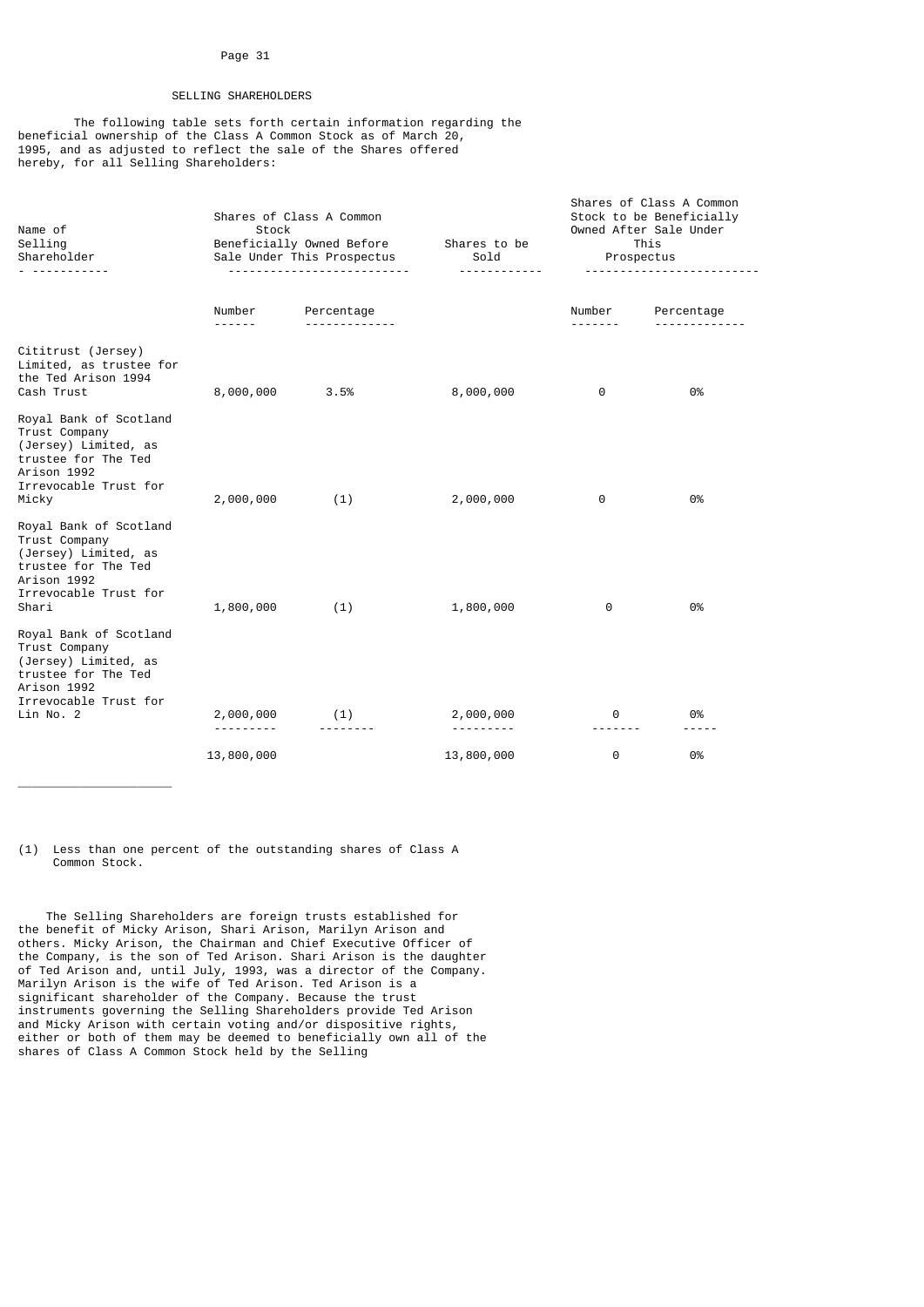Shareholders. However, Ted Arison disclaims beneficial ownership of all such shares and Micky Arison disclaims beneficial ownership of the shares beneficially owned by the Royal Bank of Scotland Trust Company (Jersey) Limited.

# DESCRIPTION OF CAPITAL STOCK

### General

 The Company's authorized capital stock consists of 399,500,000 shares of Class A Common Stock and 100,500,000 shares of Class B Common Stock.

# Voting

 Holders of Class A Common Stock and Class B Common Stock vote as a single class on all matters submitted to a vote of the shareholders, with each share of Class A Common Stock entitled to one vote and each share of Class B Common Stock entitled to five votes, except (i) for the election of directors, and (ii) as otherwise provided by law. In the annual election of directors, the holders of Class A Common Stock, voting as a separate class, are entitled to elect 25% of the directors to be elected (rounded up to the nearest whole number). The holders of Class B Common Stock, voting as a separate class, are entitled to elect 75% of the directors to be elected (rounded down to the nearest whole number), so long as the number of outstanding shares of Class B Common Stock is at least 12-1/2% of the number of outstanding shares of both classes of Common Stock. If the number of outstanding shares of Class B Common Stock falls below 12-1/2%, directors that would have been elected by a separate vote of that class will instead be elected by the holders of both classes of Common Stock, with holders of Class A Common Stock having one vote per share and holders of Class B Common Stock having five votes per share.

 Directors may be removed, with or without cause, by the holders of the class or classes of Common Stock that elected them. Vacancies in a directorship may be filled by the vote of the class of shares that had previously filled that vacancy, or by the remaining directors of that class; if there are no such directors, however, the vacancy may be filled by the remaining directors of the other class.

 Except for the election or removal of directors as described above and except for class votes as required by law, holders of both classes of Common Stock vote or consent as a single class on all matters, with each share of Class A Common Stock having one vote per share and each share of Class B Common Stock having five votes per share.

#### Conversion

 At the option of the holder of record, each share of Class B Common Stock is convertible at any time into one share of Class A Common Stock. Shares of Class A Common Stock are not convertible into shares of Class B Common Stock.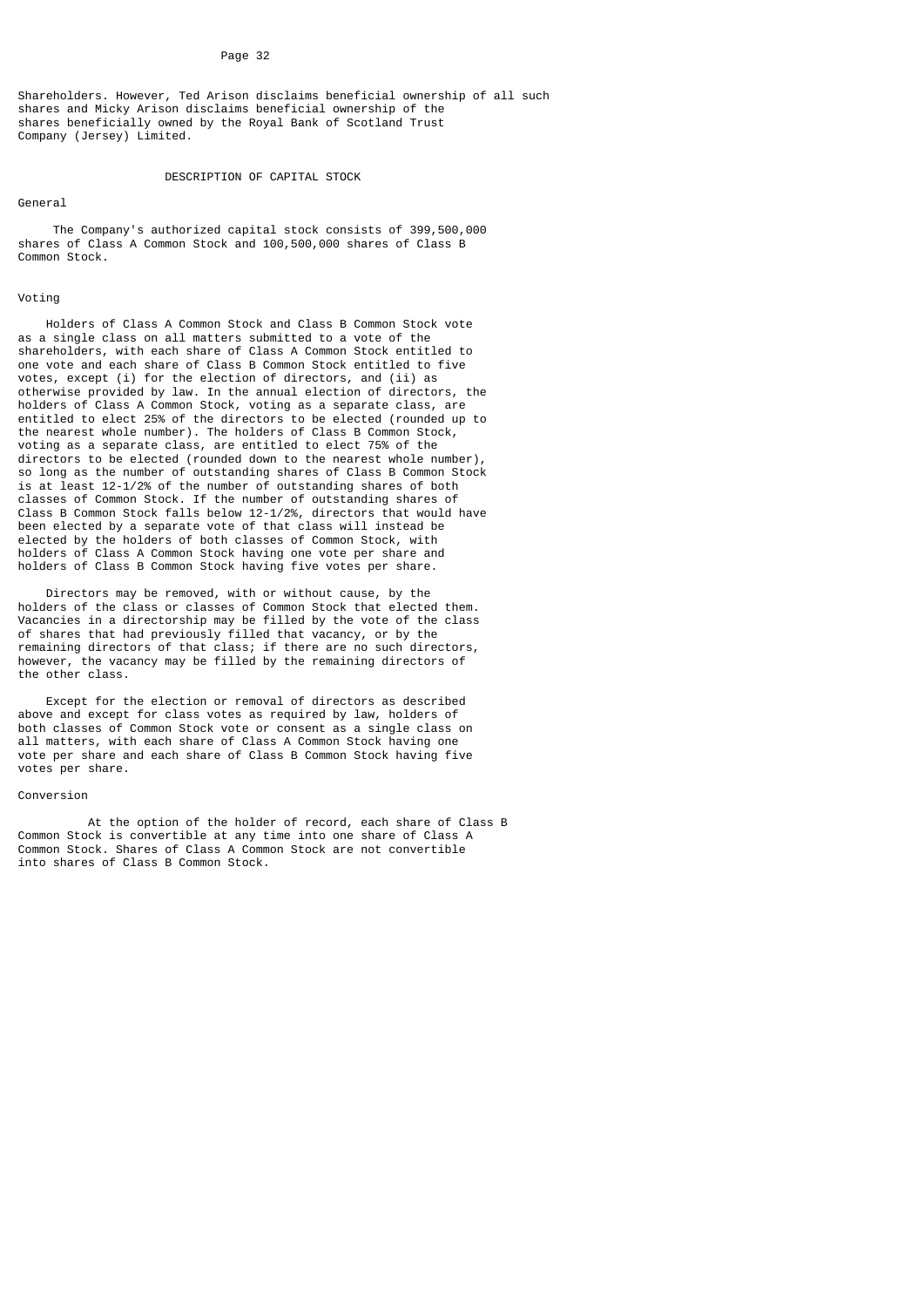# Dividends

 The holders of the Common Stock are entitled to receive such dividends, if any, as may be declared by the Board of Directors in its discretion out of funds legally available therefor. Any dividend declared by the Board of Directors on the Company's Common Stock must be paid concurrently at the same rate on the Class A Common Stock and the Class B Common Stock. Panamanian law permits the payment of dividends to the extent of retained earnings.

# Other Provisions

 Upon liquidation or dissolution of the Company, the holders of shares of Common Stock are entitled to receive on a pro rata basis all assets remaining for distribution to common stockholders. The Common Stock has no preemptive or other subscription rights and there are no other conversion rights or redemption or sinking fund provisions with respect to such shares. All shares of Class A Common Stock that are currently outstanding are fully paid and nonassessable.

 The B Trust is a party to an amended and restated shareholders agreement with the Company and certain other parties pursuant to which the B Trust may not voluntarily transfer its shares of Class B Common Stock until July 1, 1997, except under certain conditions designed to ensure, to the extent feasible, that the transfer will not affect the Company's CFC status. In addition, until such date, pursuant to the shareholder's agreement, the B Trust may not cause the Company to authorize or issue any securities, if after giving effect to the issuance thereof and to any related transactions, the Company would cease to be a CFC. The B Trust also may not convert its shares of Class B Common Stock into Class A Common Stock until July 1, 1997.

 Neither Panamanian law nor the Company's Articles of Incorporation or By-laws impose limitations on the right of nonresident or foreign owners to hold or vote shares of the Common Stock. While no tax treaty currently exists between the Republic of Panama and the United States, under current law the Company believes that distributions to its shareholders are not subject to taxation under the laws of the Republic of Panama.

 Under Panamanian law, directors of the Company may vote by proxy.

 The Company's transfer agent and registrar for the Class A Common Stock is Barnett Banks Trust Company, N.A.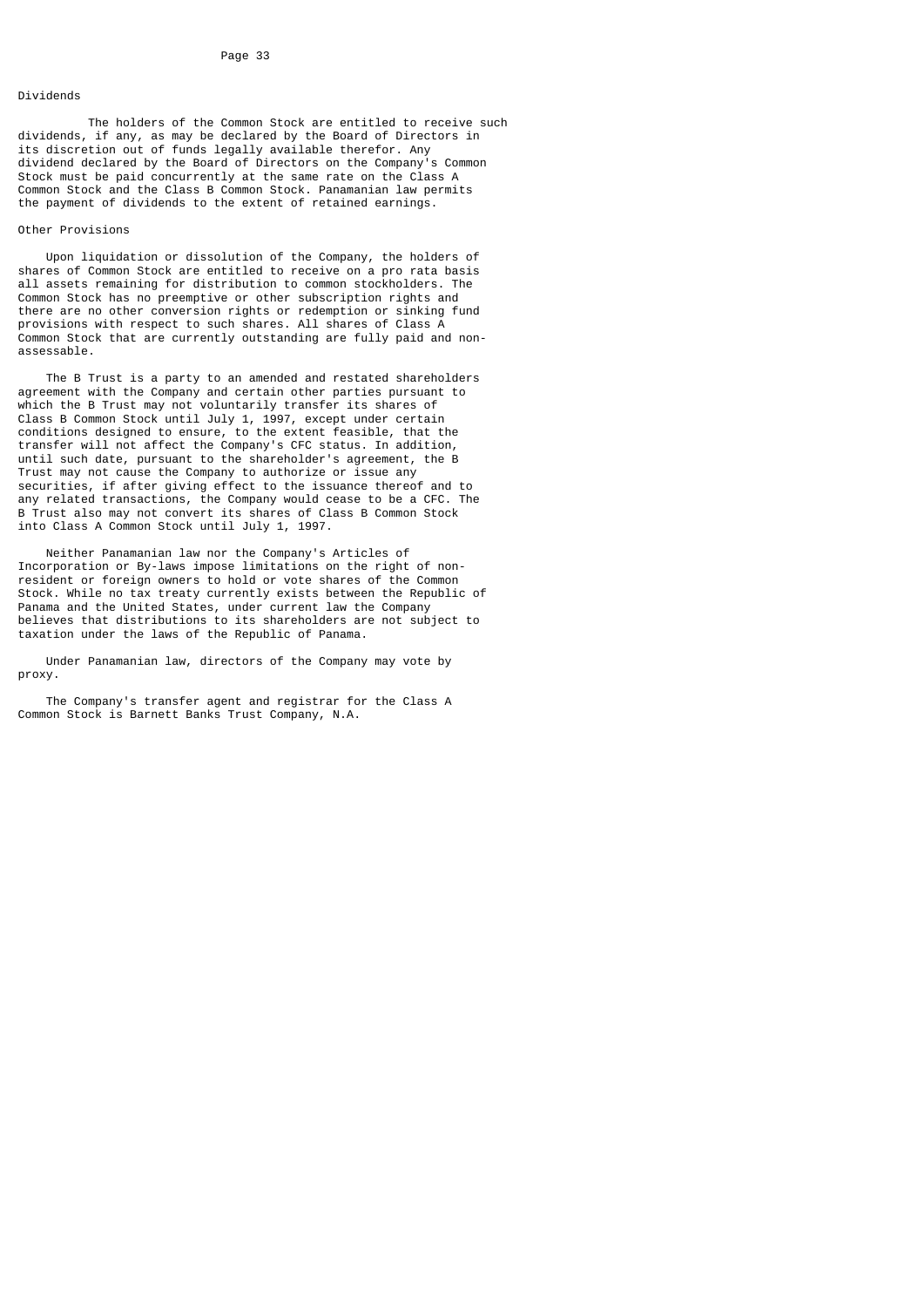#### TAXATION

 The following discussion summarizes certain United States Federal income tax consequences to United States persons holding the Company's Class A Common Stock. This discussion is a summary for general information only, and is not a complete analysis of the tax considerations that may be applicable to a prospective investor. This discussion also does not address the tax consequences that may be relevant to particular categories of investors subject to special treatment under certain Federal income tax laws, such as dealers in securities, tax-exempt entities, banks, insurance companies and foreign individuals and entities. In addition, it does not describe any tax consequences arising out of the tax laws of any state, locality or foreign jurisdiction. The discussion is based upon currently existing provisions of the Code, existing and proposed regulations thereunder and current administrative rulings and court decisions. All of the foregoing are subject to change and any such change could affect the continuing validity of this discussion. In connection with the foregoing, investors should be aware that the Tax Reform Act of 1986 (hereinafter, the "1986 Tax Act") changed significantly the United States Federal income tax rules applicable to the Company and certain holders of its stock (including the Principal Shareholders). Although the relevant provisions of the 1986 Tax Act are discussed herein, those provisions have not yet been the subject of extensive administrative or judicial interpretation. Accordingly, there can be no assurance that such interpretation will not have an adverse impact on an investment in the Class A Common Stock.

PROSPECTIVE INVESTORS ARE URGED TO CONSULT THEIR OWN TAX ADVISORS AS TO THE PARTICULAR TAX CONSEQUENCES TO THEM OF ANY INVESTMENT IN THE CLASS A COMMON STOCK, INCLUDING THE APPLICATION OF FEDERAL, STATE, LOCAL AND FOREIGN TAX LAWS.

Dividends; Undistributed Income of the Company.

 A United States person whose holdings of the Company's Class A Common Stock (including shares such person is considered to own under applicable attribution rules) represent less than 10 percent of the total combined voting power of all classes of the Company's capital stock, generally is not required to recognize income by reason of the Company's earnings until such earnings are distributed. Dividends paid by the Company to such a shareholder will be taxable to such shareholder as dividend income to the extent of the Company's current or accumulated earnings and profits. Such dividends generally will not be eligible for any dividends-received deduction. The same treatment will apply to any dividends that may be distributed to all shareholders by reason of certain tax liabilities of the Principal Shareholders.

 If, however, the Company is a CFC for an uninterrupted period of 30 days during any taxable year of the Company, a United States person who owns (or is considered to own) 10% or more of the Company's voting power (a "Ten Percent Shareholder") on the last day of such taxable year on which the Company is a CFC will generally be required to include in ordinary income his pro rata share of the Company's "subpart F income" for that taxable year and, in addition, certain other items, including, under certain circumstances, the Company's increase in earnings invested in United States property, and amounts of previously excluded subpart F income withdrawn by the Company from investment in certain shipping and related assets, whether or not any amounts are actually distributed to shareholders. "Subpart F income" includes, among other things, "foreign base company shipping income", which is defined to include income derived from using or chartering a vessel in foreign commerce or from the sale, exchange or other disposition of a vessel. Accordingly, a substantial part of the Company's earnings will be subpart F income. Earnings and profits of the Company already included in income by a Ten Percent Shareholder by reason of the CFC provisions discussed above are not again included in income by such Ten Percent Shareholder or his assignee when an actual distribution is made. Other distributions by the Company by way of dividends with respect to the Common Stock out of current or accumulated earnings and profits will be taxed to Ten Percent Shareholders as ordinary income.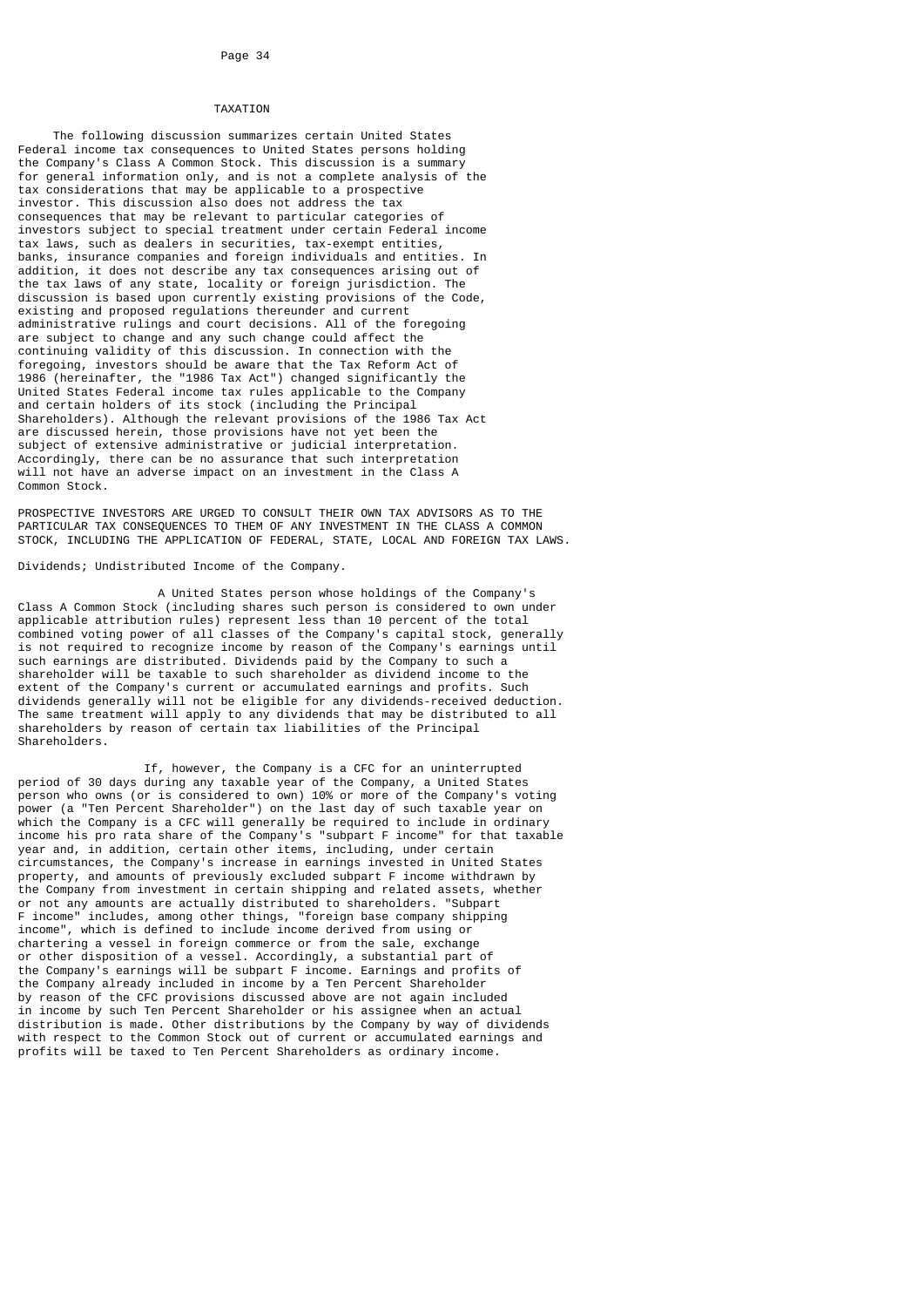The Company is currently a CFC and thus, the special rules discussed above will apply to certain of the Principal Shareholders.

#### Dispositions of Class A Common Stock.

 In general, any gain or loss on the sale or exchange of Class A Common Stock of the Company by a United States shareholder will be capital gain or loss, provided such stock is held as a capital asset. However, any United States person who was a Ten Percent Shareholder of the Company at any time during the five-year period ending on the date of sale or exchange (or a distribution liquidation) when the Company was a CFC may be required to treat all or a portion of the gain from a sale or exchange of Class A Common Stock as ordinary income (to the extent of his proportionate share of certain earnings and profits of the Company) rather than as capital gain. Any capital gain or loss recognized on a sale or exchange of Class A Common Stock will be long-term capital gain or loss if the shareholder has held the Class A Common Stock for more than one year.

#### Other Jurisdictions.

 The Company anticipates that distributions to its shareholders will not be subject to taxation under the laws of the Republic of Panama.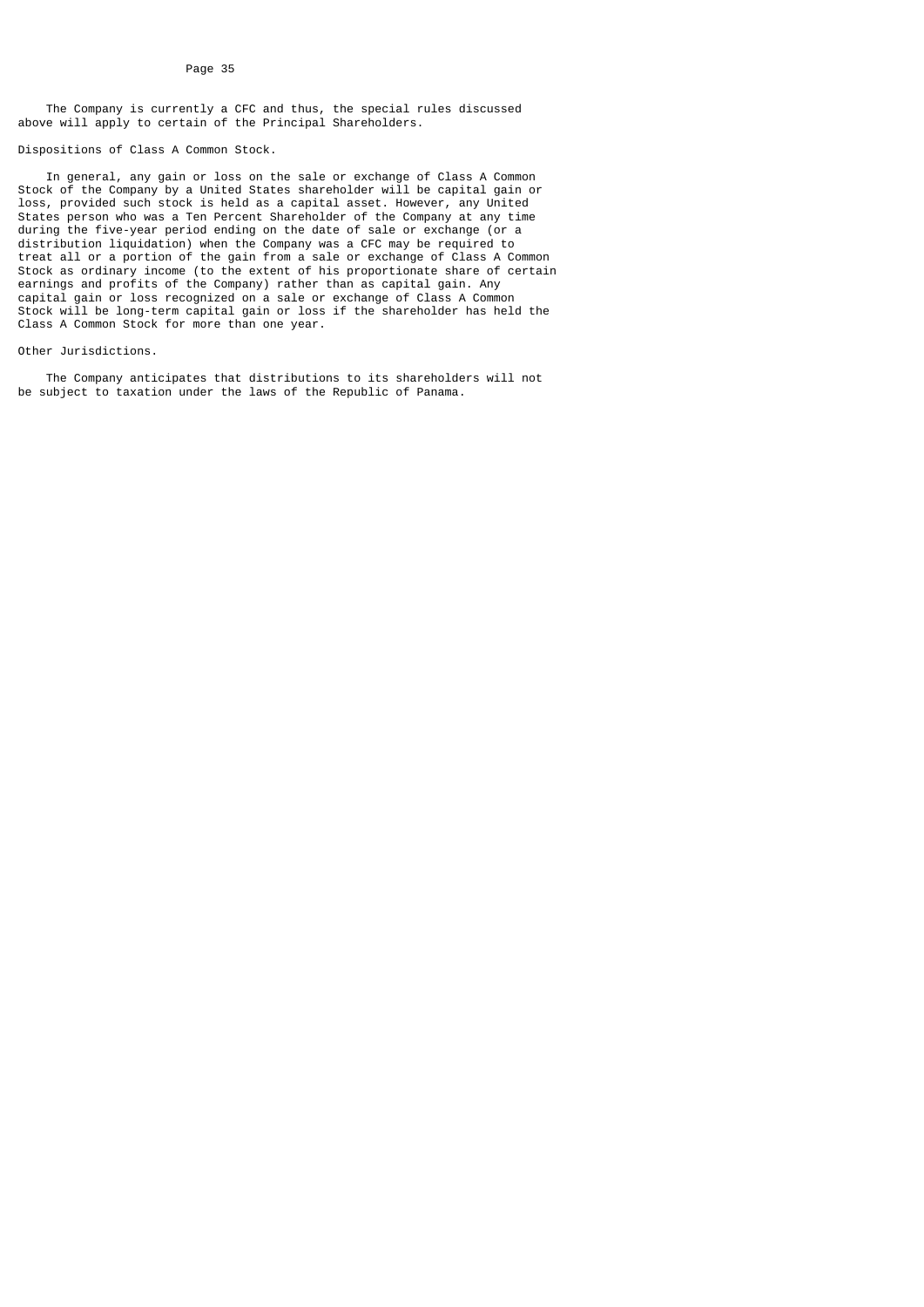# UNDERWRITING

 Subject to the terms and conditions set forth in the Underwriting Agreement among the Company, the Selling Shareholders and the U.S. Underwriters named below, each of the Selling Shareholders have severally agreed to sell to each of the U.S. Underwriters, and each of such U.S. Underwriters, for whom Goldman, Sachs & Co., Bear, Stearns & Co. Inc. and Merrill Lynch, Pierce, Fenner & Smith Incorporated are acting as representatives, have severally agreed to purchase from the Selling Shareholders the respective number of shares of Class A Common Stock set forth opposite its name below:

Underwriter **Number of Shares**  ----------- of Class A Common Stock ------------

Goldman, Sachs & Co.. . . . . . . . . . Bear, Stearns & Co. Inc. . . . Merrill Lynch, Pierce, Fenner & Smith Incorporated . . . . . .

Total 11,040,000 ----------

 Under the terms and conditions of the Underwriting Agreement, the U.S. Underwriters are committed to take and pay for all of the shares offered hereby, if any are taken.

 The U.S. Underwriters propose to offer the shares of Class A Common Stock in part directly to the public at the initial public offering price set forth on the cover page of this Prospectus and in part to certain securities dealers at such price less a concession of \$ per share. The U.S. Underwriters may a per share. The U.S. Underwriters may allow and such dealers may reallow, a concession not in excess of \$ per share to certain brokers and dealers. After the shares of Class A Common Stock are released for sale to the public, the offering price and other selling terms may from time to time be varied by the representatives.

 The Company and the Selling Shareholders have entered into an underwriting agreement (the "International Underwriting Agreement") with the underwriters of the international offering (the "International Underwriters") providing for the concurrent offer and sale of 2,760,000 shares of Class A Common Stock in an international offering outside the United States. The offering price and aggregate underwriting discounts and commissions per share for the two offerings are identical. The closing of the offering made hereby is a condition to the closing of the international offering, and vice versa. The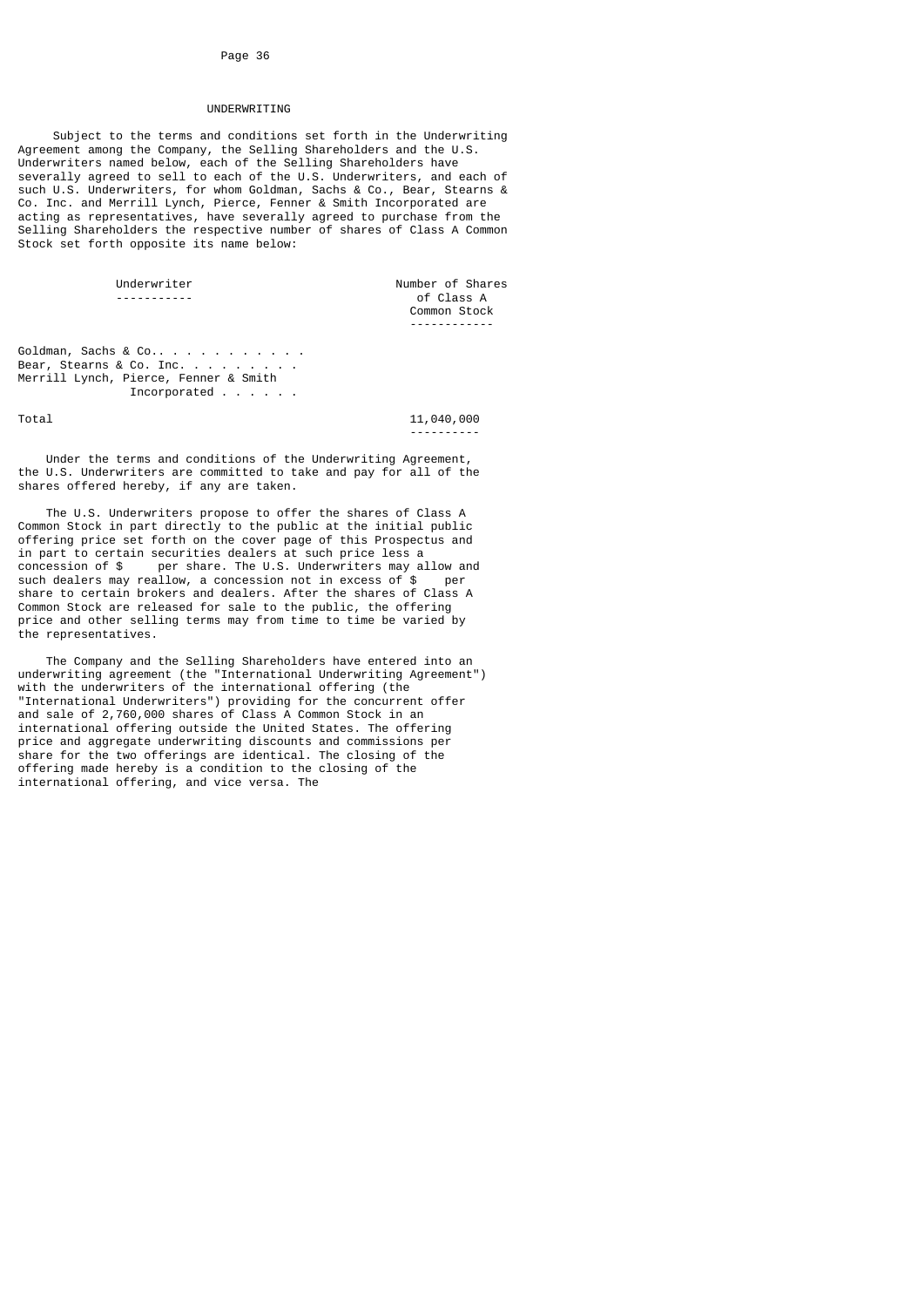representatives of the International Underwriters are Goldman Sachs International, Bear, Stearns International Limited and Merrill Lynch International Limited.

 Pursuant to an Agreement between the U.S. and International Underwriting Syndicates (the "Agreement Between") relating to the two offerings, each of the U.S. Underwriters named herein has agreed that, as a part of the distribution of the shares offered hereby and subject to certain exceptions, it will offer, sell or deliver the shares of Class A Common Stock, directly or indirectly, only in the United States of America (including the States and the District of Columbia), its territories, its possessions and other areas subject to its jurisdiction (the "United States") and to U.S. persons, which term shall mean, for purposes of this paragraph: (a) any individual who is a resident of the United States or (b) any corporation, partnership or other entity organized in or under the laws of the United States or any political subdivision thereof and whose office most directly involved with the purchase is located in the United States. Each of the International Underwriters has agreed or will agree pursuant to the Agreement Between that, as part of the distribution of the shares offered as a part of the international offering, and subject to certain exceptions, it will (i) not, directly or indirectly, offer, sell or deliver shares of Class A Common Stock, (a) in the United States or to any U.S. persons or (b) to any person who it believes intends to reoffer, resell or deliver the shares in the United States or to any U.S. persons, and (ii) cause any dealer to whom it may sell such shares at any concession to agree to observe a similar restriction.

 Pursuant to the Agreement Between, sales may be made between the U.S. Underwriters and the International Underwriters of such number of shares of Class A Common Stock as may be mutually agreed. The price of any shares so sold shall be the initial public offering price, less an amount not greater than the selling concession.

 The Company has granted the U.S. Underwriters an option exercisable for 30 days after the date of this Prospectus to purchase up to an aggregate of 1,656,000 additional shares of Class A Common Stock solely to cover over-allotments, if any. If the U.S. Underwriters exercise their over-allotment option, the U.S. Underwriters have severally agreed, subject to certain conditions, to purchase approximately the same percentage thereof that the number of shares to be purchased by each of them, as shown in the foregoing table, bears to the 11,040,000 shares of Class A Common Stock offered. The Company granted the International Underwriters a similar option exercisable up to an aggregate of 414,000 additional shares of Common Stock.

 For a period of 90 days after the date of this Prospectus, the Company, Ted Arison, Micky Arison and the Selling Shareholders have agreed not to offer, sell, contract to sell or otherwise dispose of any shares of Class A Common Stock or any security substantially similar thereto, or any other security convertible into, or exchangeable for, shares of Class A Common Stock of the Company or any security substantially similar thereto, without the prior written consent of the representatives of the U.S. and International Underwriters, except for any securities issued by the Company pursuant to employee benefit plans or upon the conversion of convertible or exchangeable securities currently outstanding. In addition, for a period of 90 days after the date of this Prospectus, each of Ted Arison and Micky Arison has agreed not to consent to any such disposition by any trust that owns shares of Class A Common Stock or Class B Common Stock over which such person has voting or dispositive power, without the prior written consent of the representatives of the U.S. and International Underwriters.

 The Company and the Selling Shareholders have agreed to indemnify the Underwriters against certain liabilities, including liabilities under the Act.

 Mr. Uzi Zucker, a Director of the Company, is a Managing Director of Bear, Stearns & Co. Inc. ("Bear Stearns"). Bear Stearns is one of the investment banking firms serving as a U.S. Underwriter in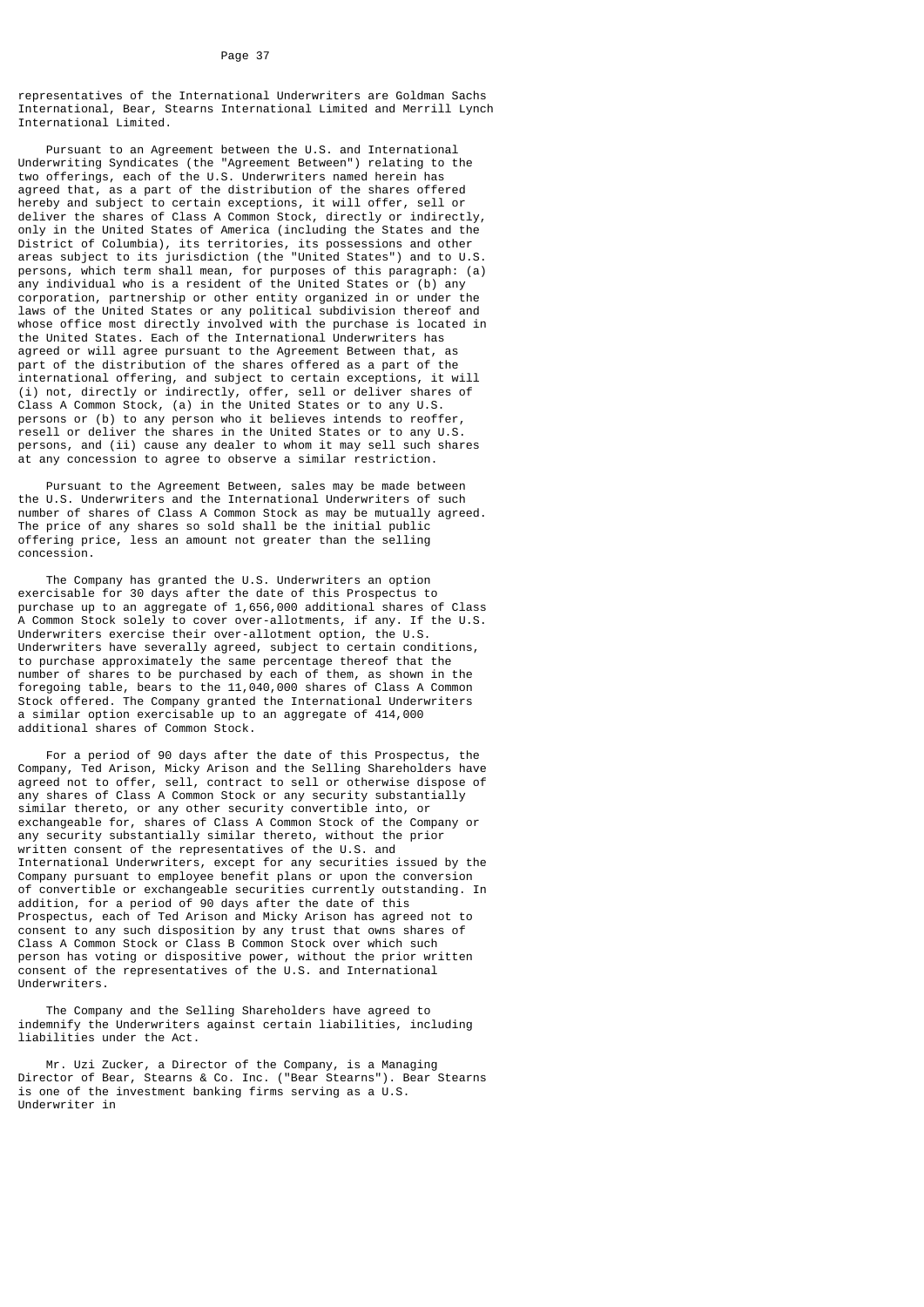this offering and Bear, Stearns International Limited is one of the International Underwriters in the International Offering. In addition, Bear Stearns (i) is one of the investment banking firms serving as an agent of the Company in connection with the Company's ongoing offering of \$100,000,000 of Medium Term Notes and (ii) served as an underwriter in the Company's July 1994 public offering of 7.70% Notes Due July 15, 2004. In addition, Bear Stearns has provided other investment banking and consulting services to the Company during the fiscal years ended November 30, 1994, 1993 and 1992, and during the current fiscal year. It is expected that Bear Stearns may continue to provide investment banking and consulting services to the Company when so requested by the Company.

# VALIDITY OF SECURITIES

 The validity of the Shares will be passed upon by Tapia Linares y Alfaro, Panama City, Republic of Panama. Paul, Weiss, Rifkind, Wharton & Garrison, New York, New York, has acted as special United States counsel to the Company in connection with the offering of the Shares. Certain legal matters relating to New York law in connection with the offering of the Shares will be passed upon for the Underwriters by Sullivan & Cromwell, New York, New York. James M. Dubin, a partner of Paul, Weiss, Rifkind, Wharton & Garrison, is the sole stockholder of the trustee of the B Trust. Paul, Weiss, Rifkind, Wharton & Garrison also serves as counsel to Micky Arison. See "Certain Considerations-Control by Principal Shareholders".

#### EXPERTS

 The financial statements incorporated in this Prospectus by reference to the Annual Report on Form 10-K/A #1 for the year ended November 30, 1994, have been so incorporated in reliance on the report of Price Waterhouse LLP, independent certified public accountants, given on the authority of said firm as experts in auditing and accounting.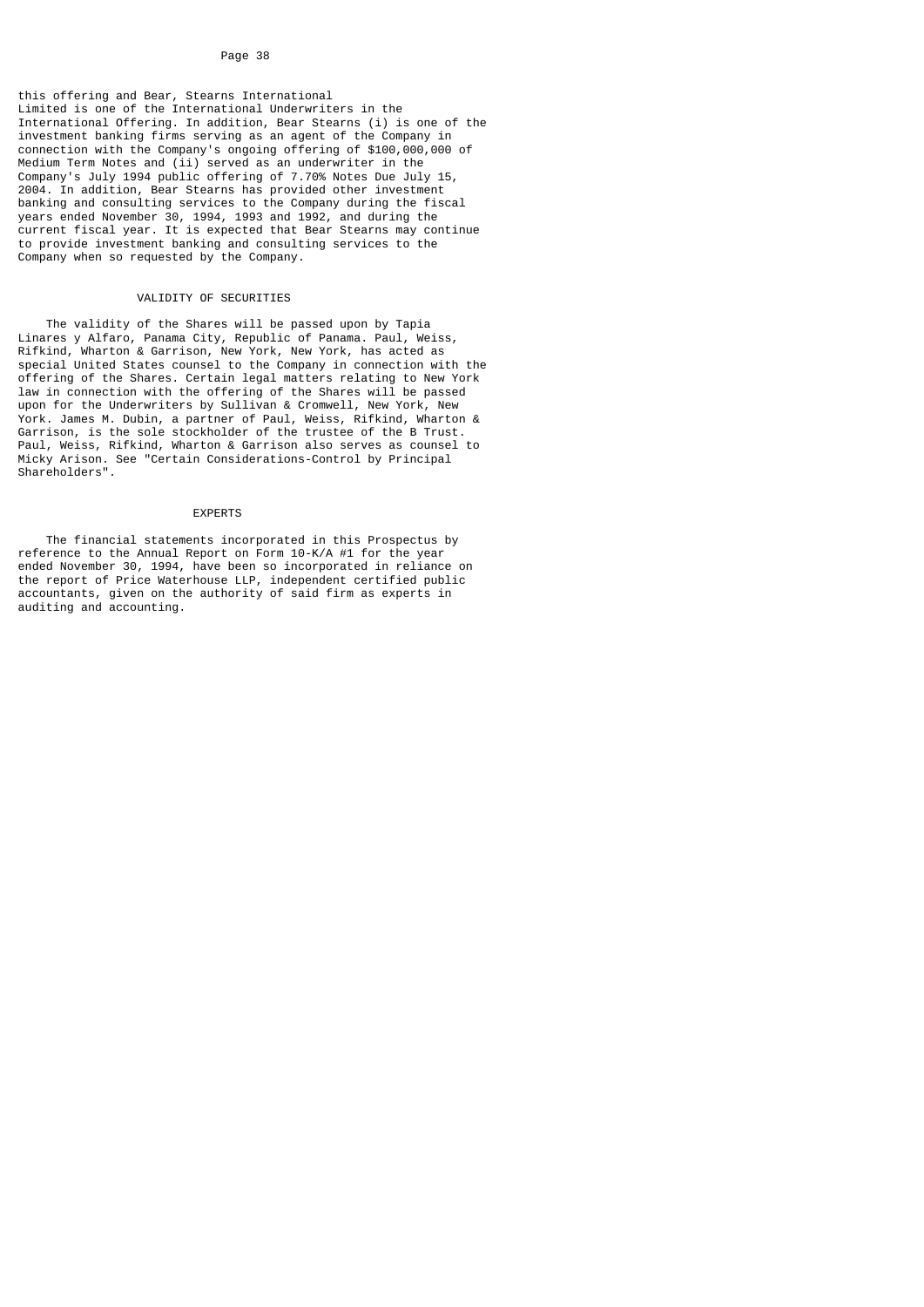No person has been authorized to give any information or to make any representations other than 13,800,000 Shares those contained in this Prospectus and, if given or made, such information or Carnival Corporation representations must not be relied upon as having been authorized. This Prospectus Class A Common Stock does not constitute an offer to sell or the solicitation of an offer to buy any securities other than the securities to which it relates or an offer to sell or the solicitation of an offer to buy such securities in any circumstances in which such offer or solicitation is unlawful. Neither the delivery of this Prospectus nor any sale made hereunder shall, under any circumstances, create any implication that there has been no change in the affairs of the Company since the date hereof or that the information contained herein is correct as of any time subsequent to its<br>date.

# TABLE OF CONTENTS

|                                                                      | Page |                          |
|----------------------------------------------------------------------|------|--------------------------|
|                                                                      |      |                          |
| Available Information. 2                                             |      |                          |
| Incorporation of Certain Documents by                                |      |                          |
| Reference. 2                                                         |      |                          |
| Prospectus Summary 4                                                 |      |                          |
| The Company. $\ldots$ $\ldots$ $\ldots$ $\ldots$ $\ldots$ $\ldots$ 7 |      |                          |
| Certain Considerations 7                                             |      |                          |
| Use of Proceeds. 8                                                   |      |                          |
| Price Range of Class A Common Stock                                  |      |                          |
| and Dividends. 9                                                     |      |                          |
| Dividend Policy. 10                                                  |      | Goldman, Sachs & Co.     |
| Capitalization 11                                                    |      |                          |
| Selected Financial Data. 12                                          |      | Bear, Stearns & Co. Inc. |
| Management's Discussion and Analysis of                              |      |                          |
| Financial Condition and Results of                                   |      | Merrill Lynch & Co.      |
| Operations $\ldots$ $\ldots$ $\ldots$ $\ldots$ $\ldots$              |      |                          |
| Business 18                                                          |      | Representatives of the   |
| Selling Shareholders 31                                              |      |                          |
| Description of Capital Stock 32                                      |      | Underwriters             |
| Taxation 34                                                          |      |                          |
| Underwriting $\ldots$ $\ldots$ $\ldots$ $\ldots$ $\ldots$ 36         |      |                          |
| Validity of Securities 38                                            |      |                          |
| Experts. 38                                                          |      |                          |

=================================== ===================================

date. -------------------------

[CARNIVAL LOGO]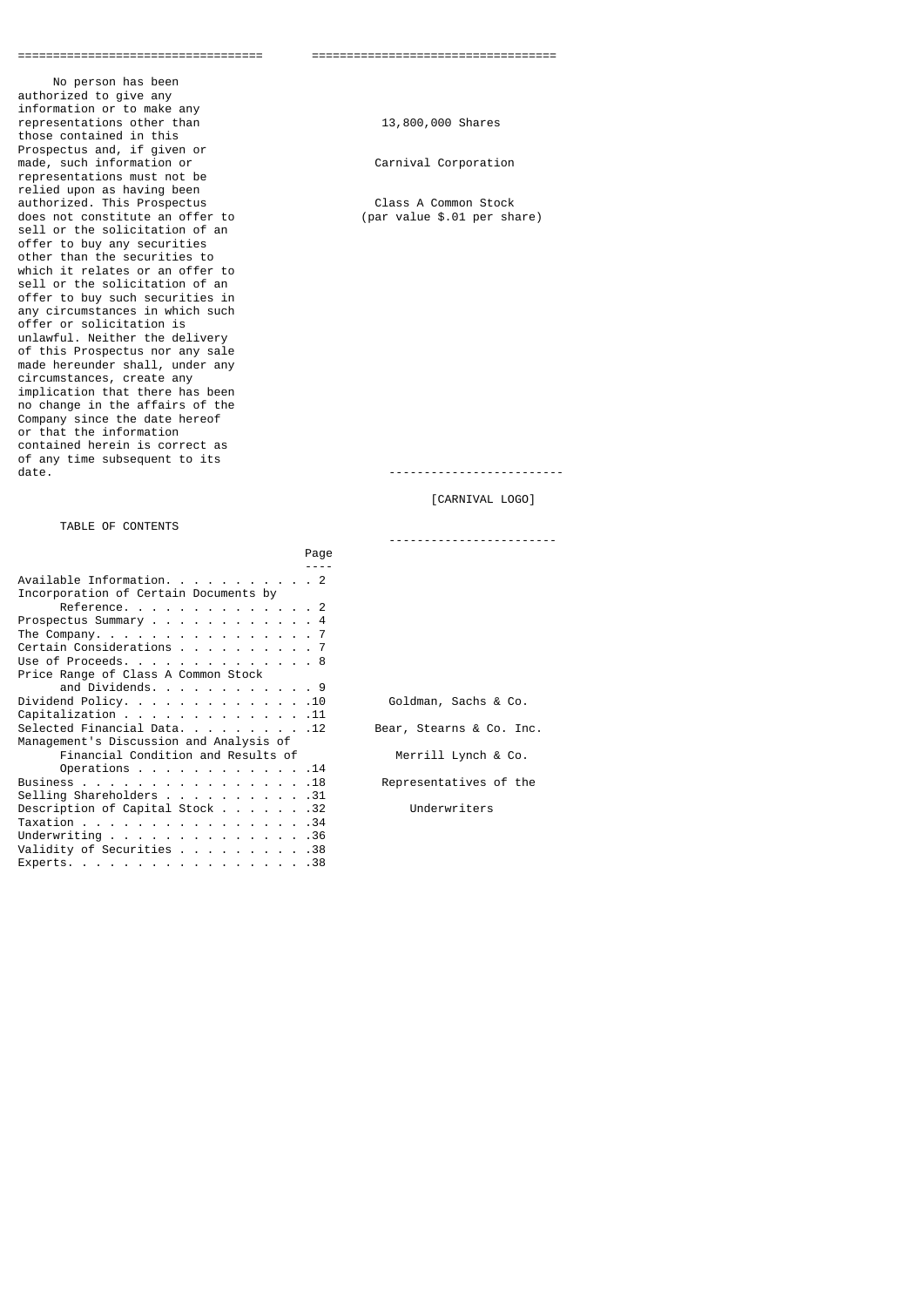Information contained herein is subject to completion or amendment. registration statement relating to these securities has been filed with the Securities and Exchange Commission. These securities may not be sold nor may offers to buy be accepted prior to the time the registration statement becomes effective. This prospectus shall not constitute an offer to sell or the solicitation of an offer to buy nor shall there be any sale of these securities in any State in which such offer, solicitation or sale would be unlawful prior to registration or qualification under the securities laws of any such State.

 SUBJECT TO COMPLETION, DATED MARCH 21, 1995 13,800,000 Shares<br>
[L0G0] 13,800,000 Shares<br>
carnival  $Carnival$  Corporation Class A Common Stock (par value \$.01 per share)

 Of the 13,800,000 shares of Class A Common Stock offered, 2,760,000 shares are being offered hereby in an international offering outside the United States and 11,040,000 shares are being offered in a concurrent offering in the United States. The initial public offering price and the aggregate underwriting discount per share will be identical for both offerings. See "Underwriting".

 All of the 13,800,000 shares of Class A Common Stock offered are being sold by certain shareholders of the Company. See "Selling Shareholders". The Company will not receive any of the proceeds from the sale of the shares being sold by the Selling Shareholders.

 The Class A Common Stock is listed on the New York Stock Exchange under the symbol "CCL". The last reported sale price of the Class A Common Stock, on the New York Stock Exchange on March 20, 1995 was \$23.125 per share. See "Price Range of Class A Common Stock and Dividends".

THESE SECURITIES HAVE NOT BEEN APPROVED OR DISAPPROVED BY THE SECURITIES AND EXCHANGE COMMISSION OR ANY STATE SECURITIES COMMISSION NOR HAS THE SECURITIES AND EXCHANGE COMMISSION OR ANY STATE SECURITIES COMMISSION PASSED UPON THE ACCURACY OR ADEQUACY OF THIS PROSPECTUS. ANY REPRESENTATION TO THE CONTRARY IS A CRIMINAL OFFENSE.

|           | Initial Public<br>Offering Price | Underwriting<br>Discount(1) | Proceeds to Selling<br>Shareholders(2)(3) |
|-----------|----------------------------------|-----------------------------|-------------------------------------------|
|           |                                  |                             |                                           |
| Per Share |                                  |                             |                                           |
| Total(3)  |                                  |                             |                                           |

(1) The Company and the Selling Shareholders have agreed to indemnify the Underwriters against certain liabilities, including liabilities under the Securities Act of 1933.

(2) Before deducting estimated expenses of  $\$$  payable by the Company and  $\$$  payable by the Selling Shareholders. payable by the Selling Shareholders.

(3) The Company has granted the International Underwriters an option for 30 days to purchase up to an additional 414,000 shares at the initial public offering price per share, less the underwriting discount, solely to cover over-allotments. Additionally, an over-allotment option on 1,656,000 shares has been granted by the Company as part of the U.S. Offering. If such options are exercised in full, the total initial public offering price, underwriting discount and proceeds to Company will be \$ , \$ quiscount and proceeds to Company will be \$ , \$ and \$ , respectively. See "Underwriting".

 The shares offered hereby are offered severally by the International Underwriters, as specified herein, subject to receipt and acceptance by them and subject to their right to reject any order in whole or in part. It is expected that certificates for the shares will be ready for delivery<br>in New York, New York, on or about , 1995. in New York, New York, on or about

Goldman Sachs International

\_\_\_\_\_\_\_\_\_\_\_\_\_\_\_\_\_

 Bear, Stearns International Limited Merrill Lynch International Limited

The date of this Prospectus is  $(1995)$ .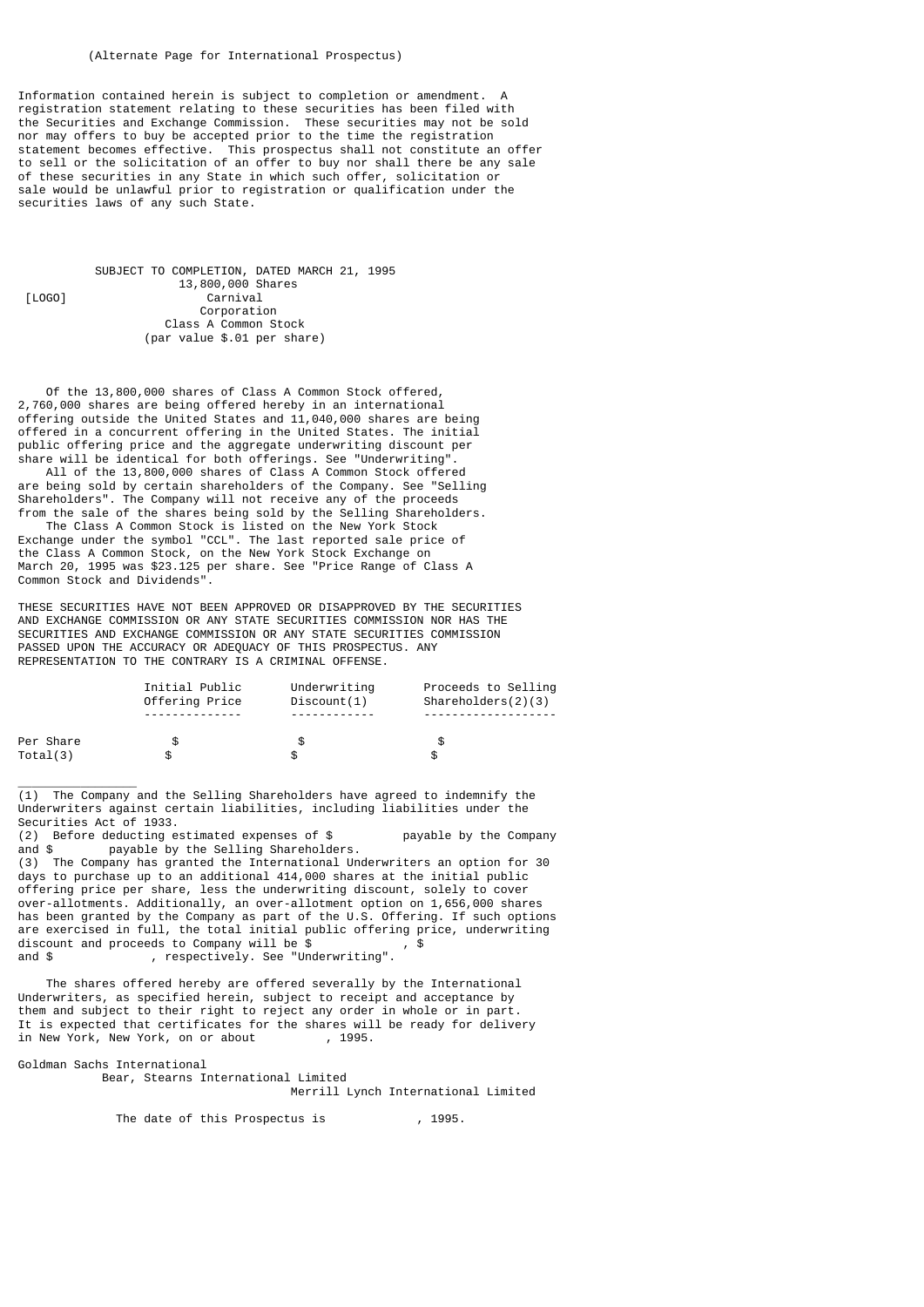# (Alternate Page for International Prospectus)

# TAXATION

 The following general discussion summarizes certain United States Federal tax consequences of the ownership and disposition of Class A Common Stock by a person that, for United States Federal income tax purposes, is a non-resident alien individual, a foreign corporation, a foreign partnership, or a foreign estate or trust (a "Non-U.S. Shareholder"). This discussion does not purport to be a complete analysis or listing of all potential tax considerations relevant to a decision to purchase the Class A Common Stock. In addition, this discussion does not address tax consequences that may be relevant to investors that are not Non-U.S. Shareholders (including United States taxpayers owning beneficial interests in, or who are otherwise subject to United States Federal income tax with respect to the income of, entities that are Non-U.S. Shareholders), nor any tax consequences arising under the law of any state, locality or foreign jurisdiction. The discussion is based upon currently existing provisions of the Code, existing and proposed regulations thereunder and current administrative rulings and court decisions. All of the foregoing are subject to change and any such change could affect the continuing validity of this discussion. In connection with the foregoing, investors should be aware that the Tax Reform Act of 1986 (hereinafter, the "1986 Tax Act") changed significantly the United States Federal income tax rules applicable to the Company and certain holders of its stock (including the Principal Shareholders). Although the relevant provisions of the 1986 Tax Act are discussed herein, those provisions have not yet been the subject of extensive administrative or judicial interpretation. Accordingly, there can be no assurance that such interpretation will not have an adverse impact on an investment in the Class A Common Stock by Non-U.S. Shareholders.

PROSPECTIVE INVESTORS ARE URGED TO CONSULT THEIR OWN TAX ADVISERS AS TO THE PARTICULAR TAX CONSEQUENCES TO THEM OF ANY INVESTMENT IN THE CLASS A COMMON STOCK, INCLUDING THE APPLICATION OF FEDERAL, STATE, LOCAL AND FOREIGN TAX LAWS.

# Dividends; Gain on Sale.

 Except as discussed below, dividends paid by the Company to shareholders that are Non-U.S. Shareholders and gain recognized by a Non-U.S. Shareholder upon a sale or exchange of Class A Common Stock generally will not be subject to United States Federal income tax provided that the dividend or gain is not "effectively connected" with a United States trade or business of the Non-U.S. Shareholder and, in the case of gain recognized by a non-resident alien individual, such individual was not present in the United States for 183 or more days in the taxable year of the sale. Non-U.S. Shareholders should note, however, that certain individuals who are not otherwise residents of the United States may nonetheless fail to qualify as non-resident aliens for United States Federal income tax purposes depending on their individual circumstances and applicable treaty rules. Investors in doubt as to their status for this purpose are urged to consult their tax advisers.

U.S. Information Reporting Requirements and Backup Withholding Tax.

 Under temporary United States Treasury regulations, United States information reporting requirements (but not backup withholding tax) will apply to dividends paid on Class A Common Stock to a Non-U.S. Shareholder at an address outside the United States. The application of United States information reporting and backup withholding rules to a payment of the proceeds of a sale of Class A Common Stock, however, depends on the type of broker through whom the sale is effected. As a general matter, information reporting and backup withholding will not apply to a payment of the proceeds of a sale of Class A Common Stock by a foreign office of a foreign broker. However, information reporting requirements (but not backup withholding) will apply to a payment of the proceeds of a sale of Class A Common Stock by a foreign office of either (i) a U.S. broker, or (ii) a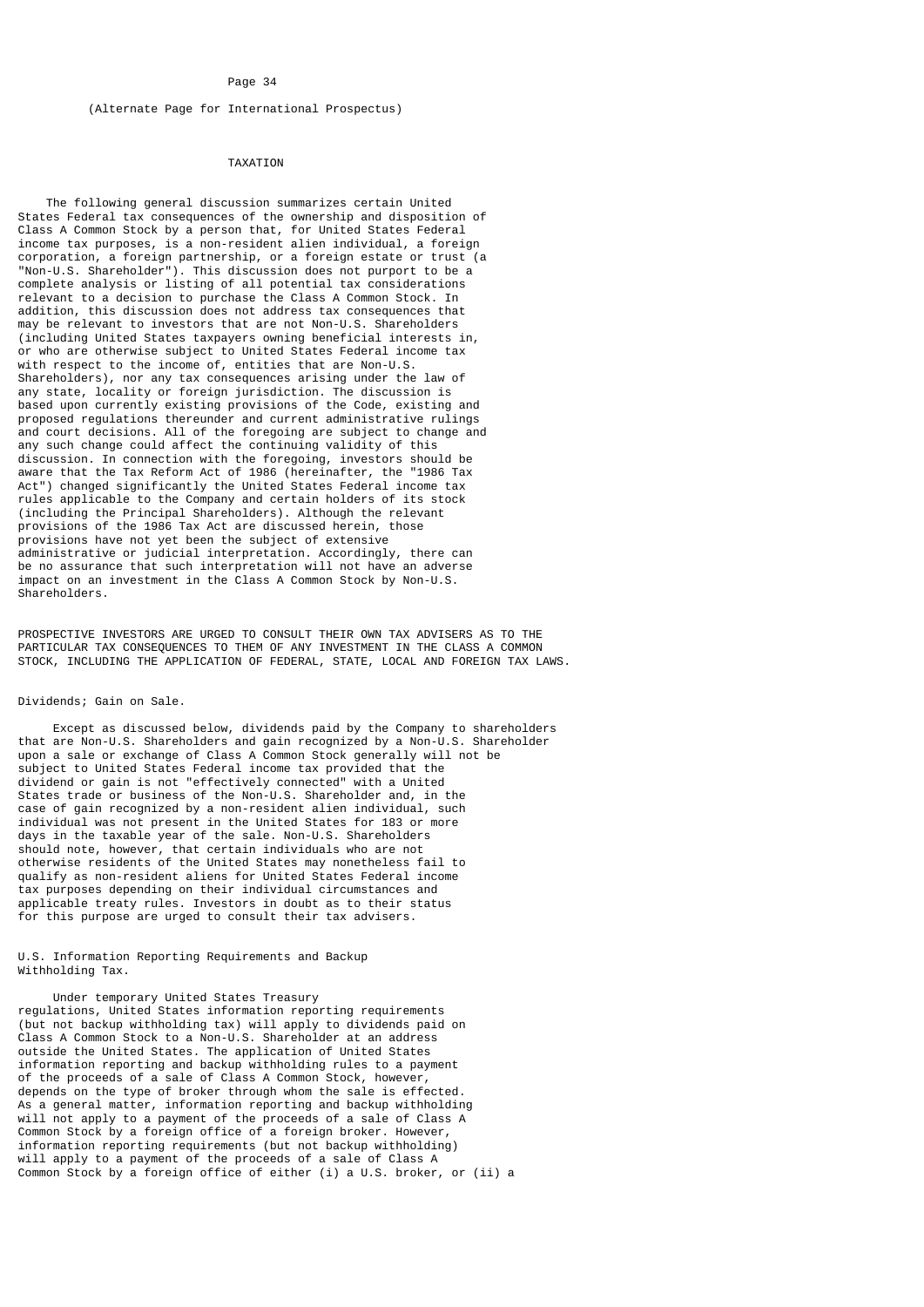# (Alternate Page for International Prospectus)

foreign broker that derives 50% or more of its gross income for certain periods from the conduct of a trade or business in the United States or that is a CFC, unless the broker has documentary evidence in its records that the holder is a Non-U.S. Shareholder and certain conditions are met, or the holder otherwise establishes an exemption. Payment by a United States office of a broker of the proceeds of a sale of Class A Common Stock is subject to both backup withholding and information reporting unless the holder certifies its non-United States status under penalties of perjury or otherwise establishes an exemption. A Non-U.S. Shareholder may obtain a refund of any amounts withheld under the backup withholding rules by filing the appropriate claim for refund with the United States Internal Revenue Service.

 The regulations expressly provide that the Treasury is still considering the issue of whether backup withholding will apply with respect to payments of dividends or the proceeds of sale that are not subject to backup withholding under the current regulations. Although the regulations indicate that any new provisions that impose backup withholding on such payments will apply only to payments after the date such regulations are issued, such provisions may apply to such future payments made on or with respect to outstanding Class A Common Stock. Accordingly, such future regulations could result in the imposition of backup withholding in respect of future payments of dividends on, or the proceeds of sale of, Class A Common Stock, notwithstanding that the foregoing requirements may have been satisfied.

#### Other Jurisdictions.

 The Company anticipates that distributions to its shareholders will not be subject to taxation under the laws of the Republic of Panama.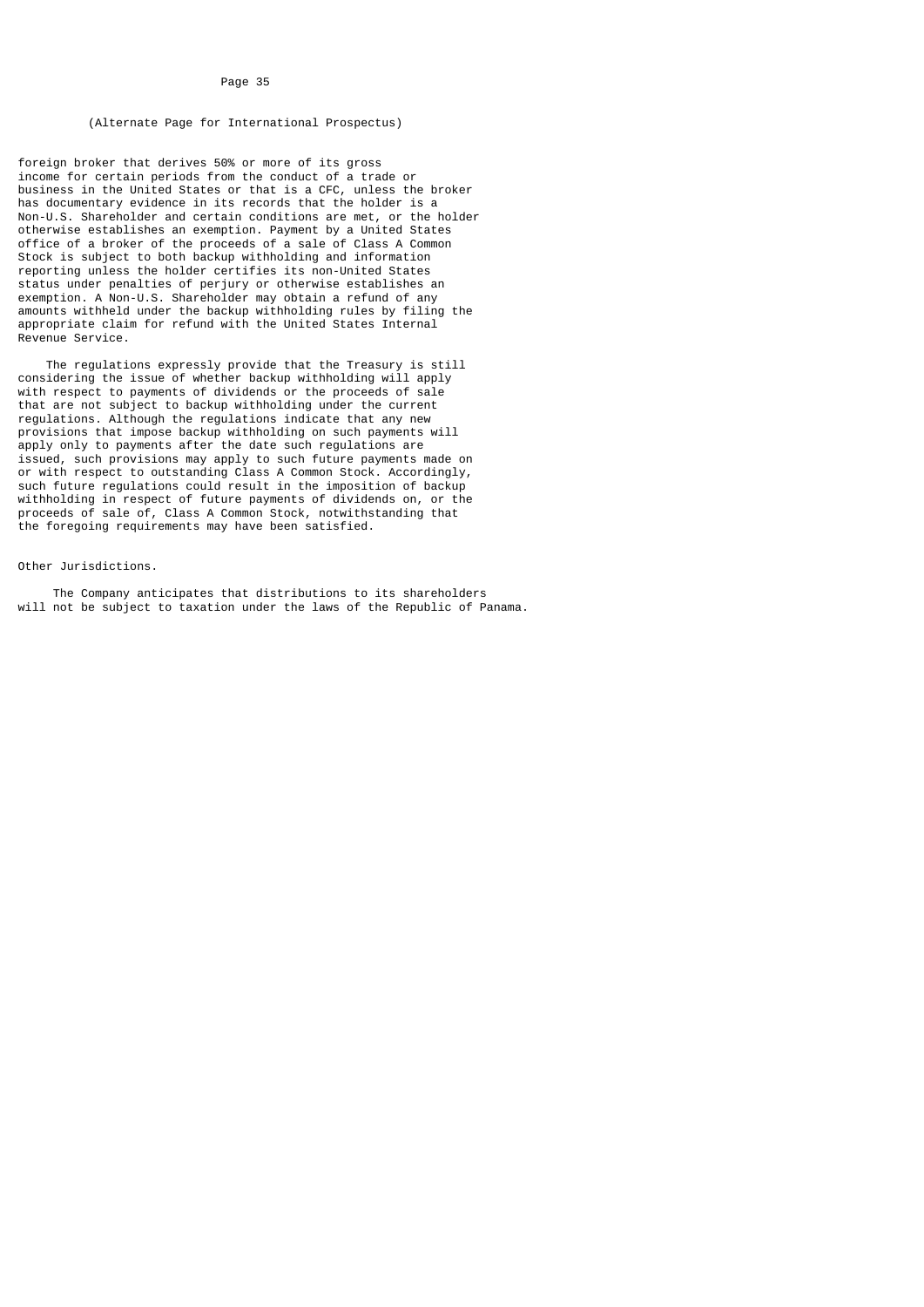(Alternate Page for International Prospectus)

# UNDERWRITING

 Subject to the terms and conditions set forth in the Underwriting Agreement among the Company, the Selling Shareholders and the International Underwriters named below, each of the Selling Shareholders have severally agreed to sell to each of the International Underwriters, and each of such International Underwriters, for whom Goldman Sachs International, Bear, Stearns International Limited, and Merrill Lynch International Limited are acting as representatives, have severally agreed to purchase from the Selling Shareholders the respective number of shares of Class A Common Stock set forth opposite its name below:

| Underwriter | Number of Shares |
|-------------|------------------|
|             | of Class A       |
|             | Common Stock     |
|             |                  |

Goldman Sachs International . . . . . . . . . . . . . Bear, Stearns International Limited. . . . . . . . . Merrill Lynch International Limited. . . . . . . . .

Total 2,760,000

 Under the terms and conditions of the Underwriting Agreement, the International Underwriters are committed to take and pay for all of the shares offered hereby, if any are taken.

 The International Underwriters propose to offer the shares of Class A Common Stock in part directly to the public at the initial public offering price set forth on the cover page of this Prospectus and in part to certain securities dealers at such<br>price less a concession of \$ per share. The International per share. The International Underwriters may allow and such dealers may reallow, a concession not in excess of \$ per share to certain brokers and dealers. After the shares of Class A Common Stock are released for sale to the public, the offering price and other selling terms may from time to time be varied by the representatives.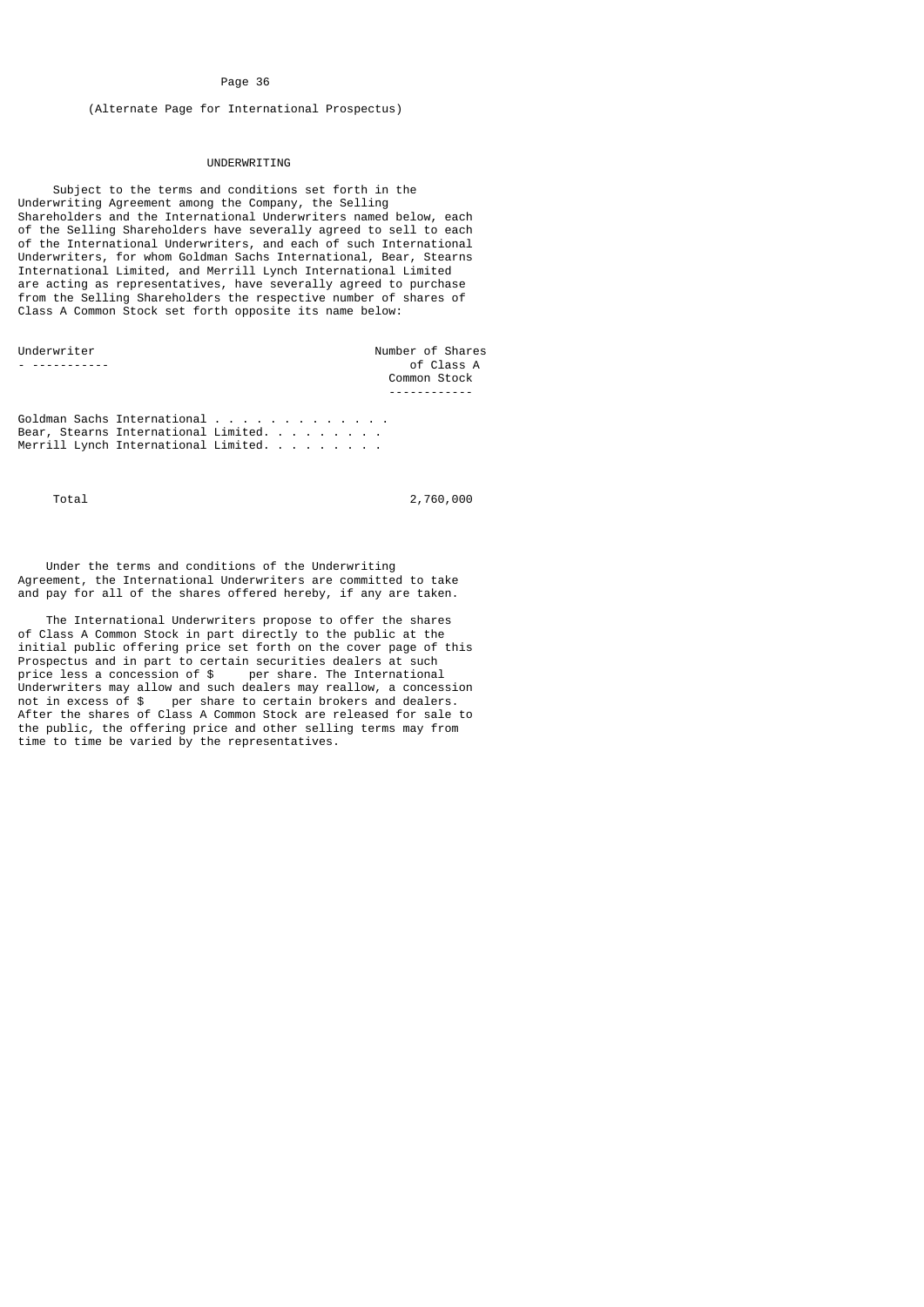# (Alternate Page for International Prospectus)

 The Company and the Selling Shareholders have entered into an underwriting agreement (the "U.S. Underwriting Agreement") with the underwriters of the U.S. offering (the "U.S. Underwriters") providing for the concurrent offer and sale of 11,040,000 shares of Class A Common Stock in the United States. The offering price and aggregate underwriting discounts and commissions per share for the two offerings are identical. The closing of the offering made hereby is a condition to the closing of the U.S. offering, and vice versa. The representatives of the U.S. Underwriters are Goldman, Sachs & Co., Bear, Stearns & Co. Inc. and Merrill Lynch, Pierce, Fenner & Smith Incorporated.

 Pursuant to an Agreement between the U.S. and International Underwriting Syndicates (the "Agreement Between") relating to the two offerings, each of the U.S. Underwriters named herein has agreed that, as a part of the distribution of the shares offered hereby and subject to certain exceptions, it will offer, sell or deliver the shares of Class A Common Stock, directly or indirectly, only in the United States of America (including the States and the District of Columbia), its territories, its possessions and other areas subject to its jurisdiction (the "United States") and to U.S. persons, which term shall mean, for purposes of this paragraph: (a) any individual who is a resident of the United States or (b) any corporation, partnership or other entity organized in or under the laws of the United States or any political subdivision thereof and whose office most directly involved with the purchase is located in the United States. Each of the U.S. Underwriters has agreed or will agree pursuant to the Agreement Between that, as part of the distribution of the shares offered as a part of the international offering, and subject to certain exceptions, it will (i) not, directly or indirectly, offer, sell or deliver shares of Class A Common Stock, (a) in the United States or to any U.S. persons or (b) to any person who it believes intends to reoffer, resell or deliver the shares in the United States or to any U.S. persons, and (ii) cause any dealer to whom it may sell such shares at any concession to agree to observe a similar restriction.

 Pursuant to the Agreement Between, sales may be made between the U.S. Underwriters and the International Underwriters of such number of shares of Class A Common Stock as may be mutually agreed. The price of any shares so sold shall be the initial public offering price, less an amount not greater than the selling concession.

 The Company has granted the International Underwriters an option exercisable for 30 days after the date of this Prospectus to purchase up to an aggregate of 414,000 additional shares of Class A Common Stock solely to cover over-allotments, if any. If the International Underwriters exercise their over-allotment option, the International Underwriters have severally agreed, subject to certain conditions, to purchase approximately the same percentage thereof that the number of shares to be purchased by each of them, as shown in the foregoing table, bears to the 2,760,000 shares of Class A Common Stock offered. The Company granted the U.S. Underwriters a similar option exercisable up to an aggregate of 1,656,000 additional shares of Common Stock.

 For a period of 90 days after the date of this Prospectus, the Company, Ted Arison, Micky Arison and the Selling Shareholders have agreed not to offer, sell, contract to sell or otherwise dispose of any shares of Class A Common Stock or any security substantially similar thereto, or any other security convertible into, or exchangeable for, shares of Class A Common Stock of the Company or any security substantially similar thereto, without the prior written consent of the representatives of the U.S. and International Underwriters, except for any securities issued by the Company pursuant to employee benefit plans or upon the conversion of convertible or exchangeable securities currently outstanding. In addition, for a period of 90 days after the date of this Prospectus, each of Ted Arison and Micky Arison has agreed not to consent to any such disposition by any trust that owns shares of Class A Common Stock or Class B Common Stock over which such person has voting or dispositive power, without the prior written consent of the representatives of the U.S. and International Underwriters.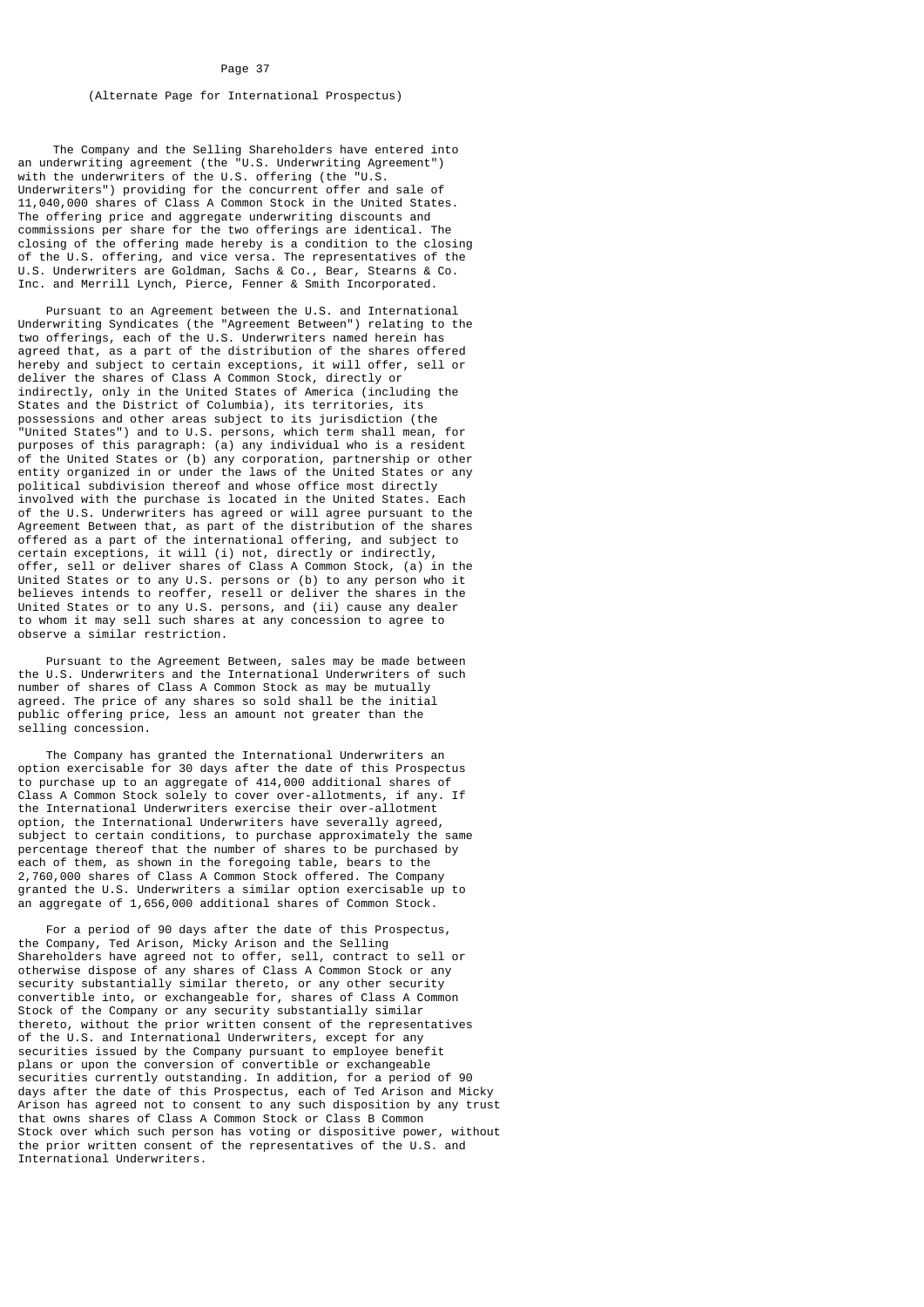# (Alternate Page for International Prospectus)

 Each International Underwriter has also agreed that (a) it has not offered or sold, and will not offer or sell, in the United Kingdom, by means of any document, any shares of Class A Common Stock other than to persons whose ordinary business it is to buy or sell shares or debentures, whether as principal or agent, or in circumstances which do not constitute an offer to the public within the meaning of the Companies Act 1985 of Great Britain, (b) it has complied, and will comply with, all applicable provisions of the Financial Services Act 1986 of Great Britain with respect to anything done by it in relation to the shares at Class A Common Stock in, from or otherwise involving the United Kingdom, and (c) it has only issued or passed on and will only issue or pass on in the United Kingdom any document received by it in connection with the issuance of the shares of Class A Common Stock to a person who is of a kind described in Article 9(3) of the Financial Services Act 1986 (Investment Advertisements) (Exemptions) Order 1988 (as amended) of Great Britain or is a person to whom the document may otherwise lawfully be issued or passed on.

 Buyers of shares of Class A Common Stock offered hereby may be required to pay stamp taxes and other charges in accordance with the laws and practices of the country of purchase in addition to the initial public offering price.

 The Company and the Selling Shareholders have agreed to indemnify the several Underwriters against certain liabilities, including liabilities under the Act.

 Mr. Uzi Zucker, a Director of the Company, is a Managing Director of Bear, Stearns & Co. Inc. ("Bear Stearns"). Bear Stearns is one of the investment banking firms serving as a U.S. Underwriter in the U.S. Offering and Bear, Stearns International Limited is one of the International Underwriters in this offering. In addition, Bear Stearns (i) is one of the investment banking firms serving as an agent of the Company in connection with the Company's ongoing offering of \$100,000,000 of Medium Term Notes and (ii) served as an underwriter in the Company's July 1994 public offering of 7.70% Notes Due July 15, 2004. In addition, Bear Stearns has provided other investment banking and consulting services to the Company during the fiscal years ended November 30, 1994, 1993 and 1992, and during the current fiscal year. It is expected that Bear Stearns may continue to provide investment banking and consulting services to the Company when so requested by the Company.

# VALIDITY OF SECURITIES

 The validity of the Shares will be passed upon by Tapia Linares y Alfaro, Panama City, Republic of Panama. Paul, Weiss, Rifkind, Wharton & Garrison, New York, New York, has acted as special United States counsel to the Company in connection with the offering of the Shares. Certain legal matters relating to New York in connection with the offering of the Shares law will be passed upon for the Underwriters by Sullivan & Cromwell, New York, New York. James M. Dubin, a partner of Paul, Weiss, Rifkind, Wharton & Garrison, is the sole stockholder of the trustee of the B Trust. Paul, Weiss, Rifkind, Wharton & Garrison also serves as counsel to Micky Arison. See "Certain Considerations-Control by Principal Shareholders".

#### EXPERTS

 The financial statements incorporated in this Prospectus by reference to the Annual Report on Form 10-K/A #1 for the year ended November 30, 1994, have been so incorporated in reliance on the report of Price Waterhouse LLP, independent certified public accountants, given on the authority of said firm as experts in auditing and accounting.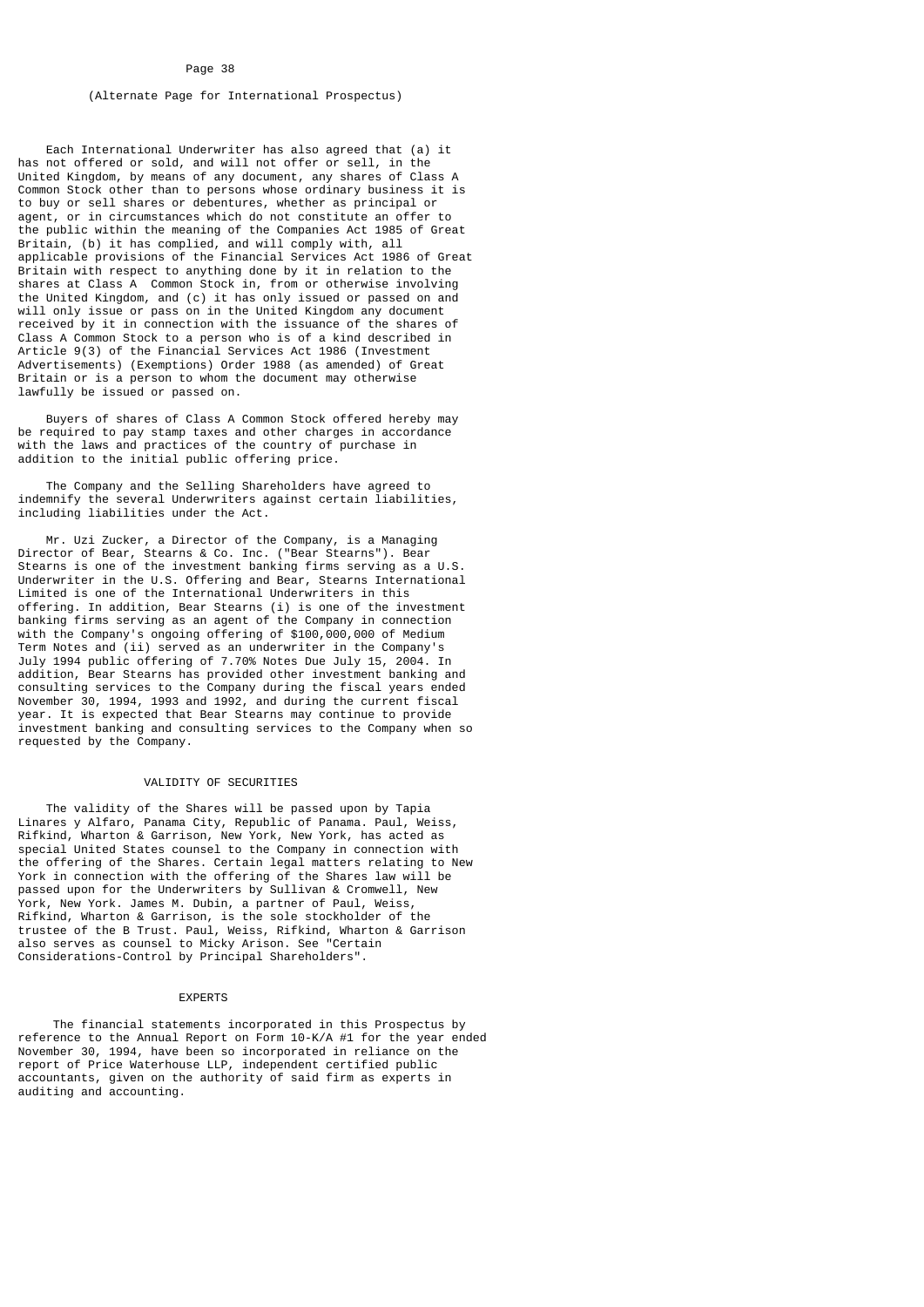================================================= =======================

 No person has been authorized to give any information or to make any representations other than those contained in this Prospectus and, if 13,800,000 given or made, such information or representations must not be relied upon as having been authorized. This Prospectus does not Carnival Corporation constitute an offer to sell or the solicitation of an offer to buy any securities other than the securities to which it relates or an offer to sell or the solicitation of an offer to buy such securities in Class A Common Stock<br>any circumstances in which such offer or (par value \$.01 share) any circumstances in which such offer or solicitation is unlawful. Neither the delivery of this Prospectus nor any sale made hereunder shall, under any circumstances, create any implication that there has been no change in the affairs of the  $\cdots$ Company since the date hereof or that the information contained herein is correct as of any time subsequent to its date.  $[CARNIVAL]$  LOGO]

# TABLE OF CONTENTS

| Page                                                             |                                     |
|------------------------------------------------------------------|-------------------------------------|
| Available Information. 2                                         |                                     |
| Incorporation of Certain Documents by                            |                                     |
| Reference. 2                                                     |                                     |
| Prospectus Summary 4                                             |                                     |
| The Company. $\ldots$ $\ldots$ $\ldots$ $\ldots$ $\ldots$ 7      |                                     |
| Certain Considerations 7                                         |                                     |
| Use of Proceeds. 8                                               |                                     |
| Price Range of Class A Common Stock                              |                                     |
| and Dividends. 9                                                 |                                     |
| Dividend Policy. 10                                              |                                     |
| Capitalization 11                                                |                                     |
| Selected Financial Data. 12                                      | Goldman Sachs International         |
| Management's Discussion and Analysis of                          |                                     |
| Financial Condition and Results of                               | Bear, Stearns International Limited |
| Operations $\ldots$ $\ldots$ $\ldots$ $\ldots$ $\ldots$ $\ldots$ |                                     |
| Business 18                                                      | Merrill Lynch International Limited |
| Selling Shareholders 31                                          |                                     |
| Description of Capital Stock32                                   | Representatives of the Underwriters |
| Taxation 34                                                      |                                     |
| Underwriting 36                                                  |                                     |
| Validity of Securities 38                                        |                                     |
| Experts. 38                                                      |                                     |
|                                                                  |                                     |
|                                                                  |                                     |

 $\overline{\phantom{a}}$  , and the contract of the contract of the contract of the contract of the contract of the contract of the contract of the contract of the contract of the contract of the contract of the contract of the contrac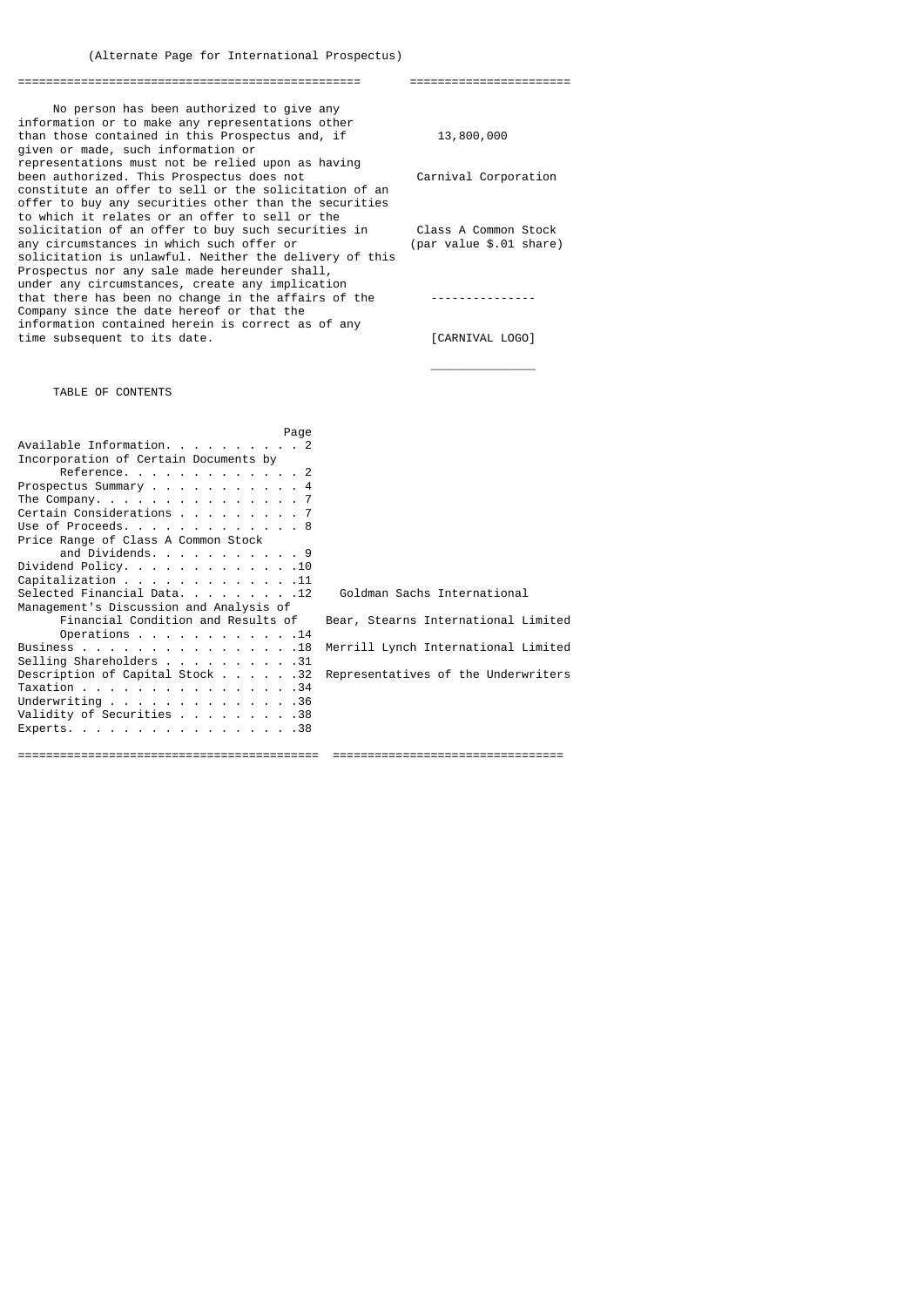# Part II

# INFORMATION NOT REQUIRED IN PROSPECTUS

# Item 14. Other Expenses of Issuance and Distribution

 The estimated expenses in connection with the issuance and distribution of the securities being registered other than underwriting discounts and commissions, are set forth in the following table.

| Securities and Exchange Commission Fee | \$126,550     |
|----------------------------------------|---------------|
| Accountants' fees and expenses         | 10.000(1)     |
| Legal fees and expenses                | 50,000(1)     |
| Printing and Engraving                 | 50,000(1)     |
| Blue Sky fees and expenses             | 10,000(1)     |
| Miscellaneous expenses                 | 10,000(1)     |
|                                        |               |
| Total                                  | \$256, 550(1) |
|                                        |               |

(1) Estimated.

# Item 15. Indemnification of Directors and Officers

 The Company's Articles of Incorporation and By-Laws provide, subject to the requirements set forth therein, that with respect to any person who was or is threatened to be made a party to any threatened, pending or completed action, suit or proceeding, whether civil, criminal, administrative or investigative, the Company shall indemnify such person by reason of the fact that he is or was a director or an officer, and may indemnify such person by reason of the fact that he is or was an employee or agent of the Company or is or was serving at its request as a director, officer, employee or agent in another corporation, partnership, joint venture, trust or other enterprise, in either case against expenses (including attorney's fees), judgments, fines and amounts paid in settlement actually and reasonably incurred by him in connection with such action, suit or proceeding if he acted in good faith and in a manner he reasonably believed to be in or not opposed to the best interests of the Company, and, with respect to any criminal action or proceeding, had no reasonable cause to believe his conduct was unlawful. The Company has entered into indemnity agreements with Maks L. Birnbach, William S. Ruben, Stuart Subotnick, Sherwood M. Weiser and Uzi Zucker providing essentially the same indemnities as are described in the Company's Articles of Incorporation.

 Under a registration rights agreement among the Company and certain irrevocable trusts (the "Trusts"), the Trusts have agreed to indemnify the Company, its directors and officers and each person who controls the Company within the meaning of the Exchange Act, against certain liabilities. In addition, under a registration rights agreement between the Company and Ted Arison, Ted Arison has agreed to indemnify the Company, its directors and officers and each person who controls the Company within the meaning of the Act against certain liabilities.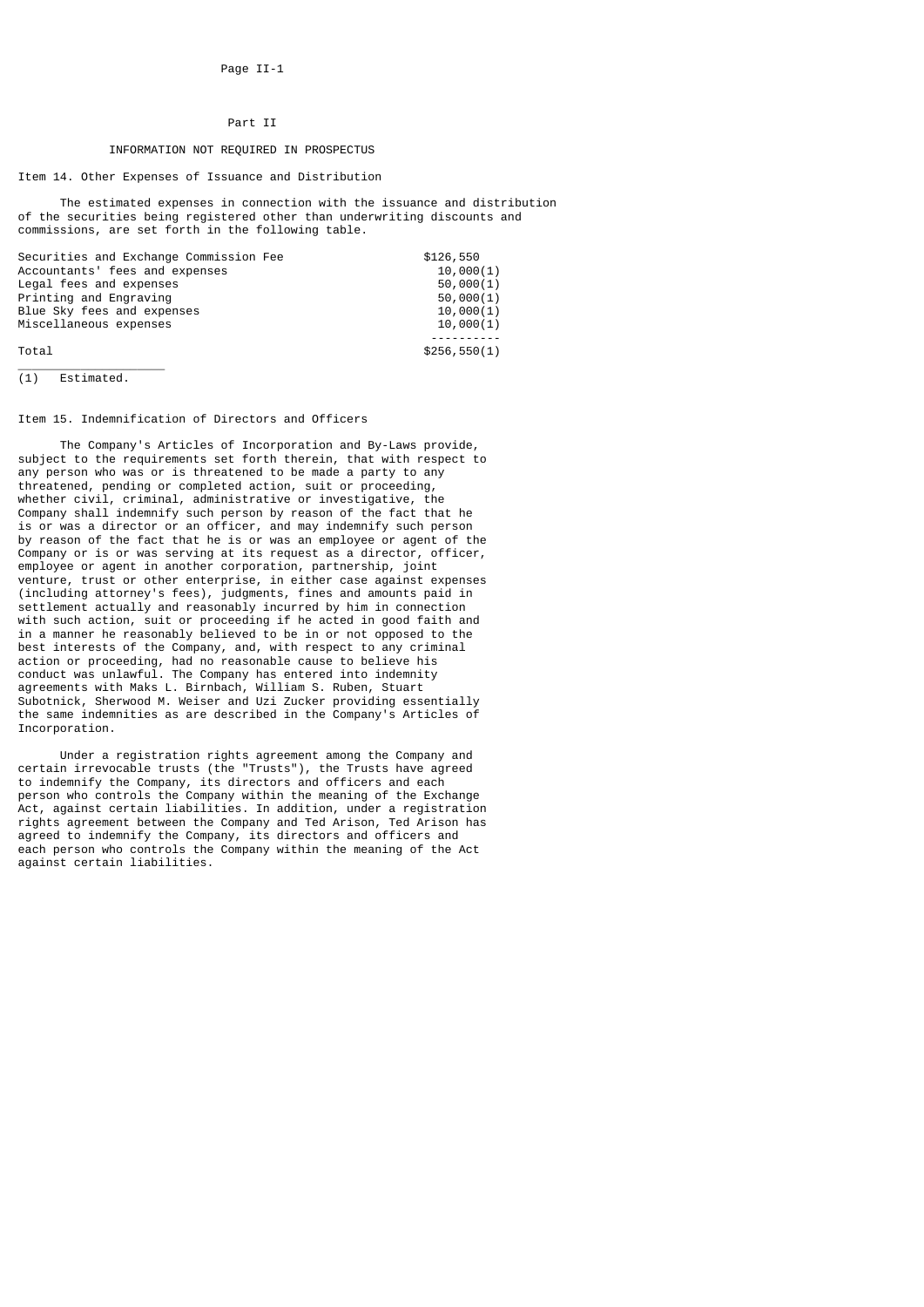# Item 16. Exhibits

 The following Exhibits are filed as part of this Registration Statement:

- 1(a) Form of U.S. Underwriting Agreement to be entered into by the Selling Shareholders, the Company and the U.S. Underwriters\*
- 1(b) Form of International Underwriting Agreement to be entered into by the Selling Shareholders, the Company and the International Underwriters\*<br>4(a) Form of Amended and Restate
- Form of Amended and Restated Articles of Incorporation of the Company (Incorporated by reference to Exhibit No. 3.1 to the Company's Amendment No. 1 to Registration Statement on Form S-1 (File No. 33-14844))<br>4(b) Form of By-laws of the Company (
- Form of By-laws of the Company (Incorporated by reference to Exhibit No. 3.2 to the Company's Amendment No. 1 to the Registration Statement on Form S-1 (File No. 33-14844)) Opinion of Tapia, Linares y Alfaro as to the legality
- of the Class A Common Stock\*
- 23(a) Consent of Price Waterhouse LLP
- 23(b) Consent of Tapia, Linares y Alfaro (included in their opinion filed as Exhibit 5)\*<br>24 Power of Attornev\*\*
- Power of Attorney\*
- To be filed by amendment
- Included on the signature page hereto.

### Item 17. Undertakings

\_\_\_\_\_\_\_\_\_\_\_\_\_\_\_

 (a) The undersigned Registrant hereby undertakes that, for purposes of determining any liability under the Act, each filing of the Registrant's annual report pursuant to Section 13(a) or Section 15(d) of the Exchange Act (and, where applicable, each filing of an employee benefit plan's annual report pursuant to Section 15(d) of the Exchange Act) that is incorporated by reference in the Registration Statement shall be deemed to be a new Registration Statement relating to the securities offered therein, and the offering of such securities at that time shall be deemed to be the initial bona fide offering thereof.

 (b) Insofar as indemnification for liabilities arising under the Act may be permitted to directors, officers and controlling persons of the Registrant pursuant to the foregoing provisions, or otherwise, the Registrant has been advised that in the opinion of the Securities and Exchange Commission such indemnification is against public policy as expressed in the Act and is, therefore, unenforceable. In the event that a claim for indemnification against such liabilities (other than the payment by the Registrant of expenses incurred or paid by a director, officer or controlling person of the Registrant in the successful defense of any action, suit or proceeding) is asserted by such director, officer or controlling person in connection with the securities being registered, the Registrant will, unless in the opinion of its counsel the matter has been settled by controlling precedent, submit to a court of appropriate jurisdiction the question whether such indemnification by it is against public policy as expressed in the Act and will be governed by the final adjudication of such issue.

(c) The undersigned Registrant hereby undertakes that:

 (1) For purposes of determining the liability under the Act, the information omitted from the form of prospectus filed as part of this registration statement in reliance upon Rule 430A and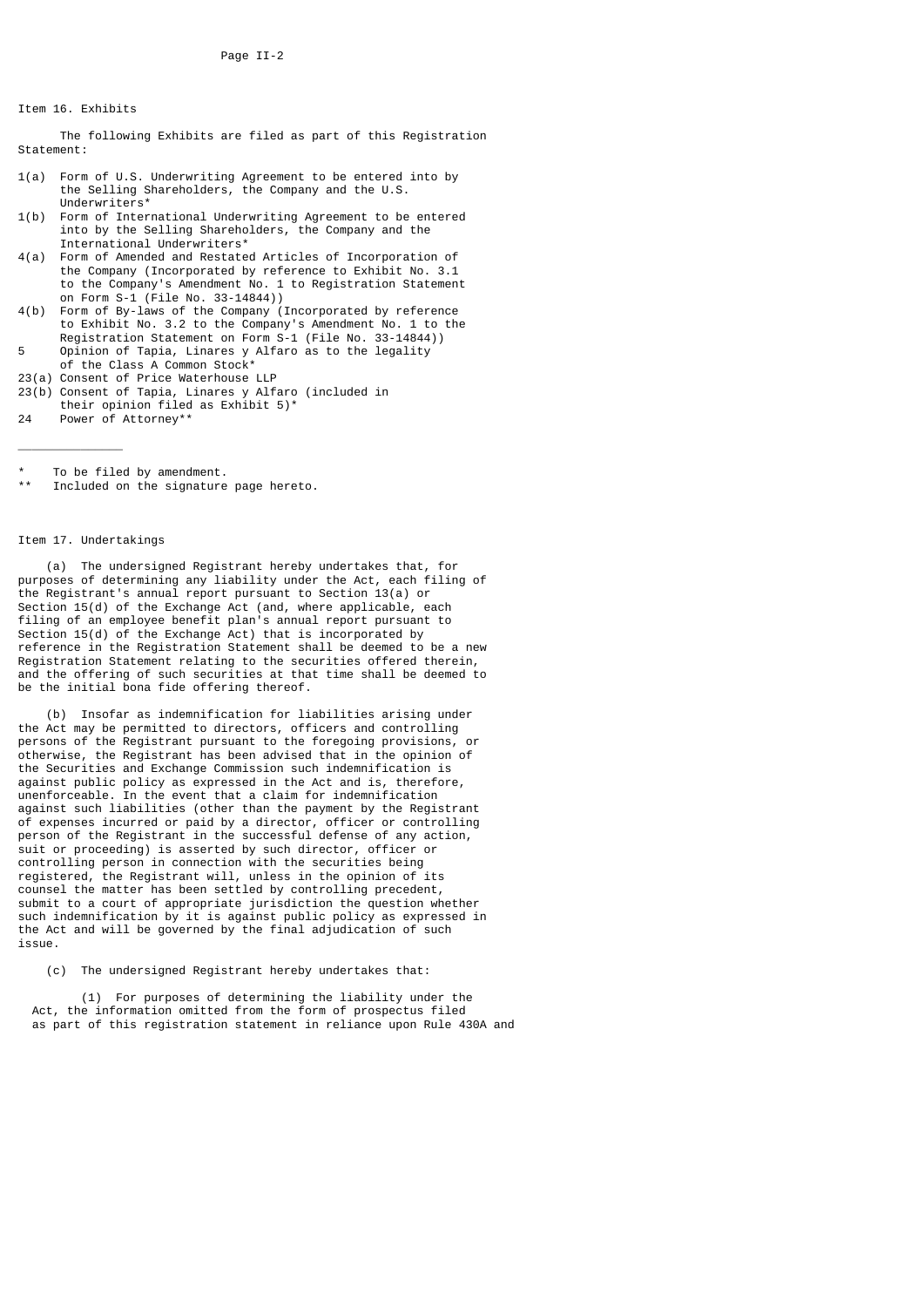# Page II-3

 contained in the form of prospectus filed by the Registrant pursuant to Rule 424(b)(1) or (4) or 497(h) under the Act shall be deemed to be part of this Registration Statement as of the time it was declared effective.

 (2) For the purpose of determining any liability under the Act, each post-effective amendment that contains a form of prospectus shall be deemed to be a new registration statement relating to the securities offered therein, and the offering of such securities at that time shall be deemed to be the initial bona fide offering thereof.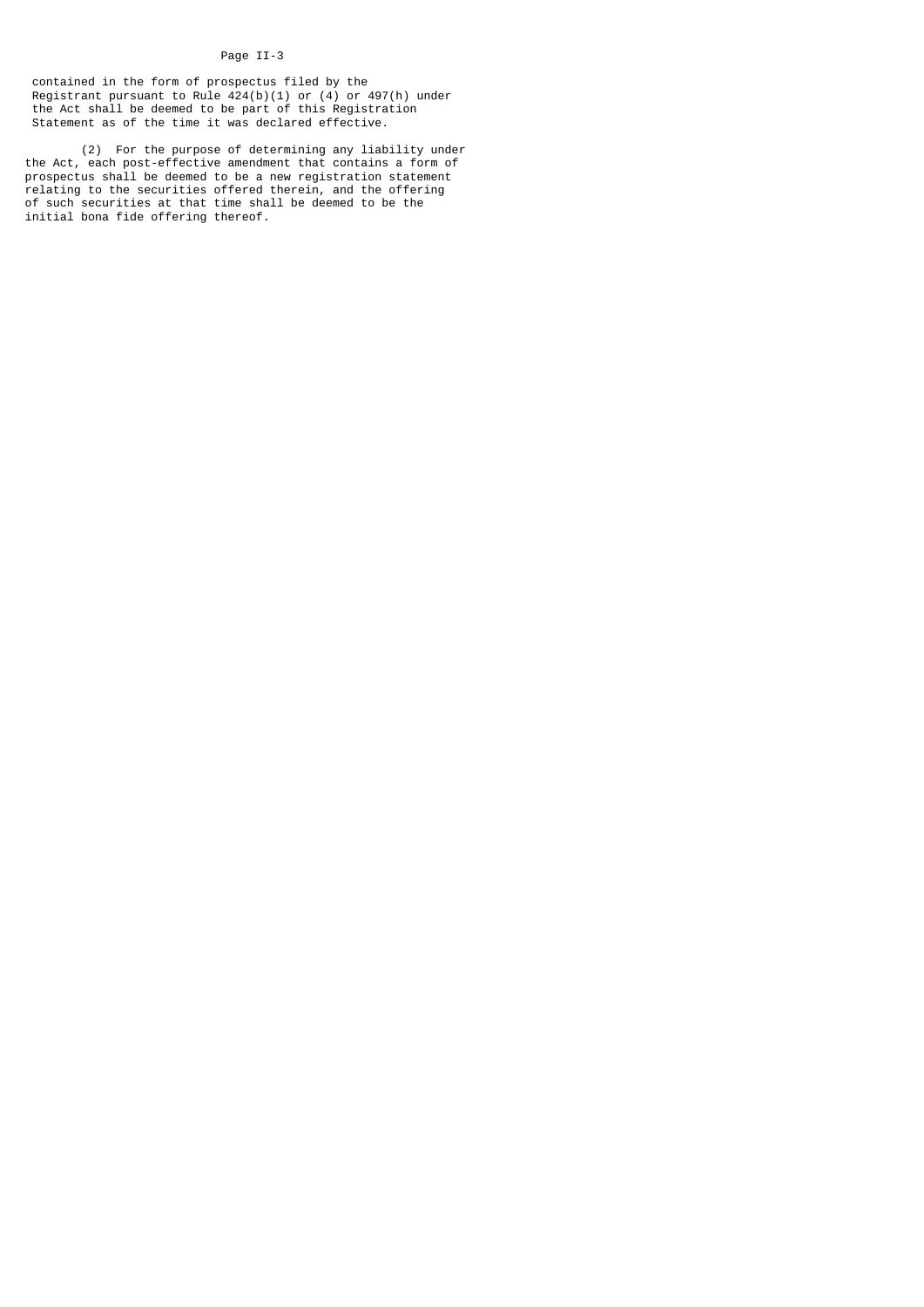# SIGNATURES

 Pursuant to the requirements of the Securities Act of 1933, as amended, the registrant certifies that it has reasonable grounds to believe that it meets all of the requirements for filing on Form S-3 and has duly caused this Registration Statement to be filed on its behalf by the undersigned, thereunto duly authorized, in the City of Miami, State of Florida, on the 21st day of March, 1995.

# CARNIVAL CORPORATION

By /s/ HOWARD S. FRANK

 ----------------------- Howard S. Frank (Chief Financial and Accounting Officer)

 We the undersigned officers and directors of Carnival Corporation, hereby severally constitute Micky Arison and Howard S. Frank and each of them singly our true and lawful attorneys with full power to them, and each of them singly to sign for us and in our names in the capacities indicated below, any and all amendments, including post-effective amendments, to this Registration Statement, and generally do all such things in our name and behalf in such capacities to enable Carnival Corporation to comply with the applicable provisions of the Securities Act of 1933, as amended, and all requirements of the Securities and Exchange Commission, and we hereby ratify and confirm our signatures as they may be signed by our said attorneys, or either of them, to any and all such amendments.

 Pursuant to the requirements of the Securities Act of 1933, this Registration Statement has been signed by the following persons in the capacities and on the dates indicated.

| Signature           | Title                                                                                              | Date                 |
|---------------------|----------------------------------------------------------------------------------------------------|----------------------|
| /s/ MICKY ARISON    |                                                                                                    | March 21, 1995       |
| Micky Arison        | Chairman of the Board,<br>Chief Executive<br>Officer, Director and<br>Authorized<br>Representative |                      |
| /s/ HOWARD S. FRANK |                                                                                                    | March 21, 1995       |
| Howard S. Frank     | Vice-Chairman, Chief<br>Financial and<br>Accounting Officer and<br>Director                        |                      |
|                     |                                                                                                    | 1995<br>$\mathbf{r}$ |

Maks L. Birnbach Director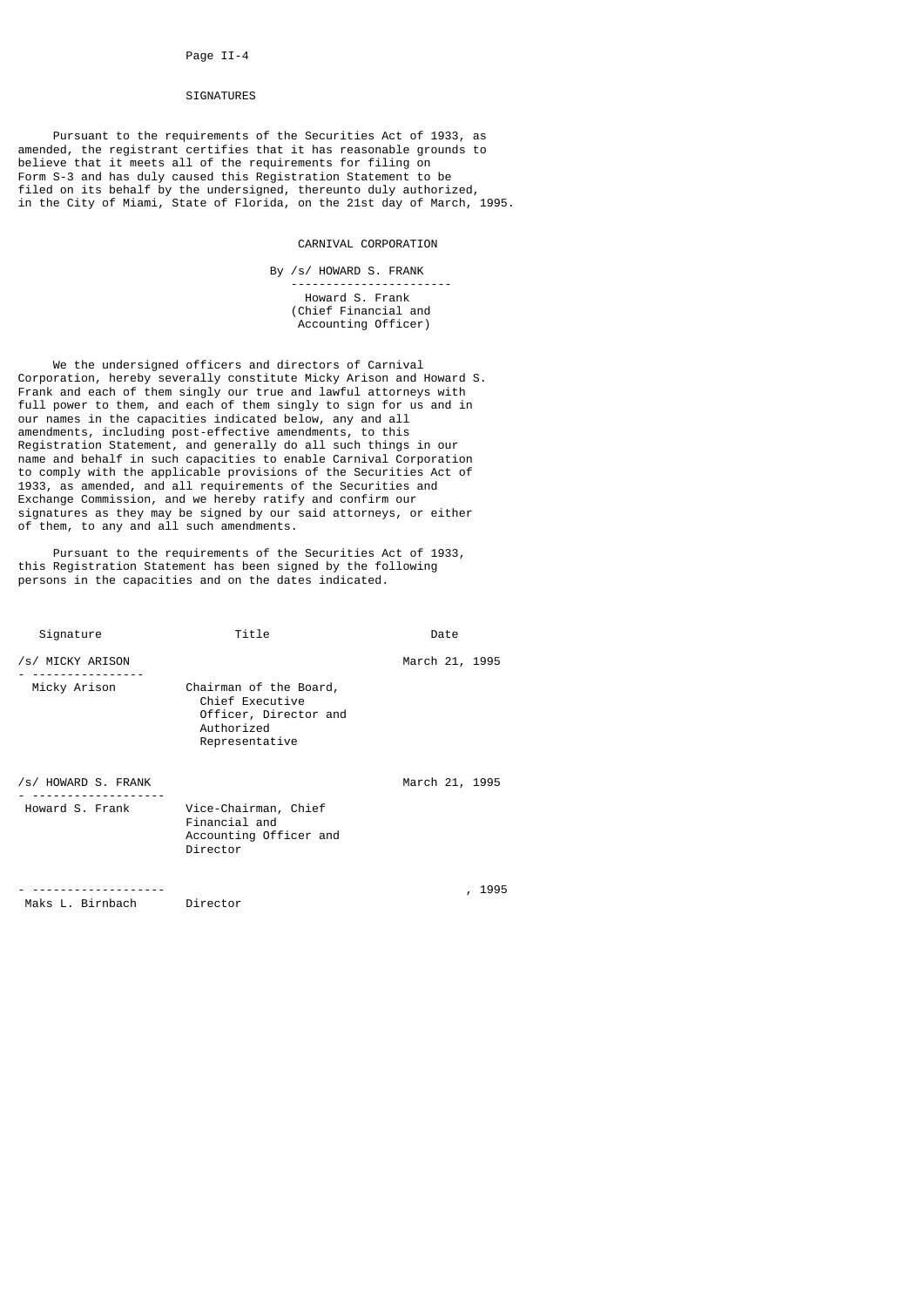, 1995

| - ----------------------                 |                |
|------------------------------------------|----------------|
| Richard G. Capen, Jr. Director           |                |
| /s/ ROBERT H. DICKINSON                  | March 21, 1995 |
| Robert H. Dickinson Director             |                |
| /s/ A.KIRK LANTERMAN<br>.                | March 21, 1995 |
| A. Kirk Lanterman     Director           |                |
| /s/ HARVEY LEVINSON<br>.                 | March 21, 1995 |
| Harvey Levinson Director                 |                |
| /s/ MODESTO A. MAIDIQUE<br><u>.</u>      | March 21, 1995 |
| Modesto A. Maidique Director             |                |
| /s/ WILLIAM S. RUBEN                     | March 21, 1995 |
| William S. Ruben Director                |                |
| /s/ STUART SUBOTNICK                     | March 21, 1995 |
|                                          |                |
| <u>. </u><br>Sherwood M. Weiser Director | , 1995         |
|                                          |                |
| /s/ MESHULAM ZONIS                       | March 21, 1995 |
| Meshulam Zonis Director                  |                |
|                                          |                |

- -----------------------

Uzi Zucker Director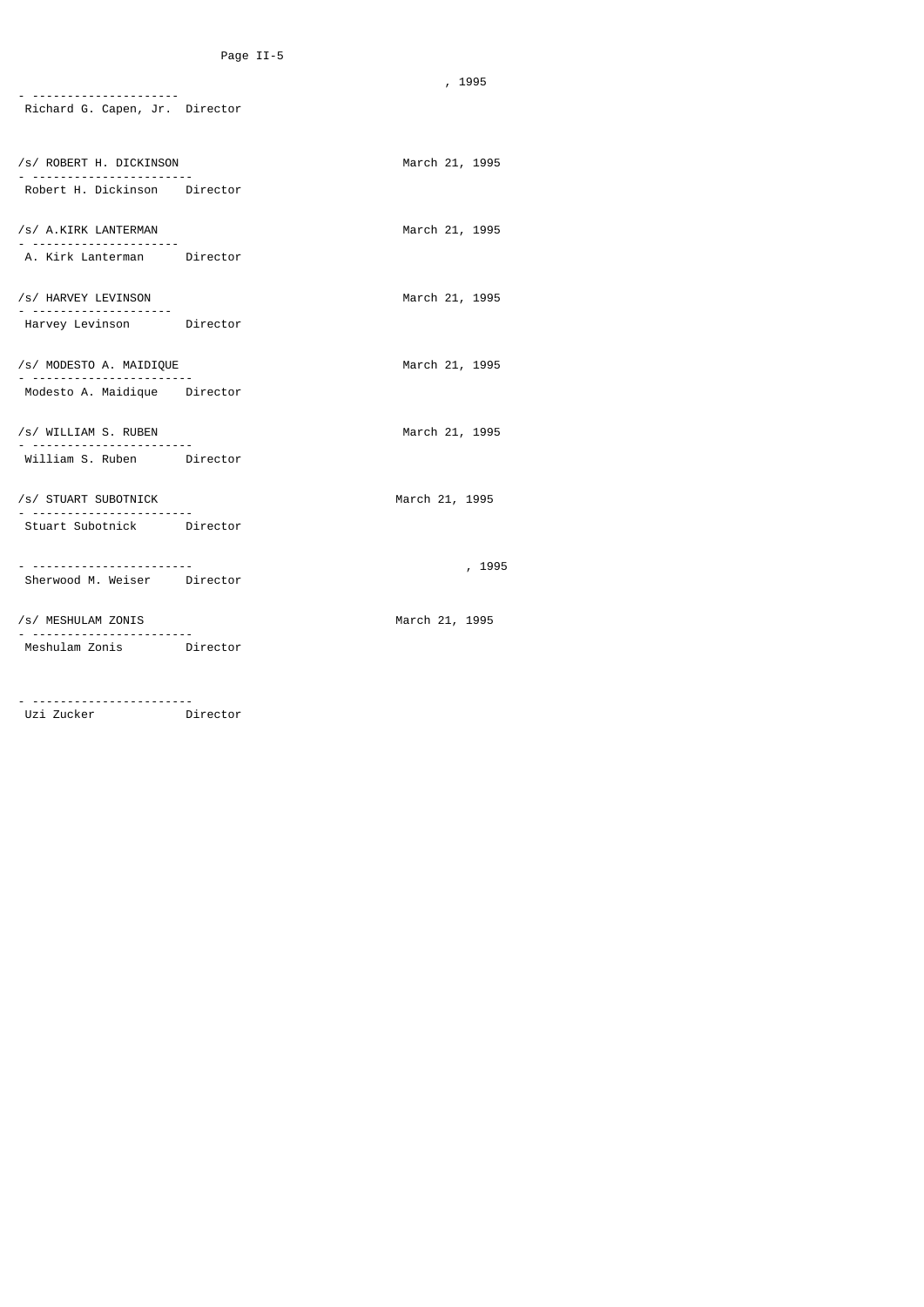Sequential page<br>Rxhibits and the sequential page of the sequential page of the sequential page of the sequential page of the sequence of the sequence of the sequence of the sequence of the sequence of the sequence of the s Exhibits number

- 1(a) U.S. Underwriting Agreement to be entered into by the Selling Shareholders, the Company and the U.S. Underwriters\*
- 1(b) International Underwriting Agreement to be entered into by the Selling Shareholders, the Company and the International Underwriters\*
- 4(a) Form of Amended and Restated Articles of Incorporation of the Company (Incorporated by reference to Exhibit No. 3.1 to the Company's Amendment No. 1 to Registration Statement on Form S- 1 (File No. 33-14844))
- 4(b) Form of By-laws of the Company (Incorporated by reference to Exhibit No. 3.2 to the Company's Amendment No. 1 to the Registration Statement on Form S-1 (File No. 33-14844))
- 5 Opinion of Tapia, Linares y Alfaro as to the legality of the Class A Common Stock\*
- 23(a) Consent of Price Waterhouse LLP
- 23(b) Consent of Tapia, Linares y Alfaro (included in their opinion filed as Exhibit 5)\*
- 24 Power of Attorney\*\*

\_\_\_\_\_\_\_\_\_\_\_\_\_\_\_

\* To be filed by amendment. Included on the signature page hereto.